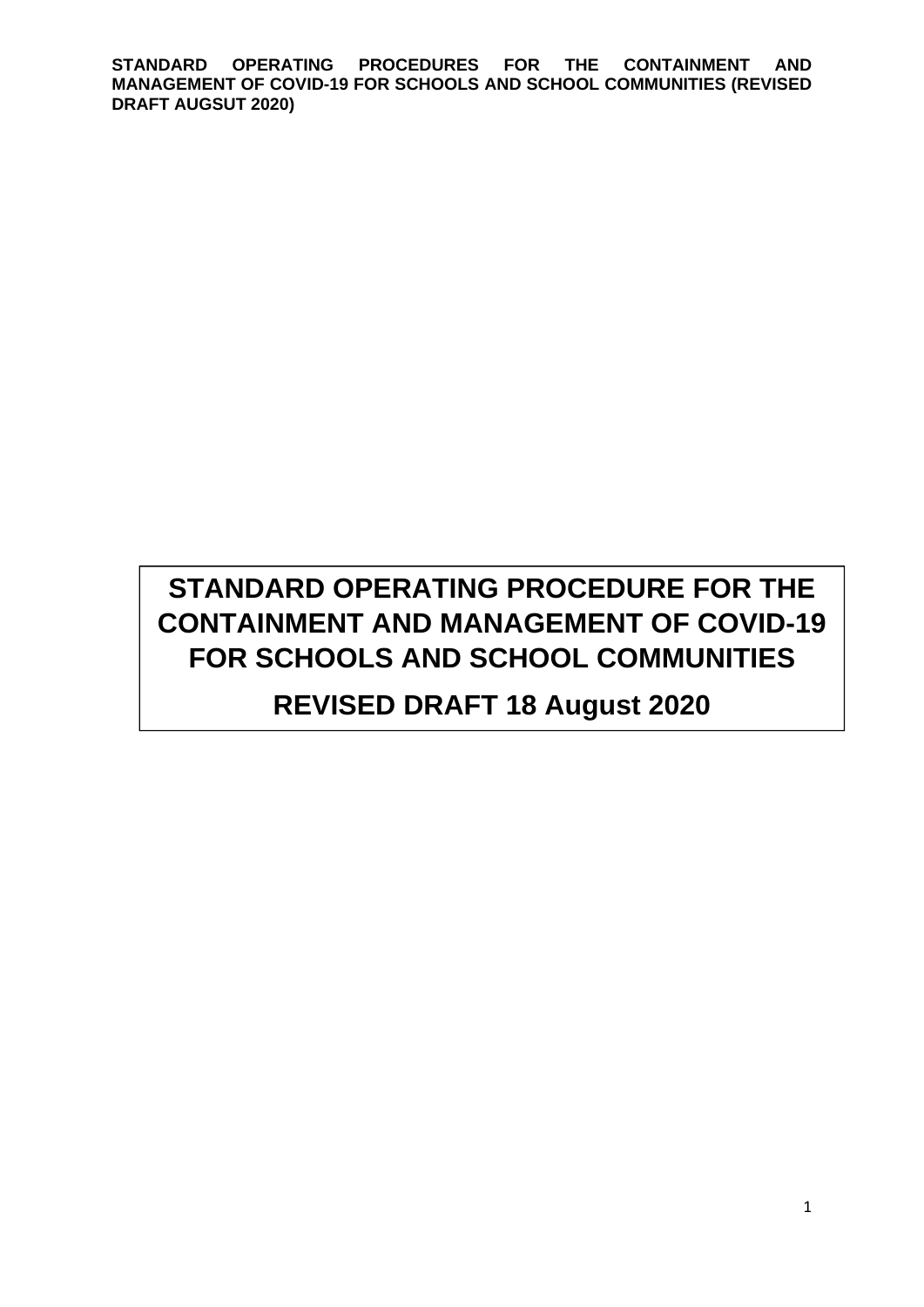### **TABLE OF CONTENTS**

| 1.    |                                                                    |  |
|-------|--------------------------------------------------------------------|--|
| 2.    |                                                                    |  |
| 3.    |                                                                    |  |
| 4.    |                                                                    |  |
| 5.    |                                                                    |  |
| 6.    | PROCEDURES FOR CHILDCARE FACILITIES AND SCHOOLS ON THE             |  |
| 7.    |                                                                    |  |
| 8.    | STEPS TO PREVENT THE SPREAD OF COVID-19 IN A SCHOOL OR EDUCATION   |  |
| 9.    |                                                                    |  |
|       |                                                                    |  |
|       |                                                                    |  |
|       |                                                                    |  |
|       |                                                                    |  |
|       |                                                                    |  |
|       |                                                                    |  |
|       |                                                                    |  |
|       |                                                                    |  |
|       |                                                                    |  |
| 18.1. | WHAT TO DO BEFORE IDENTIFYING AN INDIVIDUAL WITH COVID-19 CASE/S   |  |
| 18.2. | WHAT TO DO FOLLOWING THE IDENTIFICATION OF A COVID-19 CASE/S IN    |  |
| 18.3. |                                                                    |  |
| 18.4. |                                                                    |  |
| 18.5. |                                                                    |  |
| 18.6. | MANAGEMENT OF COVID-19 IN SCHOOL HOSTELS AND DININGROOMS30         |  |
| 18.7. | <b>CONSIDERATIONS FOR KEEPING A SCHOOL OPEN AFTER DISMISSAL OF</b> |  |
|       |                                                                    |  |
|       |                                                                    |  |
|       |                                                                    |  |
|       |                                                                    |  |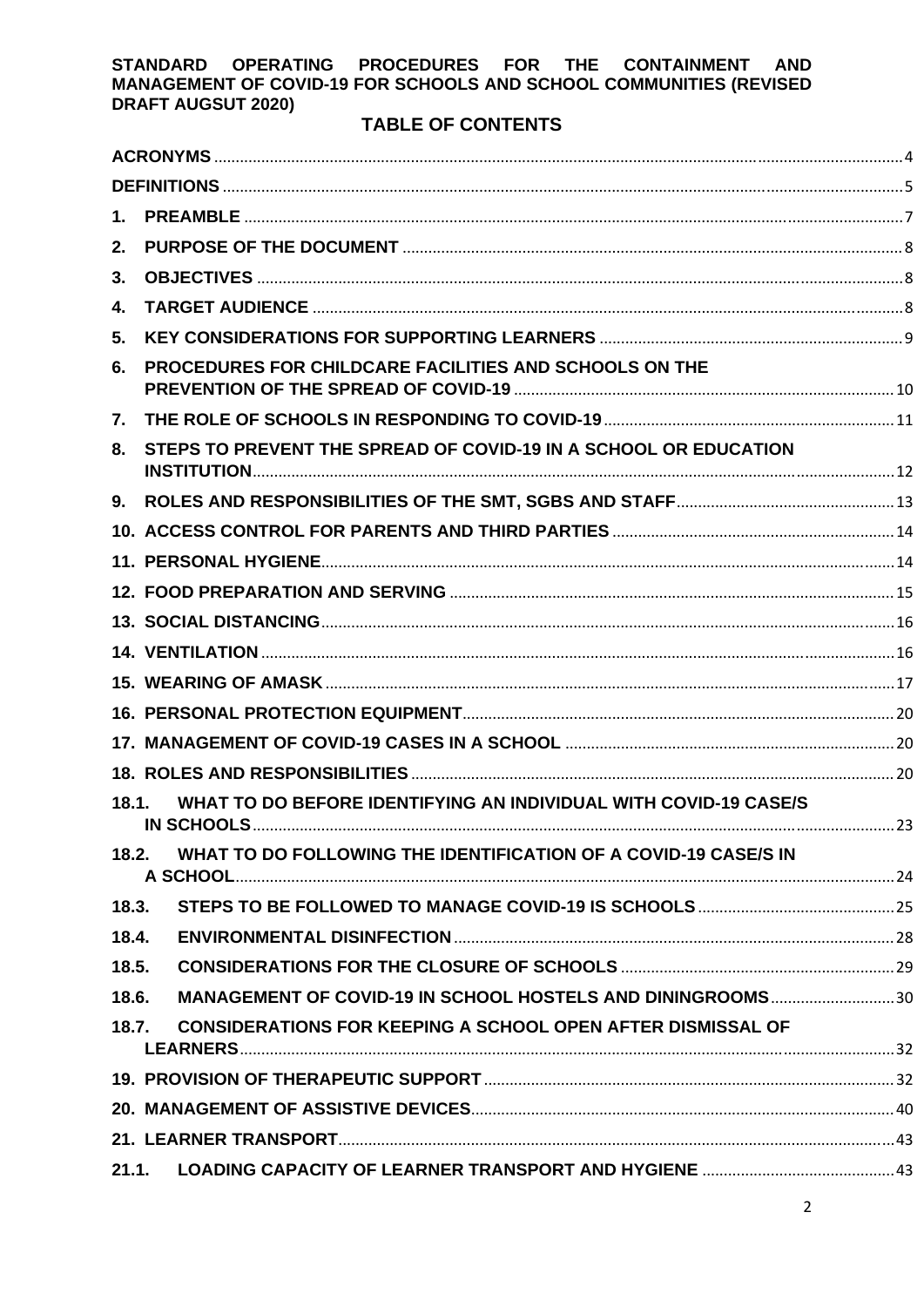| STANDARD OPERATING PROCEDURES FOR THE CONTAINMENT AND                     |  |
|---------------------------------------------------------------------------|--|
| <b>MANAGEMENT OF COVID-19 FOR SCHOOLS AND SCHOOL COMMUNITIES (REVISED</b> |  |
| <b>DRAFT AUGSUT 2020)</b>                                                 |  |
|                                                                           |  |
| 22. PROVIDING EMOTIONAL SUPPORT TO LEARNERS, TEACHERS AND NON-            |  |
|                                                                           |  |
|                                                                           |  |
| 22.2.                                                                     |  |
| 22.3.                                                                     |  |
| 22.4.<br>WHAT IS THE PROCESS TO FOLLOW IF A LEARNER OR STAFF MEMBER IS    |  |
|                                                                           |  |
| 22.5.                                                                     |  |
| 22.6.                                                                     |  |
|                                                                           |  |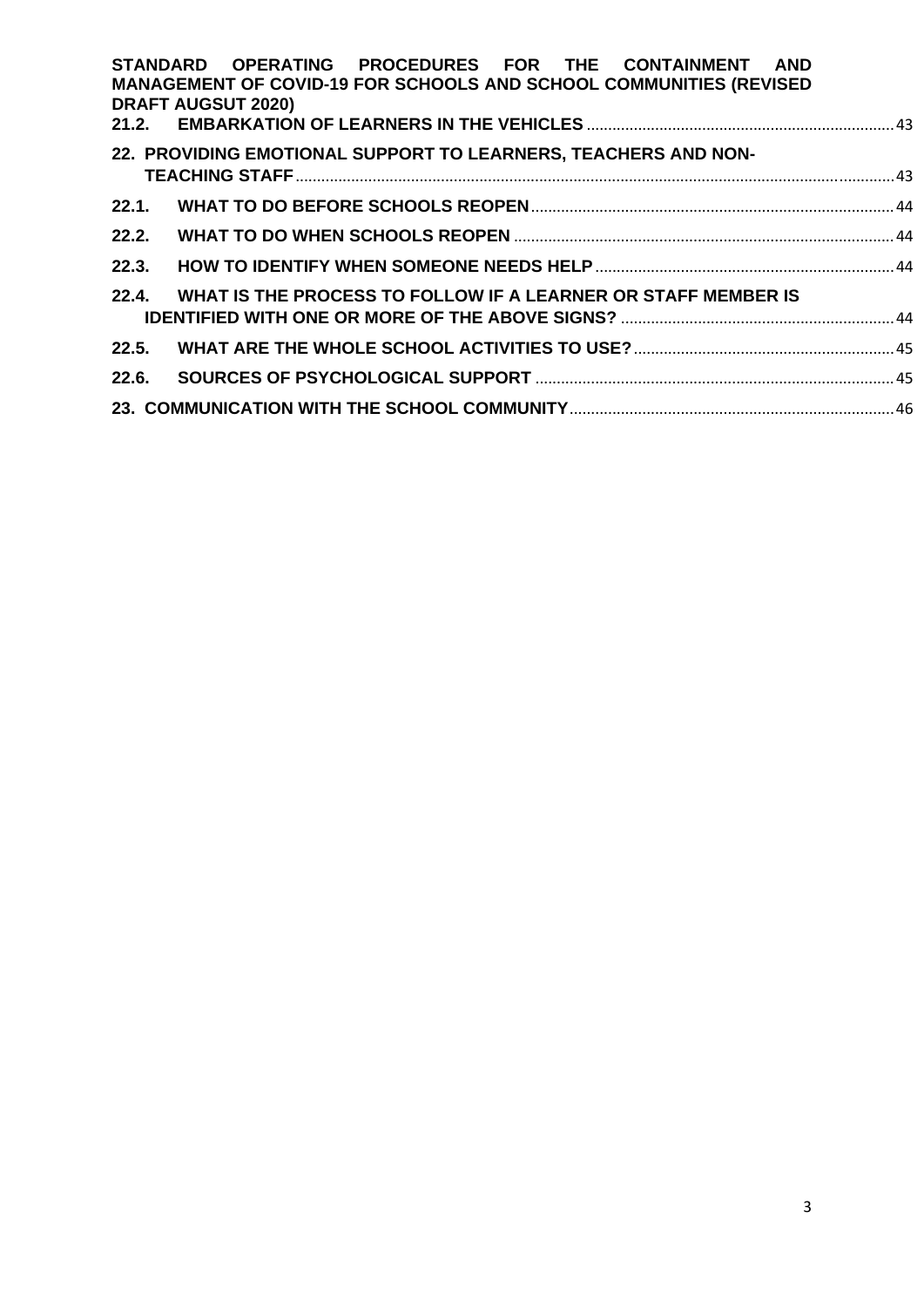### **ACRONYMS**

| COVID-19     | Coronavirus disease 2019                         |
|--------------|--------------------------------------------------|
| <b>DBE</b>   | Department of Basic Education                    |
| DoH          | Department of Health                             |
| <b>DPSA</b>  | Department of Public Service and Administration  |
| <b>DSD</b>   | Department of Social Development                 |
| EOC          | <b>Emergency Operations Centre</b>               |
| <b>ISHP</b>  | Integrated School Health Programme               |
| <b>ISHT</b>  | Integrated School Health Team                    |
| <b>NDoH</b>  | National Department of Health                    |
| <b>NICD</b>  | National Institute for Communicable Diseases     |
| <b>NSNP</b>  | <b>National School Nutrition Programme</b>       |
| <b>OHSA</b>  | Occupational Health and Safety Act               |
| PED(s)       | <b>Provincial Education Department(s)</b>        |
| <b>PHEIC</b> | Public Health Emergency of International Concern |
| SARS-CoV-2   | Severe acute respiratory syndrome coronavirus 2  |
| SBST(s)      | School-Based Support Team(s)                     |
| SMT(s)       | School Management Team(s)                        |
| SOP(s)       | <b>Standard Operating Procedure(s)</b>           |
| <b>WHO</b>   | <b>World Health Organization</b>                 |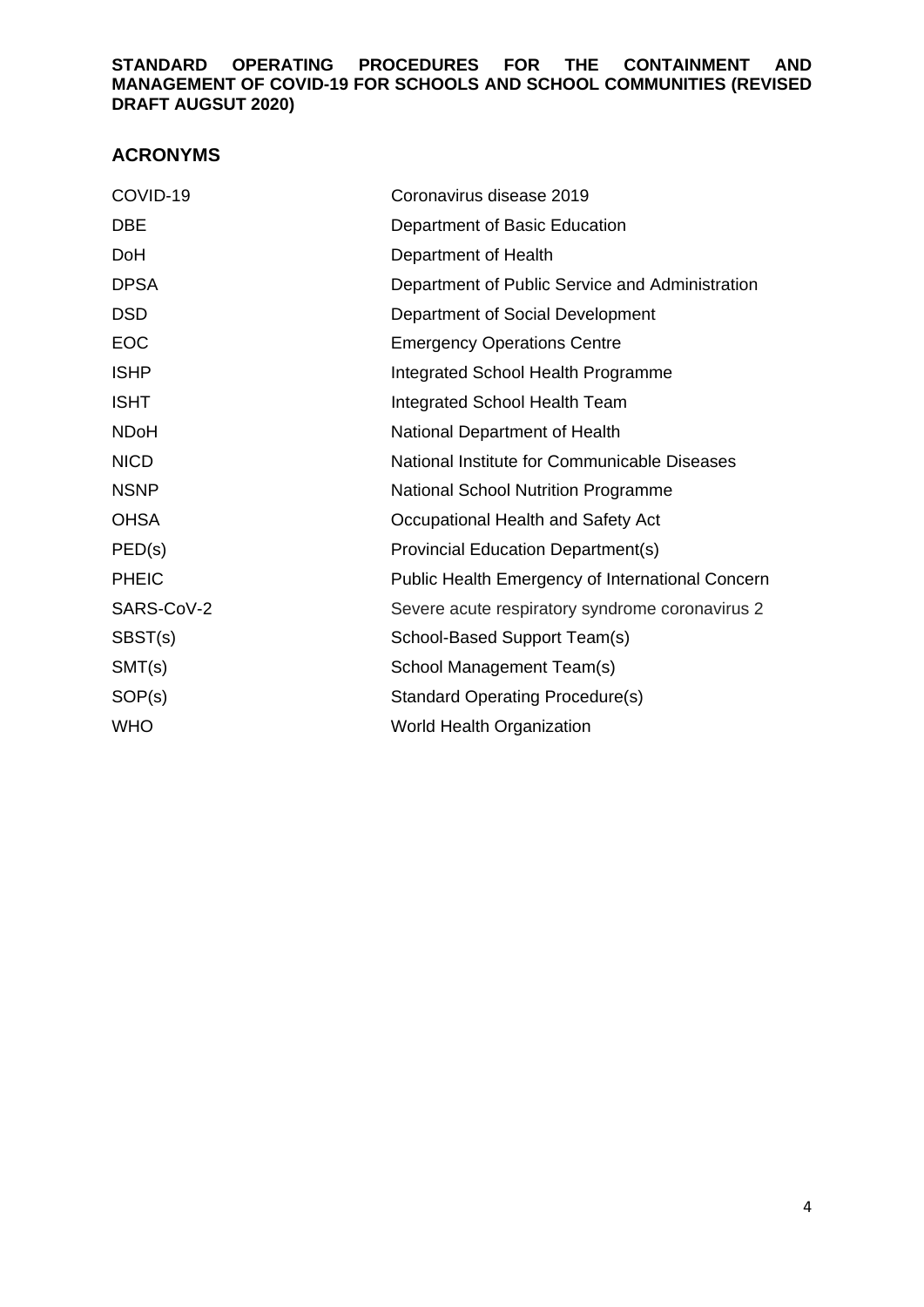### **DEFINITIONS**

**Suspected COVID-19:** When staff or learners appear ill or display symptoms compatible with COVID-19 based on symptom screen/NICD case definition but either not tested or awaiting SARS-CoV-2 test result.

**Confirmed COVID-19:** When staff or learners test positive for SARS-CoV-2 with or without symptoms.

**Cluster:** A pattern of cases that are suggestive of a common source of the infection and/or lapses in the infection control practices in the school; or

**Cluster of Cases:** >2 individuals with confirmed or suspected COVID-19 within seven days in the same classroom or between individuals working in the same area in a school.

**Direct/Close Contact:** Staff or learners who have been in contact with an individual with confirmed COVID-19 for >15 minutes within 1 meter without a mask or face shield.

**Casual/Distant Contact:** Staff or learners who have been in contact with an individual with confirmed COVID-19 for a short duration (<15 minutes) and maintained physical distancing (>1.5m) with a confirmed case/s or who was wearing a mask or face shield.

**Period of Infectivity:** Time the individual with confirmed COVID-19 was present in the school while in the infectious period as determined by:

- In an individual with confirmed COVID-19 who has symptoms, the infectious period begins 48 hours prior to symptom onset and lasts until eight (8) days after symptom onset.
- In an individual with confirmed COVID-19 with no symptoms:
	- o Where the source of infection is unknown, the infectious period may be regarded as commencing 48 hours before the date of the sample, to eight (8) days after the sample was taken.
	- o Where the source of infection is known, the infectious period can be estimated based on a minimum incubation period of 2 days following exposure.

**Quarantine:** A period during which someone who has been exposed to someone who is confirmed to have COVID-19, is separated from healthy people and observed for the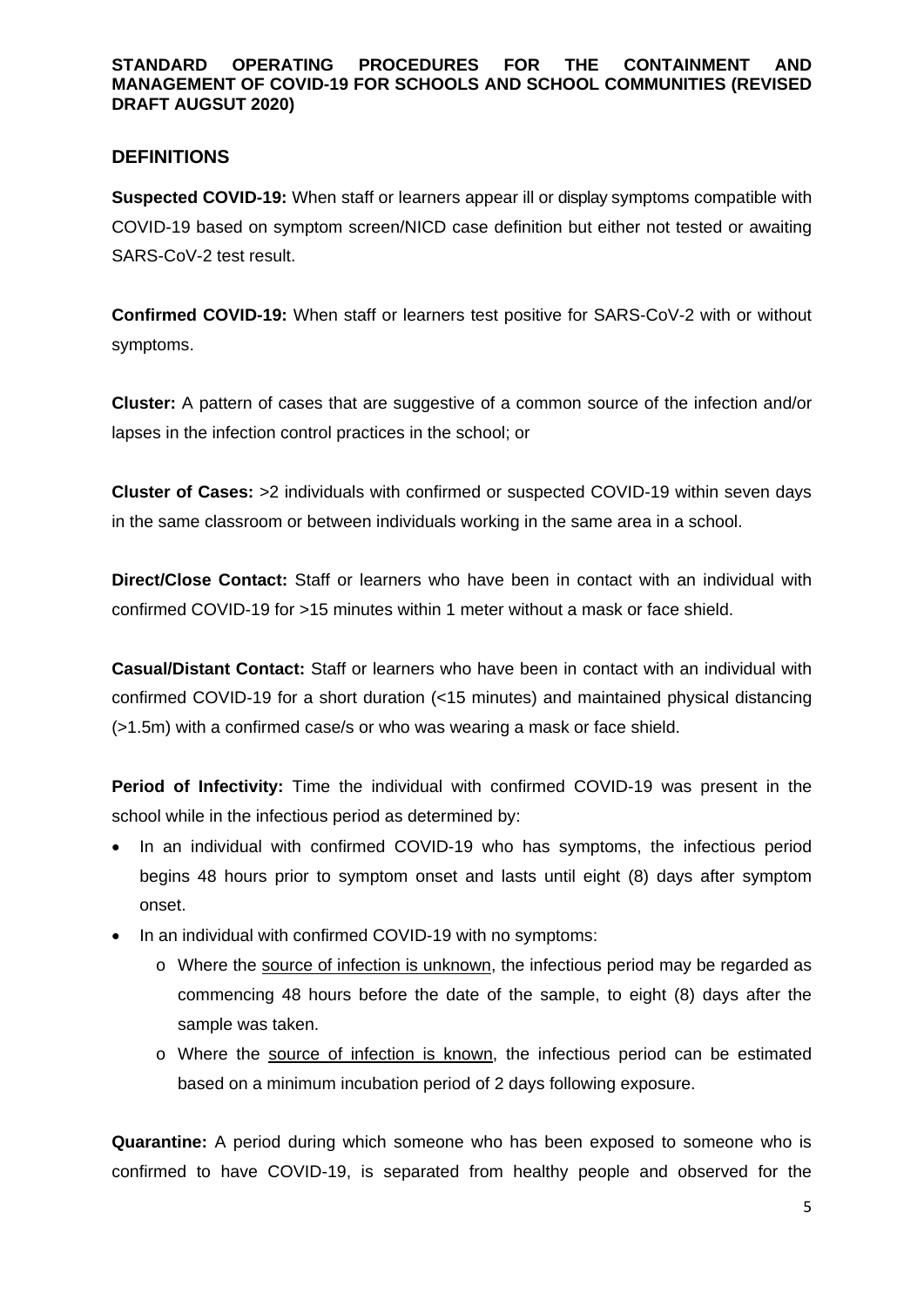development of symptoms of COVID-19. This is usually for eight (10) days in the case of COVID-19. Quarantine can be involuntary if demanded by the State.

**Isolation:** A period during which someone who is confirmed to have COVID-19 is separated from healthy people. The period stops after 10 days or they have no more symptoms. Isolation can be involuntary if demanded by the State.

**Self-isolation:** An individual who either has COVID-19 or has been exposed to someone with COVID-19 voluntarily selects to separate themselves from other healthy people. During self-isolation, the individual should not go out, wear a mask in the home, and have separate living and ablution facilities where possible.

**De-isolation:** An individual with confirmed COVID-19 can stop isolation precautions and return to school or work once there is no fever or other COVID-19 symptoms.

**Environmental decontamination:** All equipment and rooms where individuals who have confirmed COVID-19 have been within the last seven (7) days should be identified for appropriate cleaning. Following a thorough cleaning, surfaces are wiped, not sprayed, with disinfectants with 70% alcohol, as recommended.

**COVID-19 related Non-pharmaceutical interventions (NPIs):** NPIs are non-drug interventions to prevent the spread of the SARS-CoV-2 from staff or learner with COVID-19 to other learners or staff in schools. NPIs are categorised as 1) engineering controls – what *we can do to the environment* to reduce transmission, such as ensuring ventilation and sufficient space; 2) administrative controls – *what we can arrange* to reduce transmission, such as staggered time-tabling, screening, hand hygiene, cough etiquette and regular environmental cleaning; and 3) personal protective equipment – such as face masks and eye protection visors.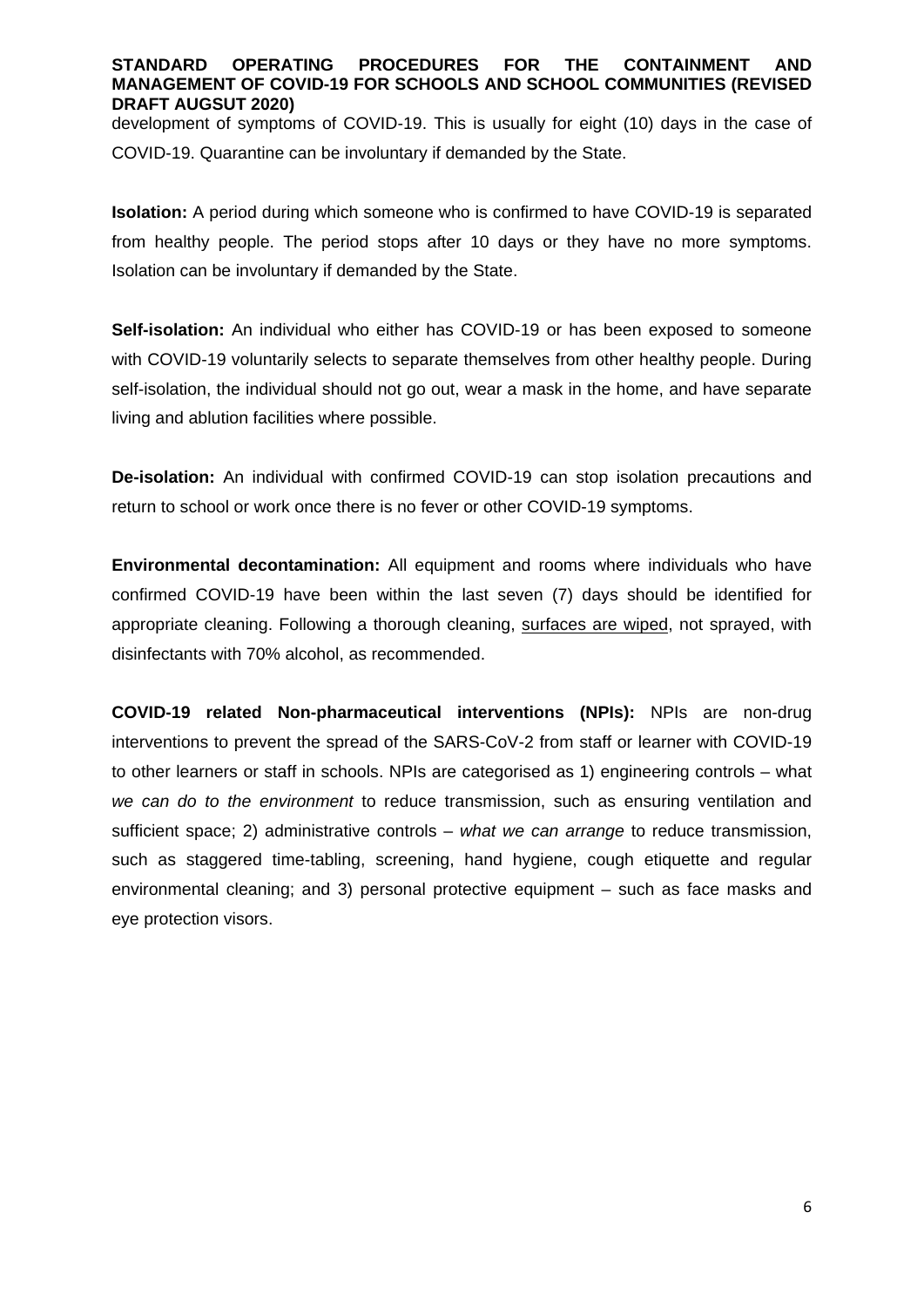#### **1. PREAMBLE**

On 7 January 2020, Chinese scientists confirmed a cluster of pneumonia cases that been identified in the city of Wuhan, in Hubei Province, China in December 2019, were associated with a novel coronavirus. The virus has been named *SARS-CoV-2* and the disease it causes has been named *coronavirus disease 2019* or *COVID-19*.

The World Health Organization's (WHO) International Health Regulations Emergency Committee declared the outbreak a public health emergency of international concern (PHEIC) on 30 January 2020 and South Africa activated its Emergency Operations Centre (EOC) on 31 January 2020.

South Africa's first case of COVID-19 was confirmed on 5 March, 2020 by the Minister of Health, Dr Zwelini Mkhize. On 15 March, the first internal transmission of COVID-19 was announced by President Cyril Ramaphosa, who declared a national state of disaster and a partial travel ban. President Ramaphosa announced travel advisories and discouraged the use public transport. School closures were mandated, and gatherings of more than 100 people were prohibited. By 21 March, there were 240 confirmed cases, with 0 deaths.

Following this declaration, the various organs of state, including the Department of Basic Education (DBE), instituted drastic measures to curb the spread of the virus. Schools closed on Wednesday, 18 March 2020, in accordance with the pronouncement by the President on 15 March 2020. This decision was informed by the warnings issued by the National Institute of Communicable Diseases (NICD) and WHO, highlighting the increased number of infections in South Africa, particularly among people without a travel history, thus indicating local transmission of the virus. Schools have been identified high-risk areas, in terms of ease of transmission, due to the close contact of large numbers of people.

The DBE issued circulars providing containment/management guidelines for ordinary, public and independent schools to all provincial education departments (PEDs), unions and school governing bodies (Circulars No 1 and 3 of 2020: Containment/management of COVID-19 for schools and school communities). After briefings with education stakeholders, Minister of Basic Education, Mrs Angie Motshekga, MP, delivered media statements regarding the response to the pandemic.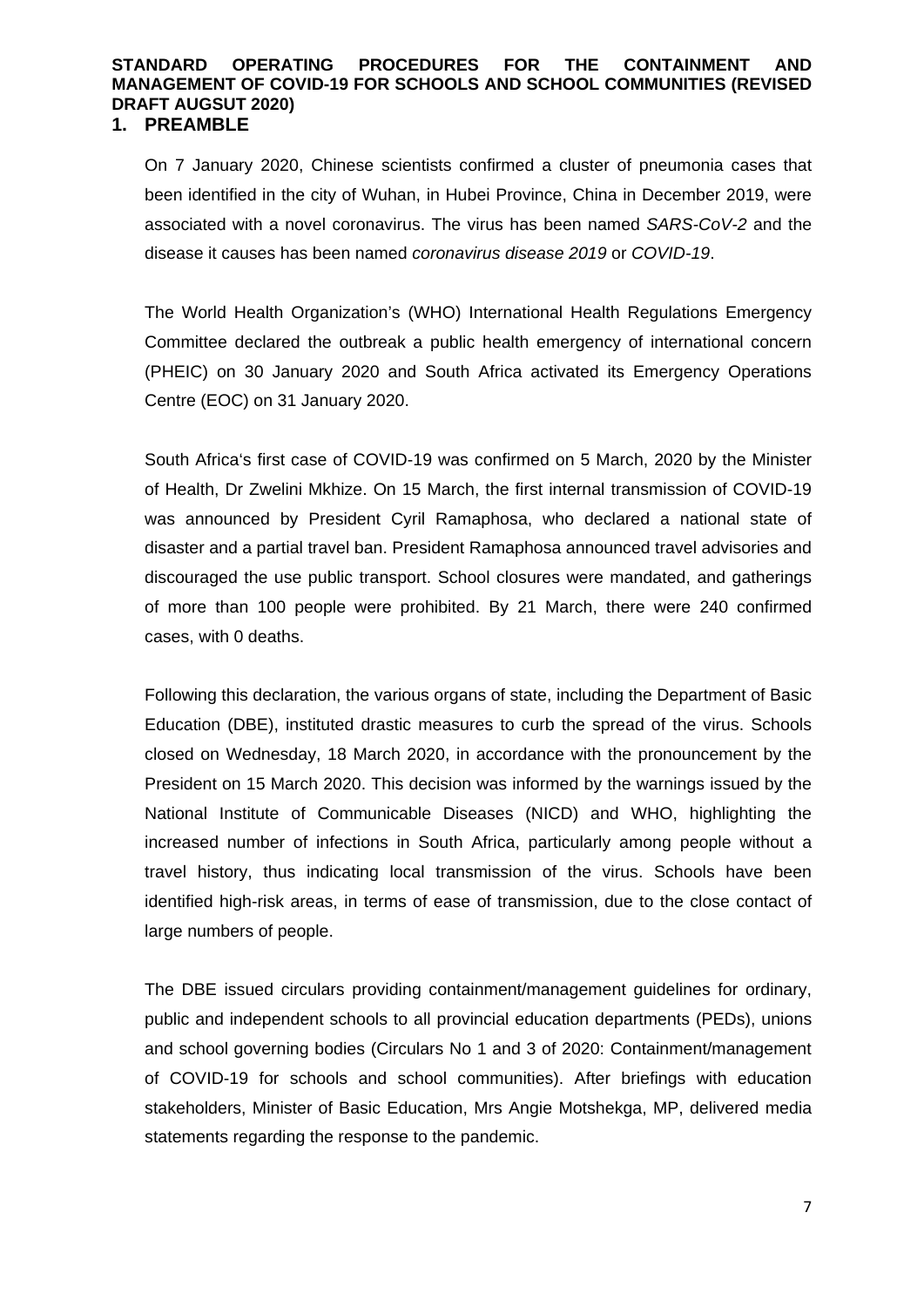This standard operating procedure (SOP) for the containment and management of COVID-19 must be adhered to by all the administrators of schools in the basic education sector. This SOP must be read in conjunction with the key and relevant legislation, policies, guidelines and frameworks.

### **2. PURPOSE OF THE DOCUMENT**

The *Standard Operating Procedure for the Containment and Management of COVID-19 for Schools and School Communities* provides guidelines for all administrators on the approved steps that must be taken to prevent the spread of, and manage cases of COVID-19 within the basic education sector.

### **3. OBJECTIVES**

3.1 The objectives of the SOP are to:

- 3.1.1 help administrators of primary and secondary schools (hereafter referred to as "schools") to prevent the spread of COVID-19 among learners, educators, support staff and officials in the education sector;
- 3.1.2 help schools to understand the protocol to be followed should a case of COVID-19 be identified;
- 3.1.3 provide considerations for the isolation of suspected cases of COVID-19; and
- 3.1.4 detail the procedures for the closure of schools due to COVID-19.

### **4. TARGET AUDIENCE**

4.1 This SOP applies to:

- 4.1.1 DBE (national, provincial and district levels; school management teams (SMTs); and school-based support teams (SBSTs));
- 4.1.2 Department of Health (DoH), (national, provincial and district levels; and school health teams);
- 4.1.3 Department of Social Development (DSD), (national, provincial and district levels; and childcare facilities); and
- 4.1.4 any other partner involved in the provision of health, and other essential services in schools.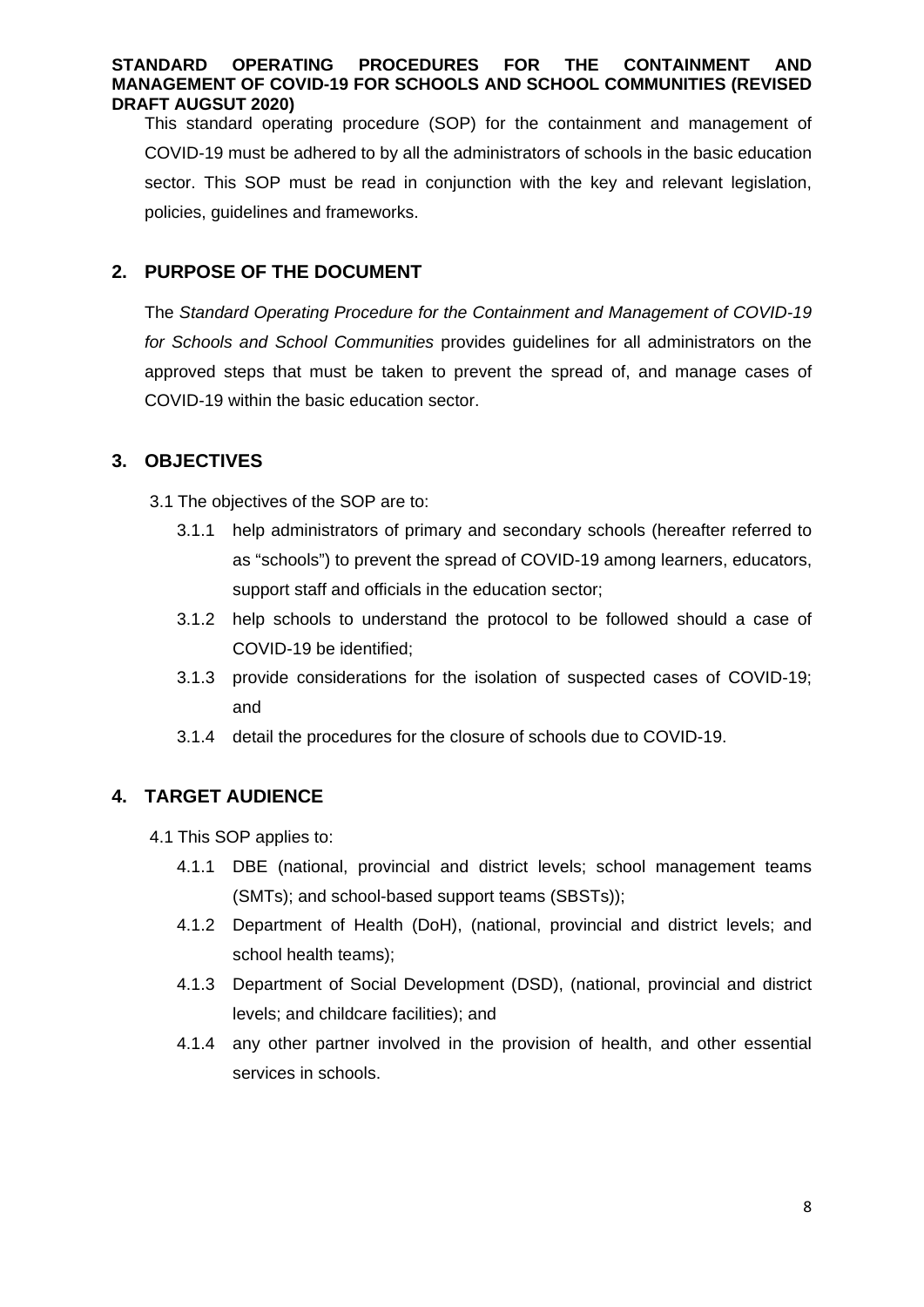### **5. KEY CONSIDERATIONS FOR SUPPORTING LEARNERS**

- 5.1 Inform the visually impaired learner of the new measures in place to prevent the spread of COVID-19. Provide the learner with information in accessible modalities regarding the procedures and requirements. Discuss the steps in easy to understand detail and inform the learner what he/she would be required to do.
- 5.2 Learners will not immediately be familiar with adhering to the requirements and regulations for containing the spread of COVID-19. Therefore, schools must exercise some patience and not regard every behaviour as a transgression for a reasonable period until these become a routine to learners.
- 5.3 Learners with disabilities are usually dependent on therapeutic, medical and other support. Depending on underlying health conditions, learners with disability may be at greater risk of developing more severe cases of COVID-19 if they become infected. This may be because of COVID-19 exacerbating existing health conditions, particularly those related to respiratory function, immune system function, heart disease or diabetes and barriers to accessing health care. These learners may also be disproportionately impacted by the outbreak because of serious disruptions to the services and supports, including personal assistance and therapeutic they rely on.
- 5.4 Given the importance of containing the spread of COVID-19 in schools, each institution must craft relevant standard operating procedures to respond to contextspecific issues.
- 5.5 It is important to recognise that learners with intellectual disability may have varying understanding and limited cognitive understandings of the spread and transmission of the COVID-19, and may struggle to adhere to social distancing, handwashing and mask wearing protocols. Therefore, they will require direct instruction to learn that social distancing, for instance, means no physical contact, no touching, no hugging, no shaking hands or any other physical greeting of their peers, educators and non-educator staff.
- 5.6 For blind and partially sighted learners, the following must considered:
	- 5.6.1 Keep in mind that blind and partially sighted learners may not be able to see demarcated lines on the floor and will have to be guided vocally or by using physical barriers on where to stand or their canes in judging the distance between themselves and other people. In some instance, this may mean that additional staff may have to be on duty for this purpose.
	- 5.6.2 Learners must be encouraged to be fully independent in mobility and not to request other learners to guide them. Mobility guidance can first be provided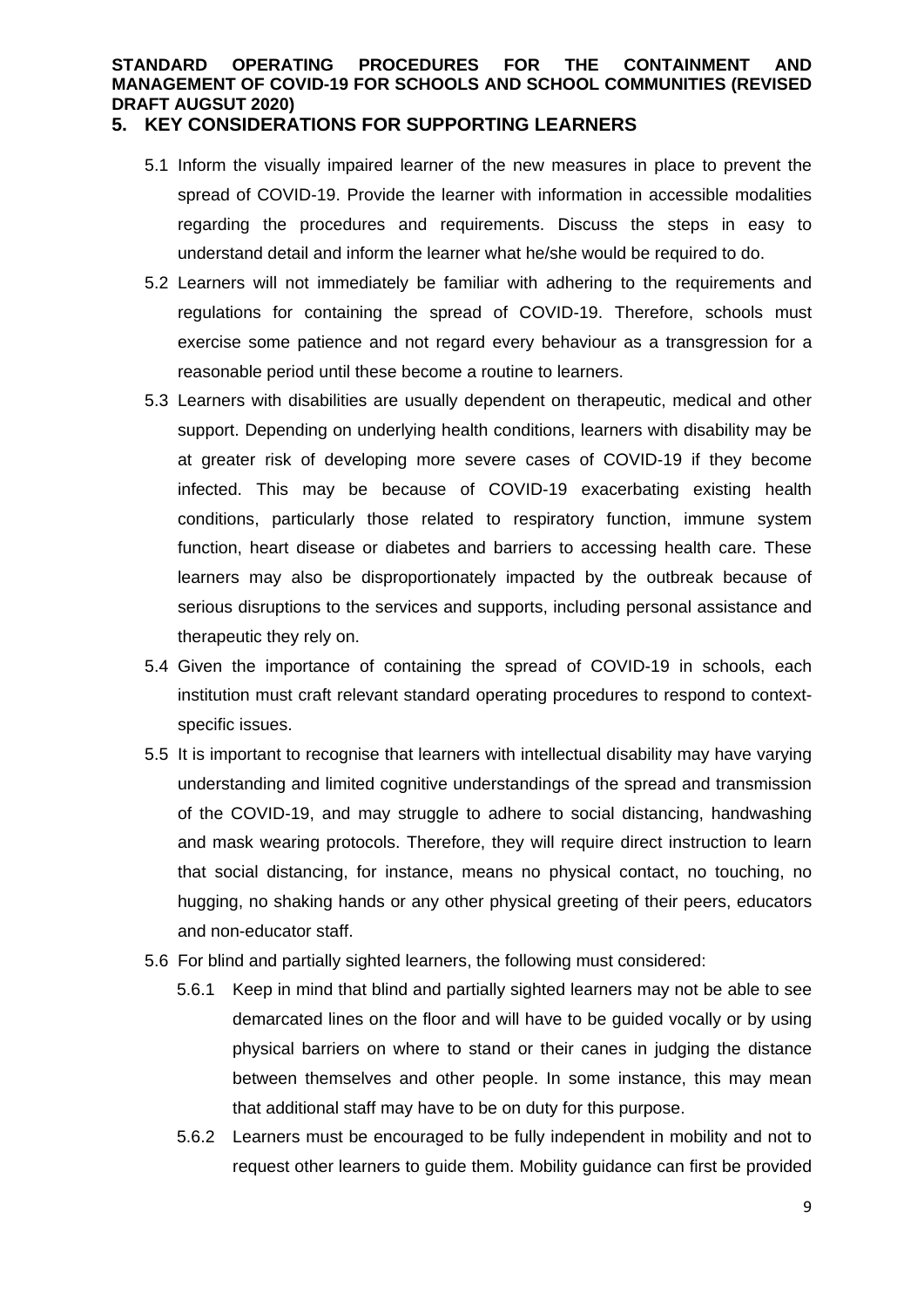vocally, in order to encourage physical distancing, encouraging as much as possible for them to retain a sense of self-mastery. However, when required by the individual learner, mobility assistance needs to be given, as this is the right of every child who has a visual impairment. This may also be needed where learners, who are typically independent, may be suffering from severe anxiety or mental health challenges due to the pandemic.

- 5.6.3 Blind learners trail and touch walls almost automatically in an attempt to find their way. This puts them at greater risk of possible infection. Therefore, i) these areas need more frequent sanitising; and ii) learners need to be alerted to the need for more frequent washing of hands. In this regard, learners should understand the additional importance of and not touching their faces.
- 5.6.4 The containment, management and prevention of COVID-19 at a School for the Blind and Partially Sighted Learners requires extensive planning and implementation which may require additional human and financial resources in order to keep learners, teachers and support staff safe.
- 5.7 Learners who have had seizures in the classroom or playground must not be excluded from learning. The school must identify such learners and develop a protocols to ensure that their medical situation is managed carefully to ensure no droplet spread or contamination happens.
- 5.8 Learners with epilepsy may have other medical problems that could place them at higher risk of developing more severe symptoms with COVID-19. For example, learners who have problems swallowing or frequently inhale food or liquids into their lungs (aspiration) are at higher risk for pneumonia.
- 5.9 Keep in mind that Deaf and Hard of Hearing learners will not be able to hear instructions given verbally and will have to be guided using Sign Language on where to stand. In some instances, this may mean that additional staff may have to be on duty for this purpose.

### **6. PROCEDURES FOR CHILDCARE FACILITIES AND SCHOOLS ON THE PREVENTION OF THE SPREAD OF COVID-19**

The DBE has developed guidelines for childcare facilities and schools, based on what is currently known about the transmission and severity of COVID-19. The guidelines are available on the DBE website (www.education.gov.za). These guidelines will be updated as new information emerges. Please check the NICD website (www.nicd.ac.za) for updates on the approved guidelines.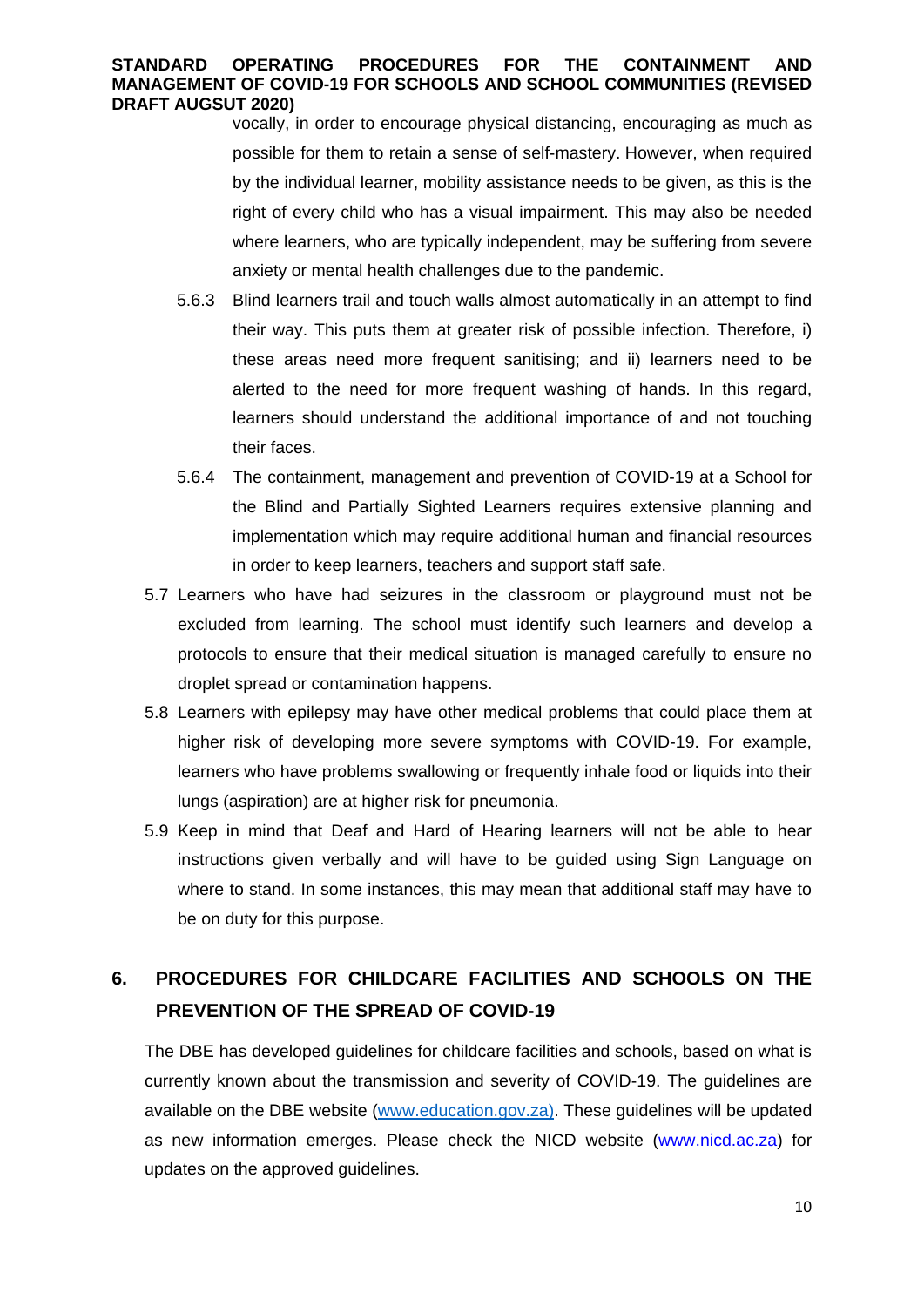Schools play an important role in the efforts to control the spread of COVID-19. Schools must take steps to circulate information about the disease and its potential transmission within their school community. Schools must prepare to take the steps necessary to prevent the spread of COVID-19 among their learners and staff, should health officials identify the need.

School plans should be designed to minimise the disruption of teaching and learning and protect learners and staff from social stigma and discrimination. Plans can build on the recommended everyday practices: encouraging conscientious hand hygiene (frequent and thorough handwashing and avoidance of touching of the face and eyes), monitoring absenteeism and communicating routinely.

### **7. THE ROLE OF SCHOOLS IN RESPONDING TO COVID-19**

COVID-19 is a respiratory disease caused by a novel (new) virus, and we are learning more about it every day. There is no vaccine available to protect against COVID-19 at present. Thus, the best way to prevent infection is to avoid exposure to the virus that causes COVID-19. Preventing transmission (spread) of the virus through everyday practices is the best way to keep people healthy. Childcare facilities and schools, working together with local health departments, play an important role in slowing the spread of diseases, to ensure that learners have safe and healthy learning environments. More detailed information on COVID-19 is available here on the following websites:

- www.nicd.ac.za
- www.health.gov.za
- www.education.gov.za.
- www.sacoronavirus.co.za

It is critical that childcare facilities and schools plan and prepare to mitigate community transmission. As the global outbreak evolves, schools should prepare for the possibility of community-level outbreaks, as well as the possibility of stay-at home or lockdown orders for learners, staff, whole classes or grades, or the entire school community, if recommended by health officials. School dismissal may be recommended in certain circumstances. Decisions regarding appropriate public health interventions should always be made in consultation with public health officials who have access to all of the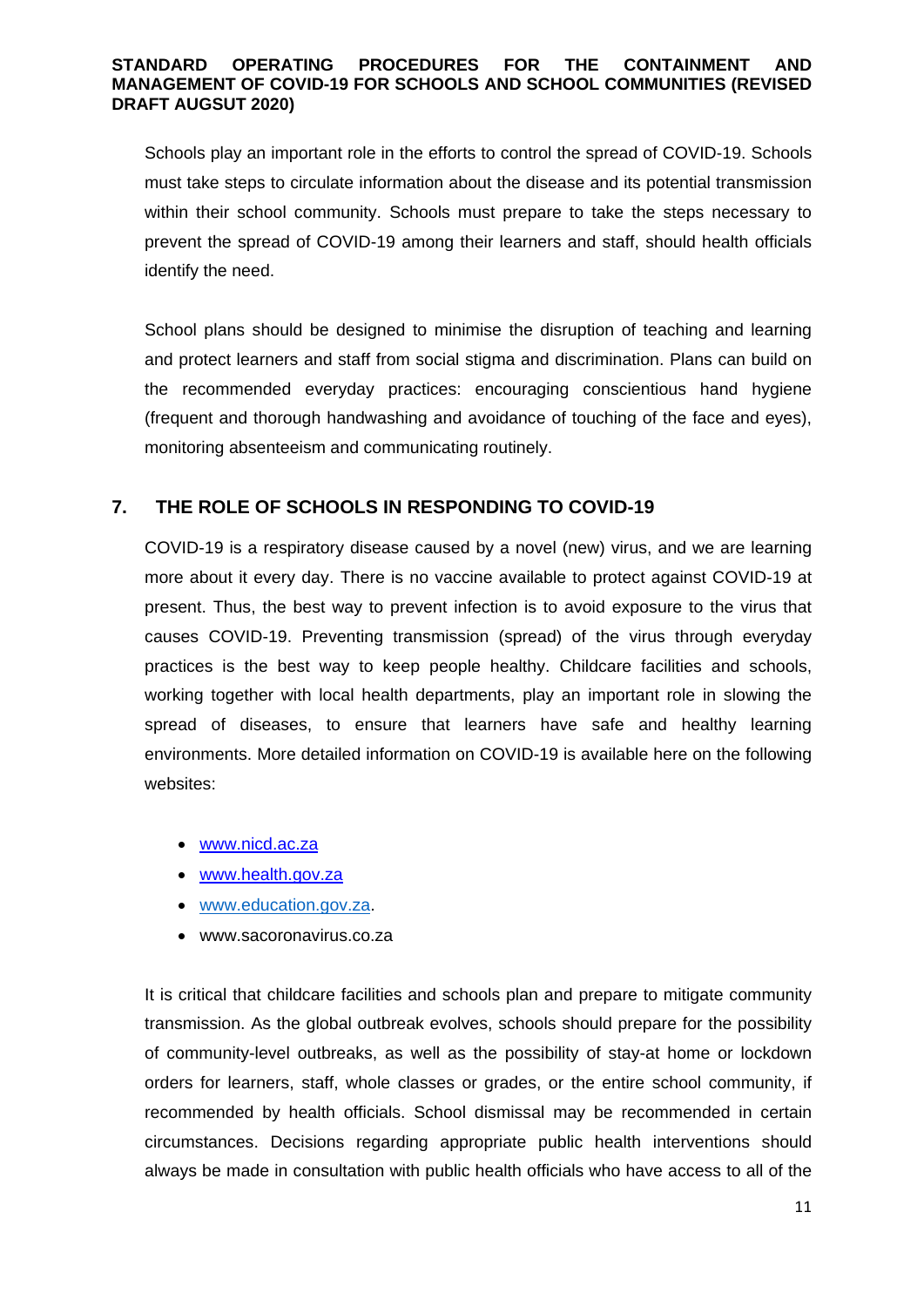relevant information. These decisions include a) whether learners or educators should stay at home for a period of time; and b) whether learners in sections of a school or the entire school should be dismissed from attendance. All childcare facilities and schools should **be prepared** for these orders if COVID-19 is reported in their communities.

### **8. STEPS TO PREVENT THE SPREAD OF COVID-19 IN A SCHOOL OR EDUCATION INSTITUTION**

- 8.1 The education sector supports the national efforts to fight the spread of COVID-19 by providing knowledge regarding prevention, treatment, care and support of those who are infected among learners, educators, school support staff, parents and school communities. School administrators must take steps to prevent or slow the spread of all infectious respiratory diseases, including COVID-19. Childcare facilities and schools must be COVID-19-free zones.
- 8.2 This coronavirus is a new virus and there is no vaccine available at present. However, many of the symptoms can be treated. It is recommended that underfives and the elderly get the seasonal flu vaccine from the nearest health facilities or at a local pharmacy. Early care from a healthcare provider can lead to an increased rate of recovery.
- 8.3 All learners, educators, support staff, officials, parents and communities should:
	- a) Heed the directives issued by the President and the guidance provided by the Ministry of Health;
	- b) Avoid public gatherings of over 50 people as the disease is spread through direct contact with the respiratory droplets of an infected person, which are generated through coughing and sneezing;
	- c) Maintain a social distance of at least 1.5m with others, at all times;
	- d) Avoid direct contact with others e.g. shaking hands or hugging;
	- e) Frequently wash hands with water and soap. (If water is not available, use a 60% alcohol-based hand sanitiser to disinfect hands.);
	- f) Avoid touching the face (i.e. eyes, nose, mouth) with unwashed hands;
	- g) Consult a healthcare facility if there is a suspected COVID-19 infection;
	- h) Inform the school health team and education authorities immediately if a learner, educator, support staff or parent/caregiver has been in direct contact with an infected person, or if they are diagnosed with COVID-19;
	- i) Eradicate all forms of stigma and discrimination in the education sector, including in schools and childcare facilities; and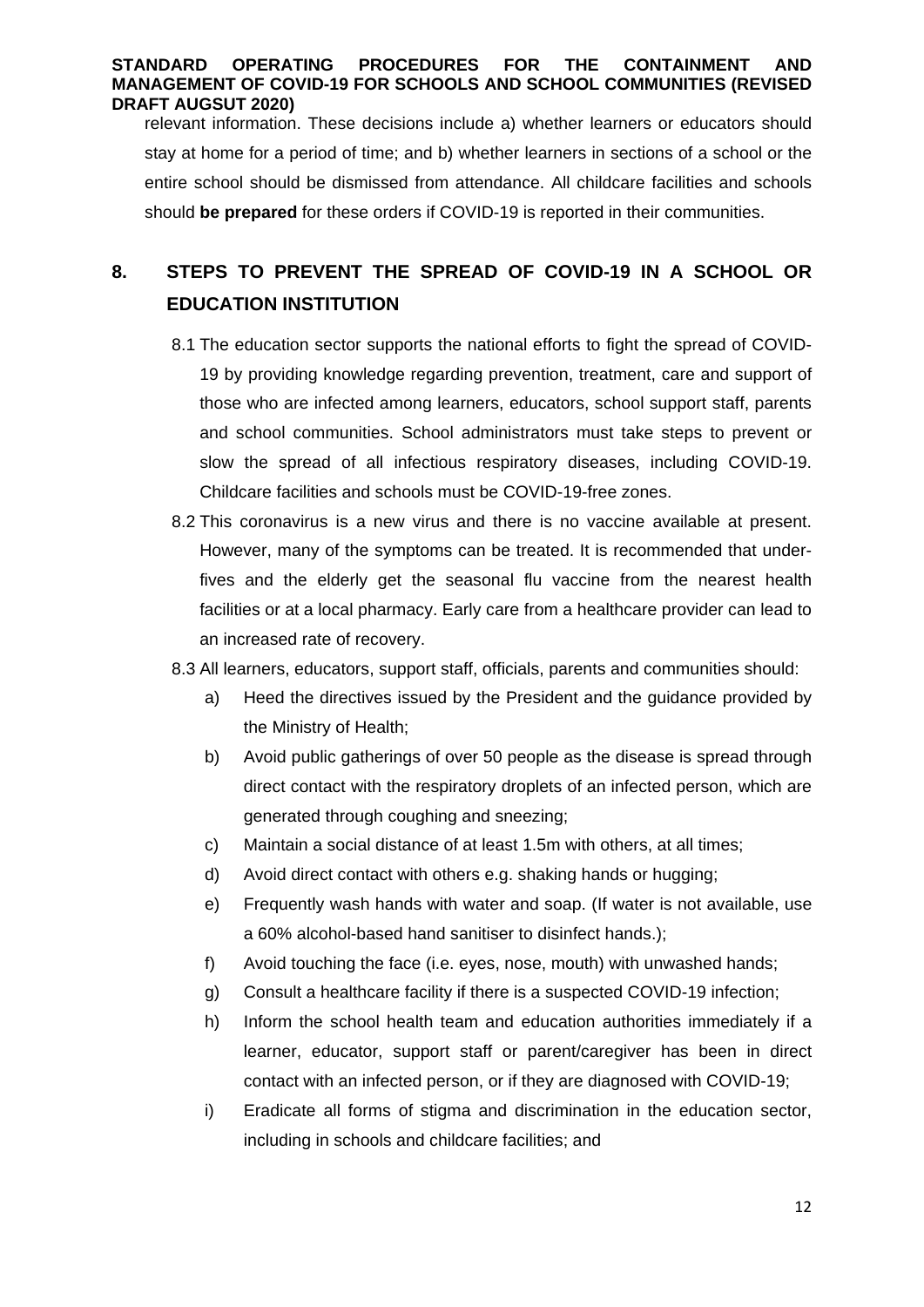- j) Advocate for disclosure as it is in the public domain to ensure for ease on tracking and tracing.
- k)
- 8.4 Principals must make sure that everyone in the school has up-to-date information on how to prevent the spread of COVID-19. For updates and the latest information, refer to the following resources:
	- National Department of Health: http://www.health.gov.za/
	- National Institute for Communicable Diseases: https://www.nicd.ac.za
	- National Institute for Occupational Health: http://www.nioh.ac.za/
	- World Health Organization: https://www.who.int
	- Department of Basic Education: https://www.education.gov.za/
	- National Health Laboratory Service: https://www.nhls.ac.za
	- COVID-19 Online Resource & News Portal: www.sacoronavirus.co.za
	- NICD Toll-Free Emergency Hotline for COVID-19: 0800 029 999
	- WhatsApp Support Line for COVID-19: Send HI to 0600 123 456

### **9. ROLES AND RESPONSIBILITIES OF THE SMT, SGBS AND STAFF**

9.1 SMT, SGB and staff members must:

- 9.1.1 Stay informed about COVID-19 through reputable sources such as the NICD, the DBE and the DoH and share this information with all stakeholders;
- 9.1.2 Establish an advocacy programme1 for learners to explain COVID-19;
- 9.1.3 Place signs or posters encouraging good hand and respiratory hygiene practices;
- 9.1.4 Reinforce frequent handwashing and proper sanitation practices;
- 9.1.5 Prepare and maintain handwashing stations with soap and water, and if possible, place 60% alcohol-based hand sanitisers in each classroom, at entrances and exits, and near lunchrooms and toilets;

**NOTE:** The programme should explain what it is, the symptoms, how it is spread, how to prevent spreading it and emphasise the importance of when, why and how to wash hands correctly (e.g. after using the bathroom; before meals; after touching the nose, mouth or eyes; after playtime (inside, outside or with toys); and after touching surfaces, including books and other learning resources). It is important to also discourage all forms of stigma and discrimination.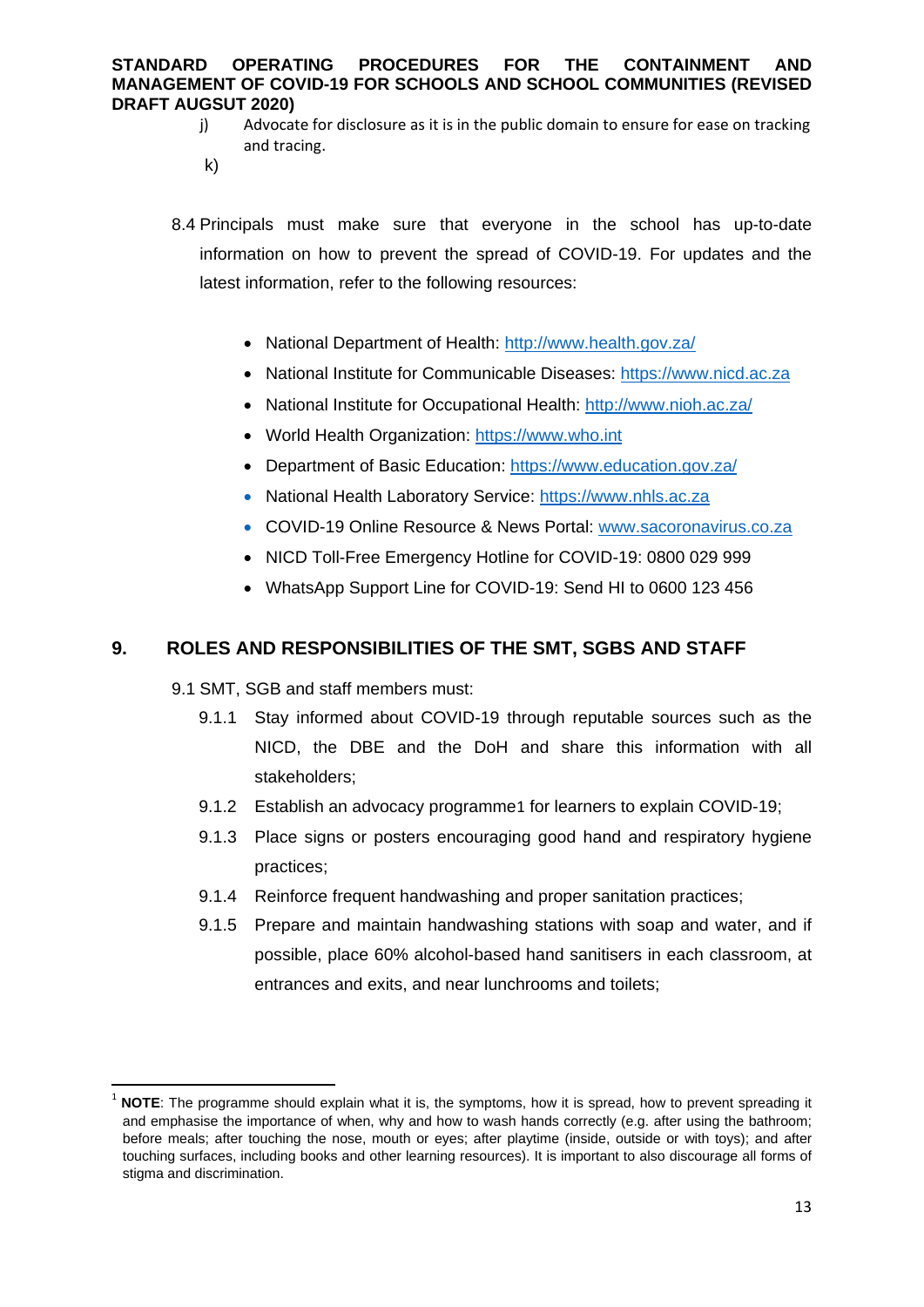- 9.1.6 Ensure that cleaning staff clean and disinfect school buildings2 thoroughly and regularly, following the environmental health cleaning and decontamination protocols;
- 9.1.7 Ensure that trash is removed daily and disposed of safely; and
- 9.1.8 Ensure that SGBs procure hand sanitisers, soap and disposable drying material for all classrooms, toilets, offices and staffrooms.

### **10. ACCESS CONTROL FOR PARENTS AND THIRD PARTIES**

- 10.1 The SMT and SGB must ensure that:
	- 10.1.1 Strict access control measures are established, including the signing of a register by all visitors;
	- 10.1.2 All visitors sanitise their hands at an entry point;
	- 10.1.3 All visitors report to the reception area;
	- 10.1.4 All visitors, except government officials, make an appointment and state the nature of their visit;
	- 10.1.5 There is regular communication with parents via newsletters, telephone, bulk SMS messages, emails, etc. to minimise meetings/gatherings with parents; and
	- 10.1.6 There are very limited class-based parents' meetings $3$ .

### **11. PERSONAL HYGIENE**

- 11.1 Learners should be encouraged to:
	- 11.1.1 Wash their hands frequently, always with soap and water for at least 20 seconds;
	- 11.1.2 Keep their nails and teeth clean;
	- 11.1.3 Refrain from touching their eyes, mouth and face;
	- 11.1.4 Not share cups, eating utensils, food or drinks with others;
	- 11.1.5 Sneeze or cough into a bent elbow or tissue, and to discard the tissue and wash their hands immediately;
	- 11.1.6 Refrain from teasing anyone about being sick;

<sup>2</sup> Classrooms and especially water and sanitation facilities are to be cleaned at least twice a day, particularly surfaces that are touched frequently by many people (railings, lunch tables, sports equipment, door and window handles, toys, teaching and learning aids etc.).

<sup>&</sup>lt;sup>3</sup> If it is necessary to meet parents, meetings must be limited to one parent per learner and maintain the social distance of at least two metres and to respect the social gathering restrictions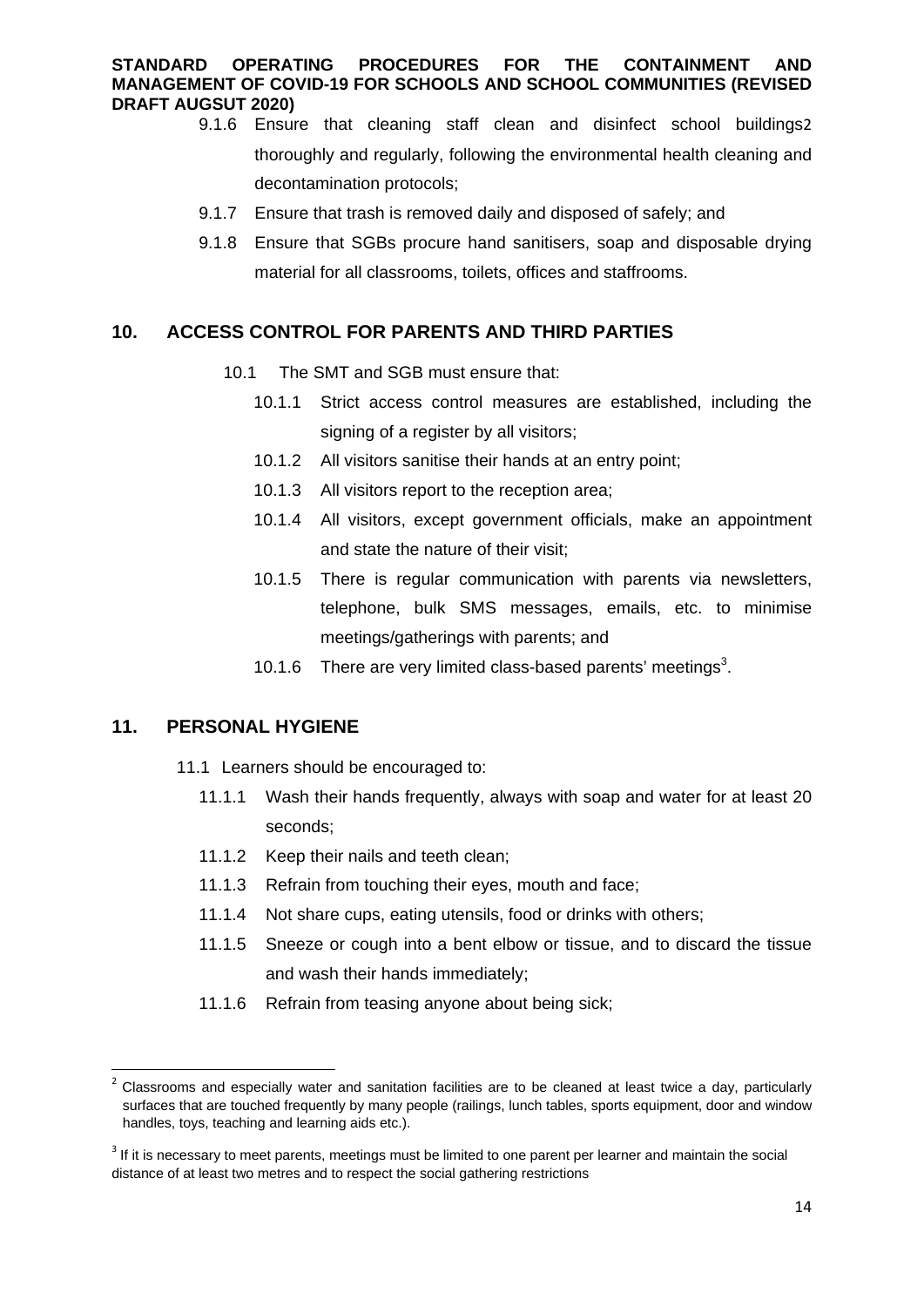- 11.1.7 Share what they learn about preventing disease with their family and friends, and younger children; and
	- 11.1.8 Tell their teacher or parents, if they feel sick.
- 11.2 For some learners, educators may need to break down learning about personal hygiene into small steps and teach learners step by step. The use of a visual schedule will assist with visual prompts.
- 11.3 Some learners may not realise that their nose is running. Therefore, the use of mirrors might help. However, educators must be aware that, in some instances, these may be a distraction to some learners. Therefore, casespecific management will need to be considered for implementation.
- 11.4 Parents, guardians and caregivers must be encouraged to keep learners who are sick at home. In this instance, schools and educators must support parents, guardians and caregivers by sending home step-by-step instructions for learners to practise.

### **12. FOOD PREPARATION AND SERVING**

- 12.1 Transmission of COVID -19 through food can occur if a person infected with the virus prepares or handles food with dirty hands and contaminates it. Cooking food thoroughly and observing good hygiene practices when handling and preparing food are effective at preventing contamination. Food handlers must:
	- 12.1.1 Wash their hands with soap and water before and after touching any food during preparation;
	- 12.1.2 Wash their hands with soap and water before serving food to learners;
	- 12.1.3 Clean and sanitise all work surfaces (i.e. tables, stoves and other resources) sinks and floors regularly;
	- 12.1.4 Keep all appliances clean;
	- 12.1.5 Wear clean kitchen attire at all times;
	- 12.1.6 Wear head gear and masks to cover their mouths;
	- 12.1.7 Wear closed shoes to protect feet;
	- 12.1.8 Ensure proper food storage in refrigerators and lockable cupboards;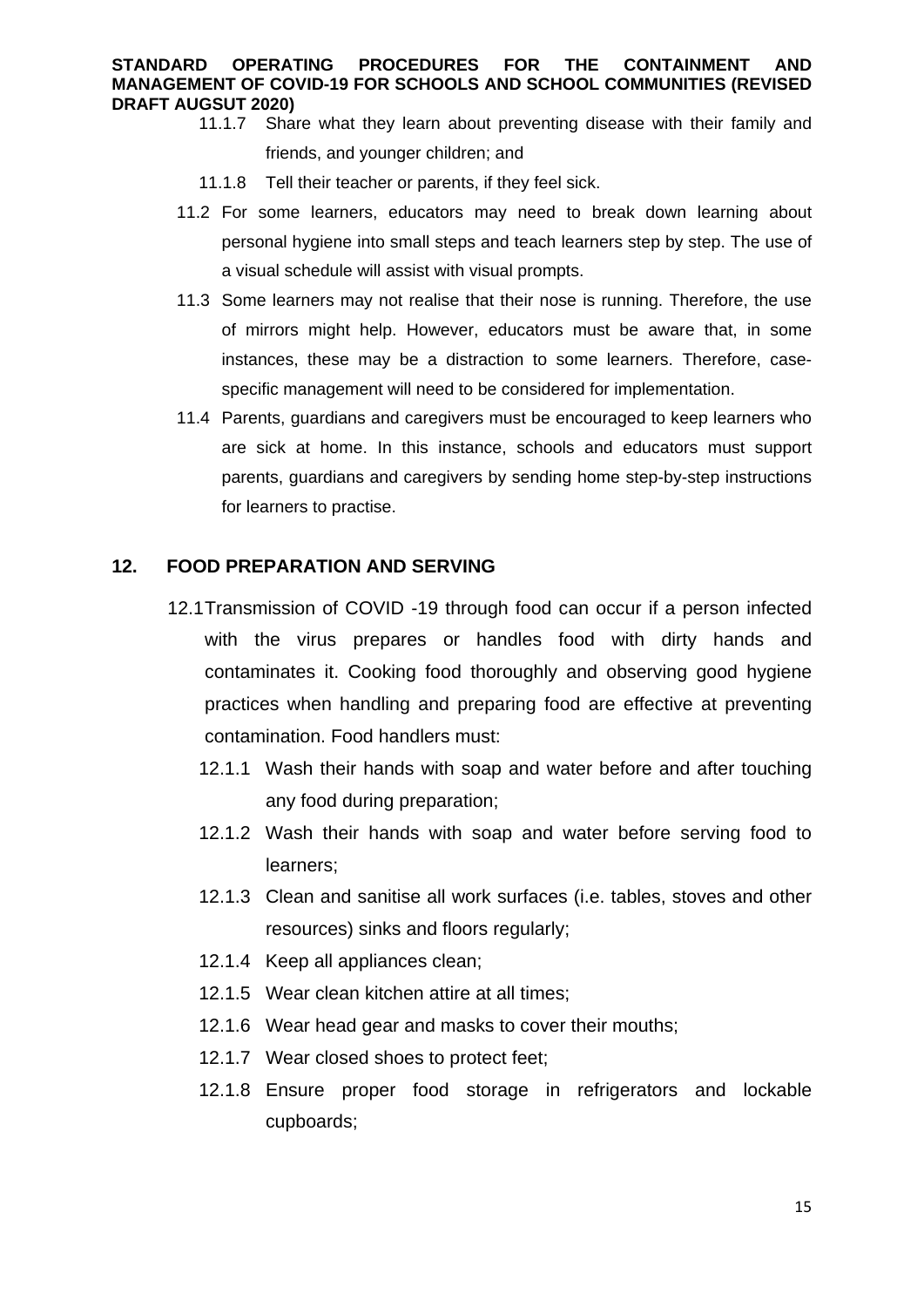- 12.1.9 Rinse all foodstuffs thoroughly before cooking and also fruit before serving to learners;
	- 12.1.10 Cook food thoroughly; and
	- 12.1.11 Avoid cross contamination of food.

### **13. SOCIAL DISTANCING**

- 13.1 Schools should work on the practicality of implementing social distancing per class to apply the 1.5m social distance norm during the COVID-19 challenge. Consequently, the number of learners per classroom must be reduced.
- 13.2 Appropriate adjustments must be made to the school timetable so that only 50% of the total learner population attend school at a particular moment in time to ensure the implementation of social distancing. Schools may choose to have learners attend on a bi-weekly basis, may rotate learners to be present on alternate days or may choose to make 50% of learners attend on a platoon basis.
- 13.3 Schools or school halls should not be utilised for funerals or any other public gatherings to minimise contamination of school facilities and to observe the social gathering restrictions.
- 13.4 Schools must identify and adequately resource isolation rooms or areas with sufficient ventilation. Appropriate social distancing must be arranged in instances where more than one learner, teacher or staff member should be isolated at the same time.

### **14. VENTILATION**

- 14.1 Small droplets emitted during speech and coughing may contain virus particles which can remain viable and infectious in the air for up to 3 hours.
- 14.2 The droplets can be transmitted either directly by entering the airway through the air (aerosols) or indirectly by contact transfer via contaminated hands.
- 14.3 A small concentration of virus in poorly ventilated spaces, combined with low humidity and high temperature, might result in an infectious dose over time.
- 14.4 It is thus important to ensure natural ventilation in schools by ensuring that all windows and doors are left open during the school day.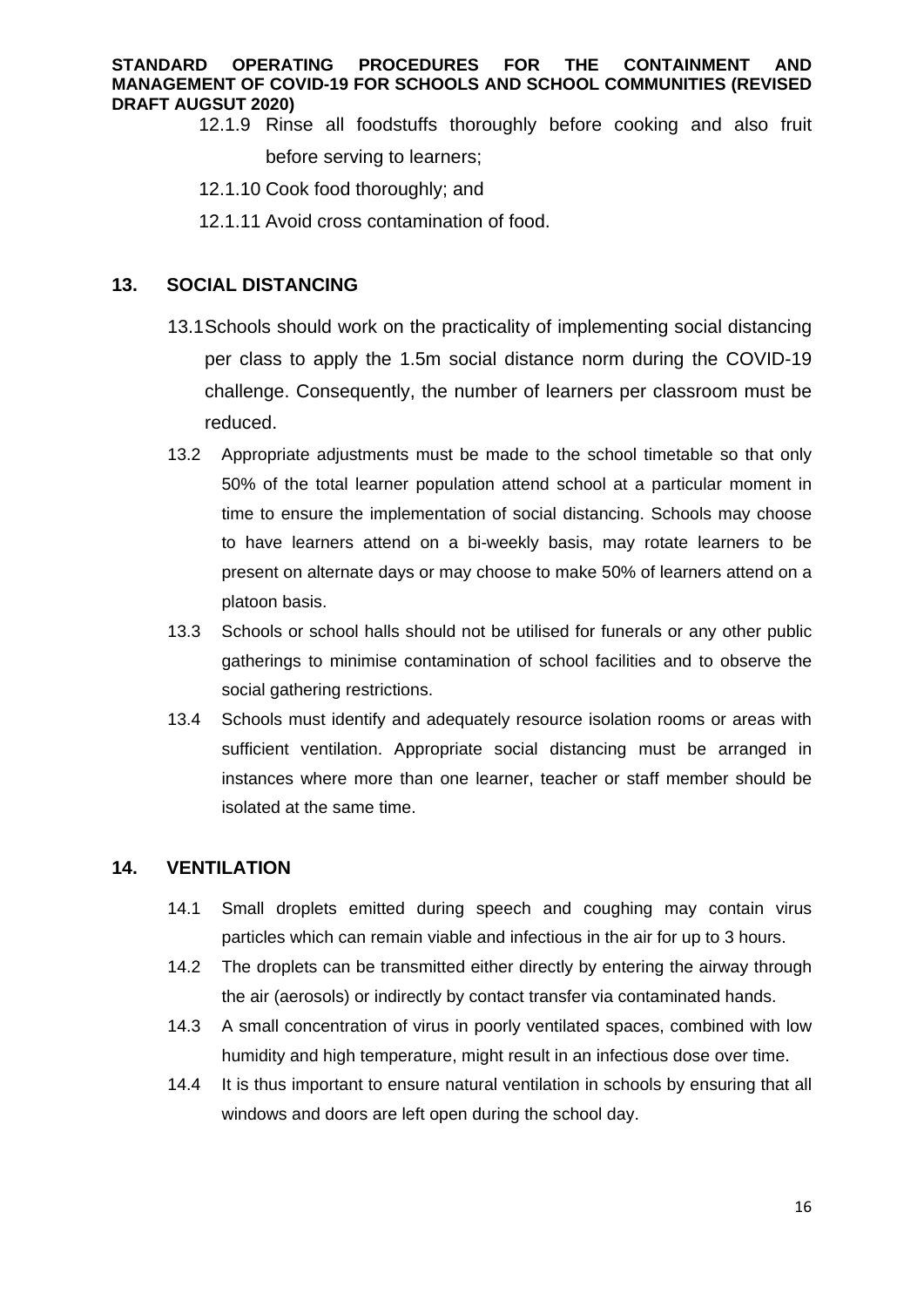### **15. WEARING OF AMASK**

- 15.1 Cloth face coverings or cloth masks are recommended as a simple barrier to help prevent respiratory droplets that spreads COVID-19. Cloth masks protect other people in cases where the wearer is asymptomatic or pre-symptomatic.
- 15.2 The Provincial Education Department will provide each official, teacher, staff member and learner, with a minimum of two cloth face masks or face shields for the period of the national state of disaster.
- 15.3 Schools are encouraged to allow learners and staff the opportunity to take a "face mask break" every two hours where they can safely remove their masks outdoors when a 1.5m distance is kept from other people.
- 15.4 Learners, teachers and non-teaching staff in Schools for the Deaf must be provided with face shields instead of face masks (to ensure easy lip-reading as well as the need for the unrestricted access to speech for those learners who rely on amplification).
- 15.5 Learners who are blind may require a face shield instead of a face mask, which may obscure a sense of smell.
- 15.6 Learners who are partially sighted may require a face mask as a face shield may obscure their vision.
- 15.7 Some learners with intellectual disability may have facial expressions that will alert a teacher to a seizure, which will be obscured by a cloth mask. Therefore, it may be more appropriate for them to wear a transparent faceshield.
- 15.8 Learners who produce excessive amounts of saliva through drooling may require up to three or four cloth masks per day, as the requirement is that a mask must be changed when it becomes wet. These learners may also need additional drooling bibs. The soiled masks and bibs must be returned to the family (or hostel laundry) in a sealed container or zip-lock bag marked as soiled.
- 15.9 Other comorbidities for example, intellectual impairment, where communication may be limited, may make the monitoring of a learner with epilepsy, who is required to wear a face mask, more challenging. Alternative masks should therefore be considered, guided by the individual learner's feedback on their tolerance and preference, with the acknowledgement that in certain cases wearing no mask may be the only responsible solution. If this happens, it will signal necessity for increased supervision, without harassing the child though.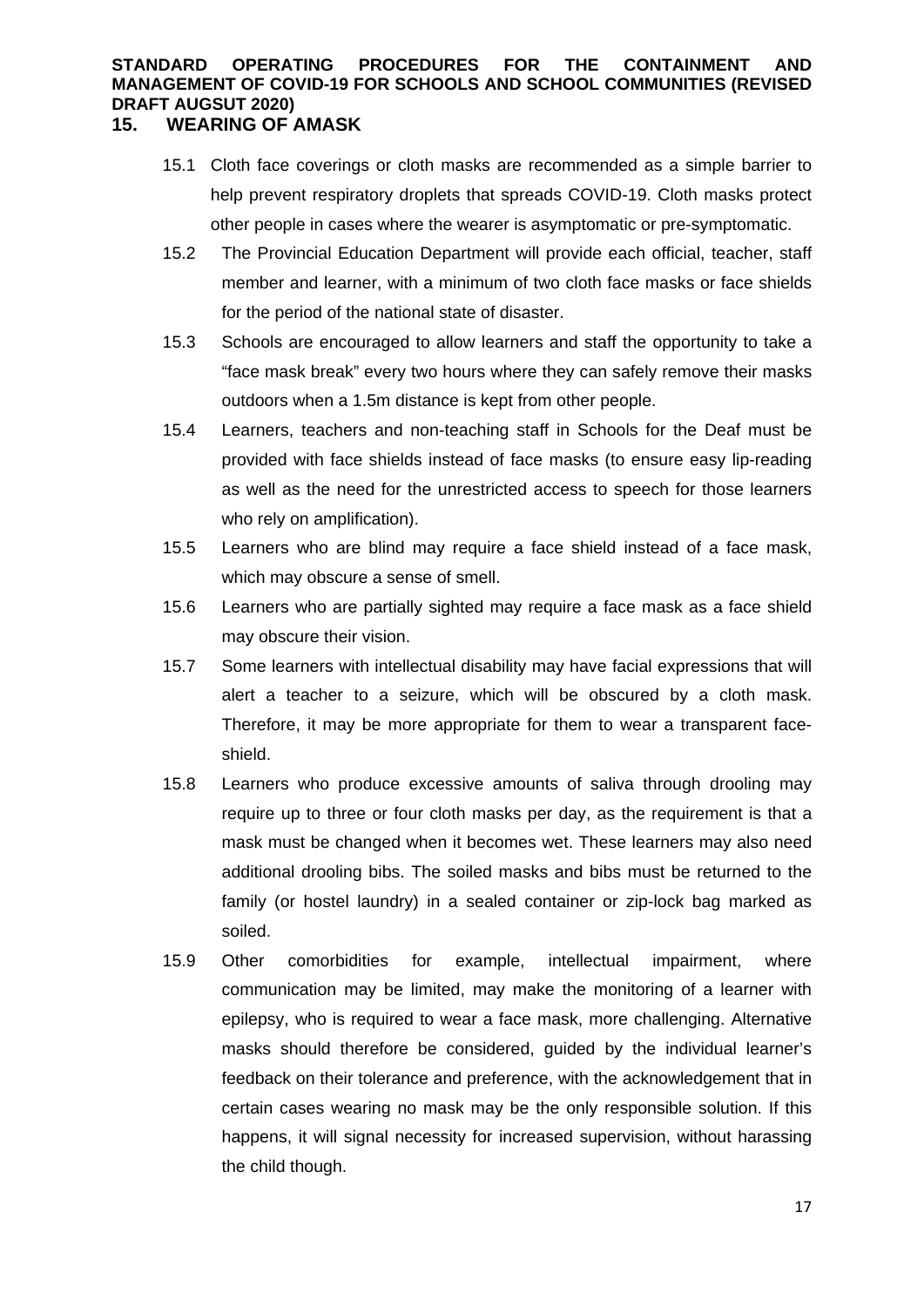- 15.10 In the context of the COVID-19 pandemic, it must be remembered that:
	- a) Autistic learners are not used to having to wear a mask, and this in itself may present as a challenge and an additional cause of stress and anxiety in the learner. Wherever possible, schools and educators are encouraged to communicate with parents and ask for their advice on their child and his/her preferences.
	- b) Due to the nature of learners on the Autistic Spectrum, no learner should be forced to ever wear a mask if it causes any distress or anxiety, which is one of the particular challenges these learners can be faced with.
- 15.11 The following is therefore recommended as a way of ensuring that autistic learners are supported as well as possible within the confines of their unique challenges and the respect of their human rights:
	- a) As part of the preparation for re-opening of school, educators, classroom assistants as well as other staff who work with the learners may be requested to send photos of themselves wearing their masks and other PPE that they will be wearing to the parents, guardians and caregivers of learners. This can be sent along with a voice message or a video message for their teacher to create familiarity and help reduce anxiety about returning to school among autistic learners. In addition, this will also assist with familiarising those learners who may find it difficult to recognise faces, a condition called prosopagnosia.
- 15.12 On return to school:
	- a) Autistic learners need to know why wearing a mask is necessary. Therefore, teachers may use a social story to explain why masks and/or face shields must be used. An example of a social story may be found in the **following** the link: https://www.teacherspayteachers.com/Product/Wearing-A-Mask-Storyfor-Children-5463572.
	- b) Learners need to be introduced to different types of face protection for individual introduction and exploration, for instance, cloth masks, surgical masks or face shields.
	- c) Educators and support staff may break down the steps of wearing a mask. This is because some learners may struggle even with simple activities. Therefore, breaking down a task into smaller steps will help learners learn better. For a visual that could assist in this regard, visit: https://aut2know.co.za/wp-content/uploads/2020/05/Untitled-design-5.png .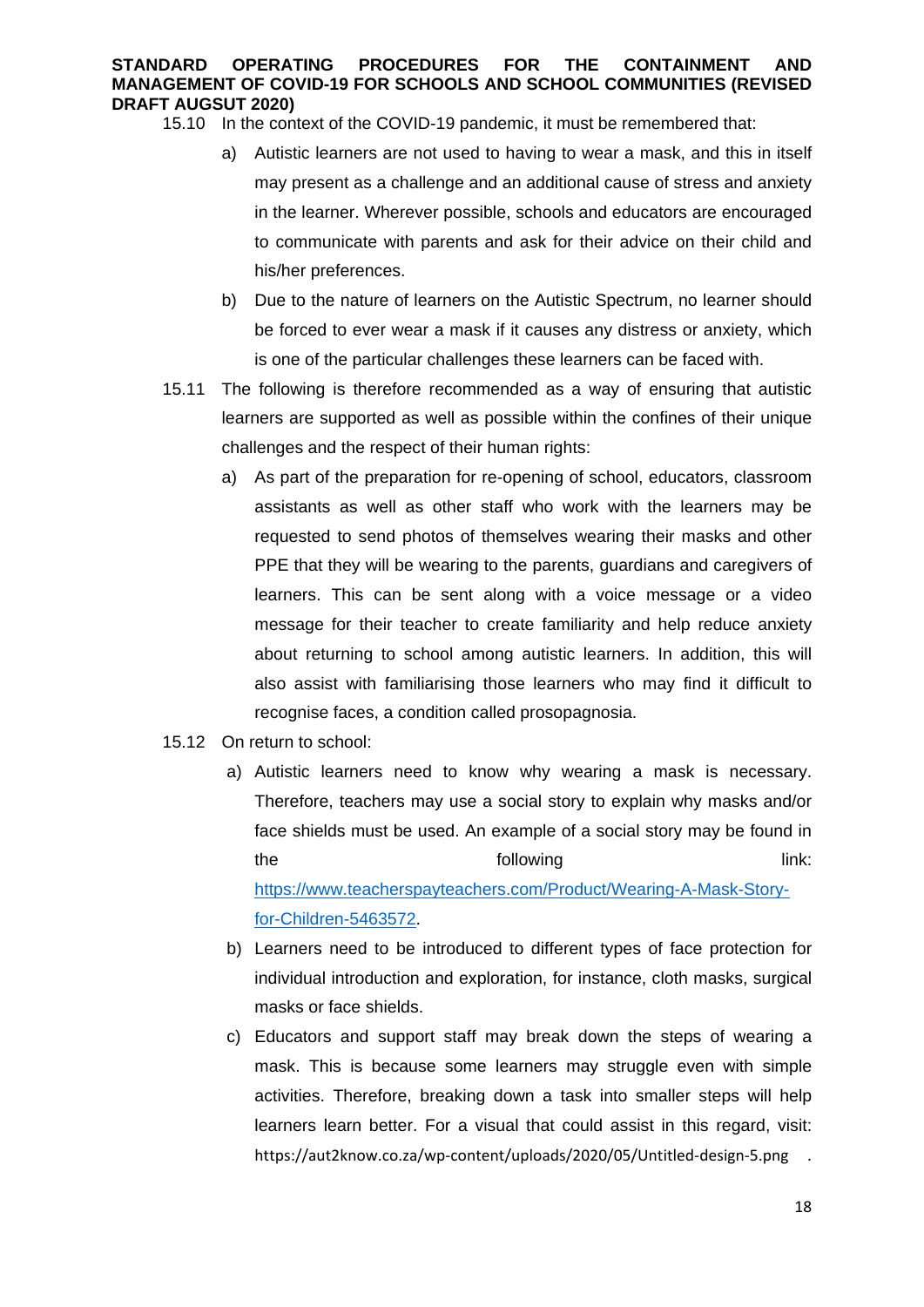A Visual schedule can also be used to provide step-by-step directions using visual prompts and cues.

- 15.13 To ensure the effectiveness of mask wearing learners must be taught to:
	- a) Wear transparent face shields or masks at all times according to the requirements of the Department of Health.
	- b) That before touching the face shield or mask, they must clean their hands with an alcohol-based hand rub, any appropriate sanitiser available or soap and water.
	- c) Not to remove the face shield when speaking, coughing or sneezing, especial when there are other people nearby.
	- d) Not to exchange their face shields with other learners.
- 15.14 There are however risks associated with wearing masks that educators must be aware of to ensure that learners are safe, namely:
	- a) If a learner has a co-morbidity of epilepsy or Cerebral Palsy drooling or a large amount of spittal in the mouth could increase the risk of infection. Therefore, the mask may need to be changed and cleaned more frequently, if a mask can be tolerated by the learner.
	- b) Some learners may chew or bite the masks. Therefore, educators and support staff must always be alert to step in and assist if this happens.
	- c) Learners may take each other's masks, exposing them to possible infections. Again, educators and support staff must be alert to this possibility and ensure that they are always watchful.
	- d) There is a risk of strangulation with elastic of masks. Therefore, educators and support staff must ensure that learners are safe from this danger.
	- e) In the case of a seizure, the assisting staff member/s must remove the child's mask and store it safely, ensure there is an open airway and ensure the environment has good ventilation.
- 15.15 It is highly recommended that masks are addressed on a case-by-case basis as, for some learners, this might pose more of a risk than a benefit. As indicated above, educators may need to speak to parents, guardians or caregivers of learners as well as use their own knowledge and discretion to ascertain the best way forward with regards to the wearing of masks, or any type of face protection in the classroom or school environment. This is critical in ensuring that the learner and his/her needs are respected within their human rights.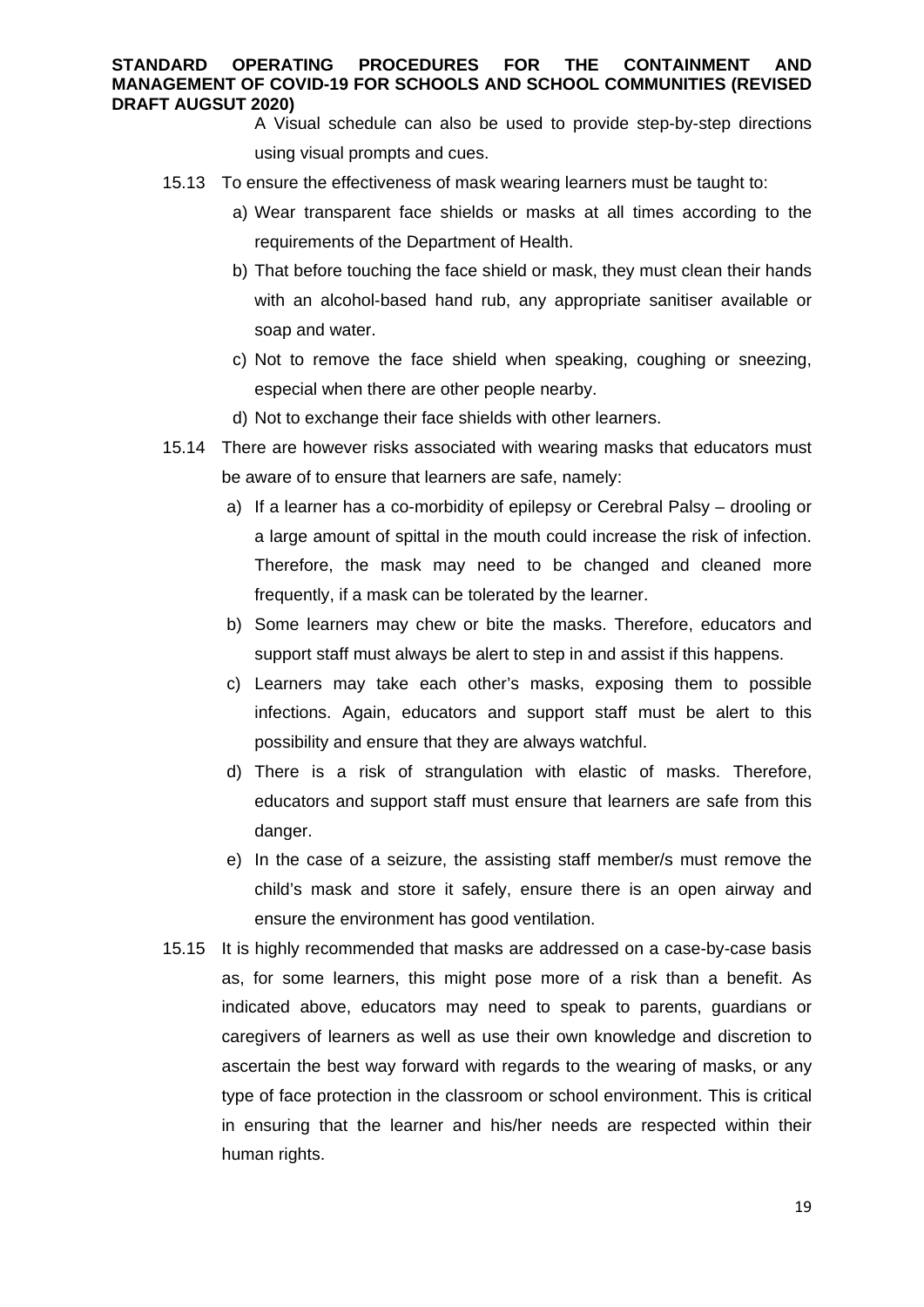### **16. PERSONAL PROTECTION EQUIPMENT**

- 16.1 Due to the fact that some learners are potentially at a higher risk for spreading the infection, it is advisable that staff wear full Personal Protection Equipment. For instance, officials and staff for whom social contact with learners is inevitable must be provided with appropriate personal protective equipment, including jumpsuits, where reasonably applicable.
- 16.2 However, it must be remembered that this might provoke anxiety in some learners, and that appropriate (emotional and psychological) preparation of learners may be necessary.
- 16.3 Again, educators and non-educator staff are encouraged to send photographs to parents, guardians and caregivers for (autistic) learners to see what their teachers, therapists and other staff members will look like when they return to school.

### **17. MANAGEMENT OF COVID-19 CASES IN A SCHOOL**

The aim of this section is to provide a practical step-by-step approach to:

- Managing an individual with a confirmed or suspected COVID-19 diagnosis in the school setting.
- Containing school-associated SARS-CoV-2 transmission.
- Managing a cluster of individuals with confirmed or suspected COVID-19 diagnosis (>2 individuals with confirmed or suspected COVID-19 within seven days in the same classroom or friendship group or between individuals working in the same area).
- Identify and remediate gaps in infection prevention and control (IPC) practice to prevent clusters of cases of COVID-19.

**Part A:** Quick reference guide for School Principals/School Governing Bodies and Department of Basic Education

### **18. ROLES AND RESPONSIBILITIES**

18.1 Containing the spread of SARS-CoV-2 infections in schools requires the Provincial Education Departments (PEDs) to work closely with the Department of Health (DoH) in provinces at provincial, district and local level.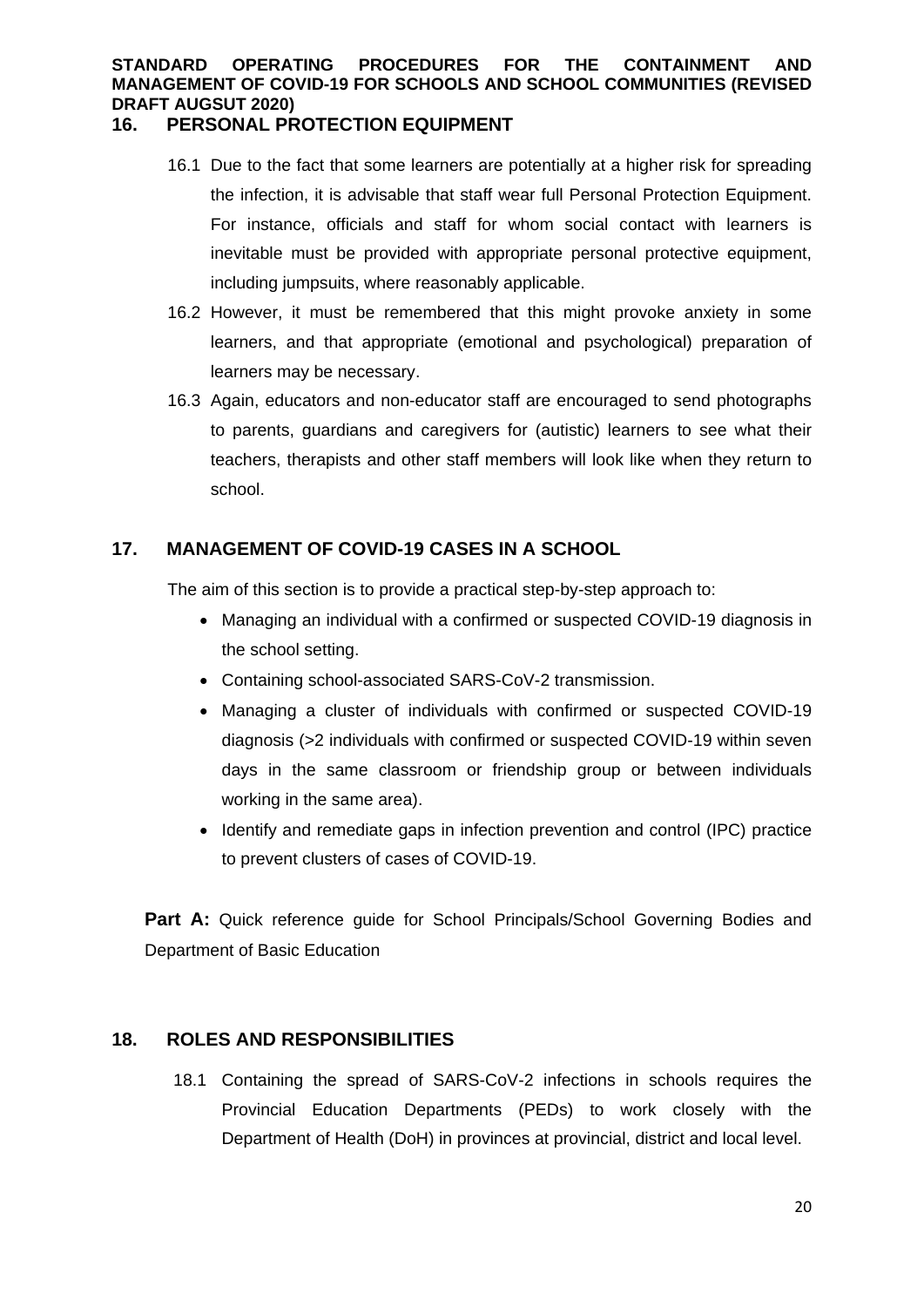- 18.2 At school level, the Integrated School Health Team (ISHT) of the Integrated School Health Programme (ISHP) and the School-Based Support Team (SBST) will jointly coordinate all activities under the leadership of the School Principal, or his//her designate.
- 18.3 If the school does not have an SBST, a member of the School Management Team (SMT) should be selected to be the key point of contact.
- 18.4 If the district or province does not have an ISHT, then convene a COVID-19 Response team. Essential members of the team should include:
	- a) COVID-19 Team leader (District or Provincial Director or member of DBE)
	- b) Department of Health representative (a school health nurse, a local CDC coordinator or member of the contact tracing team)
	- c) School COVID-19 lead or point person
	- d) Representative from the school governing body
	- e) Housekeeping and environmental cleaning
	- f) Employee Health and Wellness
	- g) Human resources (optional)
	- h) Representative from unions and organised labour (optional)
	- i) Media liaison officer (optional)
- 18.5 The Principal (at the school) and Provincial Education Departments (PEDs) will be responsible for the following:
	- a) Hygiene and infection prevention, control measures and supplies at the school
	- b) Effective communication with learners, parents, and other role-players
	- c) Ensuring that all learners, staff and visitors are screened for COVID-19 symptoms, and the isolation of sick, symptomatic and individuals with a fever in the designated area while awaiting further assessment by a health practitioner on or off-site.
	- d) Providing training to school cleaning staff and volunteer food handlers on cleaning and disinfecting procedures (assisted by DoH).
	- e) Reporting on the number of COVID-19 cases in learners and staff within 6-12 hours of being aware thereof to the ISHT or COVID-19 response team.
	- f) Cleaning and disinfection of areas occupied by the learner or staff with suspected or confirmed COVID-19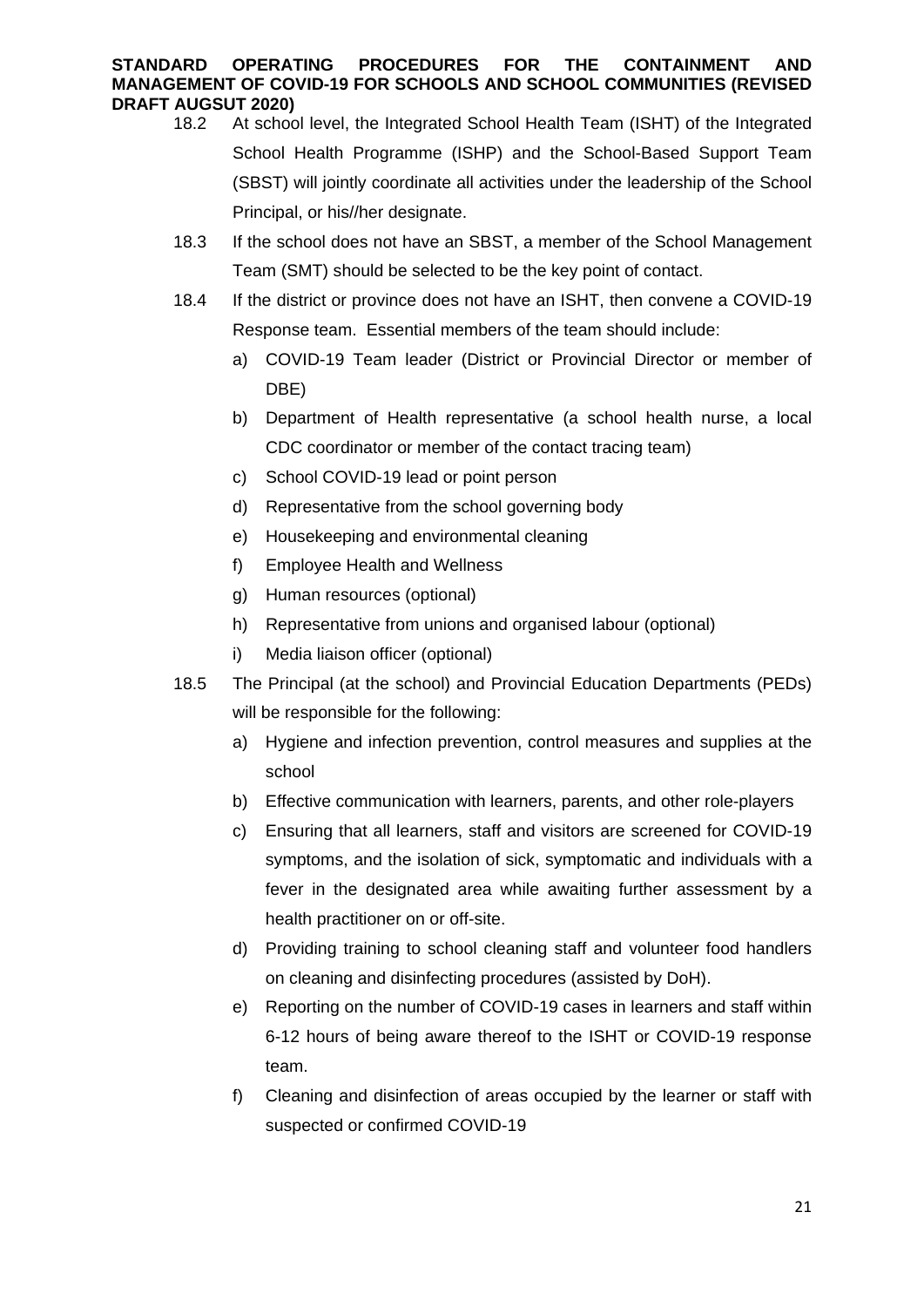- g) The Department of Health (DoH) will be represented on the ISHT by a school health nurse, a local CDC coordinator or member of the contact tracing team and will be responsible for the following:
- h) Providing advice and support when requested by the PEDs, including environmental cleaning, school closures and additional preventative measures needed.
- i) Linking each school with a professional nurse and health care facility and providing contact details thereof to the School Management Team (SMT) and School-Based Support Team (SBST) for screening.
- j) Providing training to education officials on procedures for screening of learners, school personnel and visitors, and supporting the screening of learners.
- k) Ensuring that learners and school personnel who are symptomatic, are managed and referred appropriately in line with local protocols for COVID-19 triage and testing.
- l) Notify the school of any cases that have been identified within the school.
- m) Providing contact tracing where individuals with confirmed COVID-19 are identified in the school, assisting the school to conduct a risk assessment and advising about any additional actions the school should take in support of this.
- n) Seek further advice from a provincial or national epidemiologist regarding need for further investigation if there are cluster of cases, especially if the cases are linked.
- o) Decisions regarding closure and re-opening of a school or parts thereof is the DBE's decision guided by the recommendations and advice of the accountable health authority.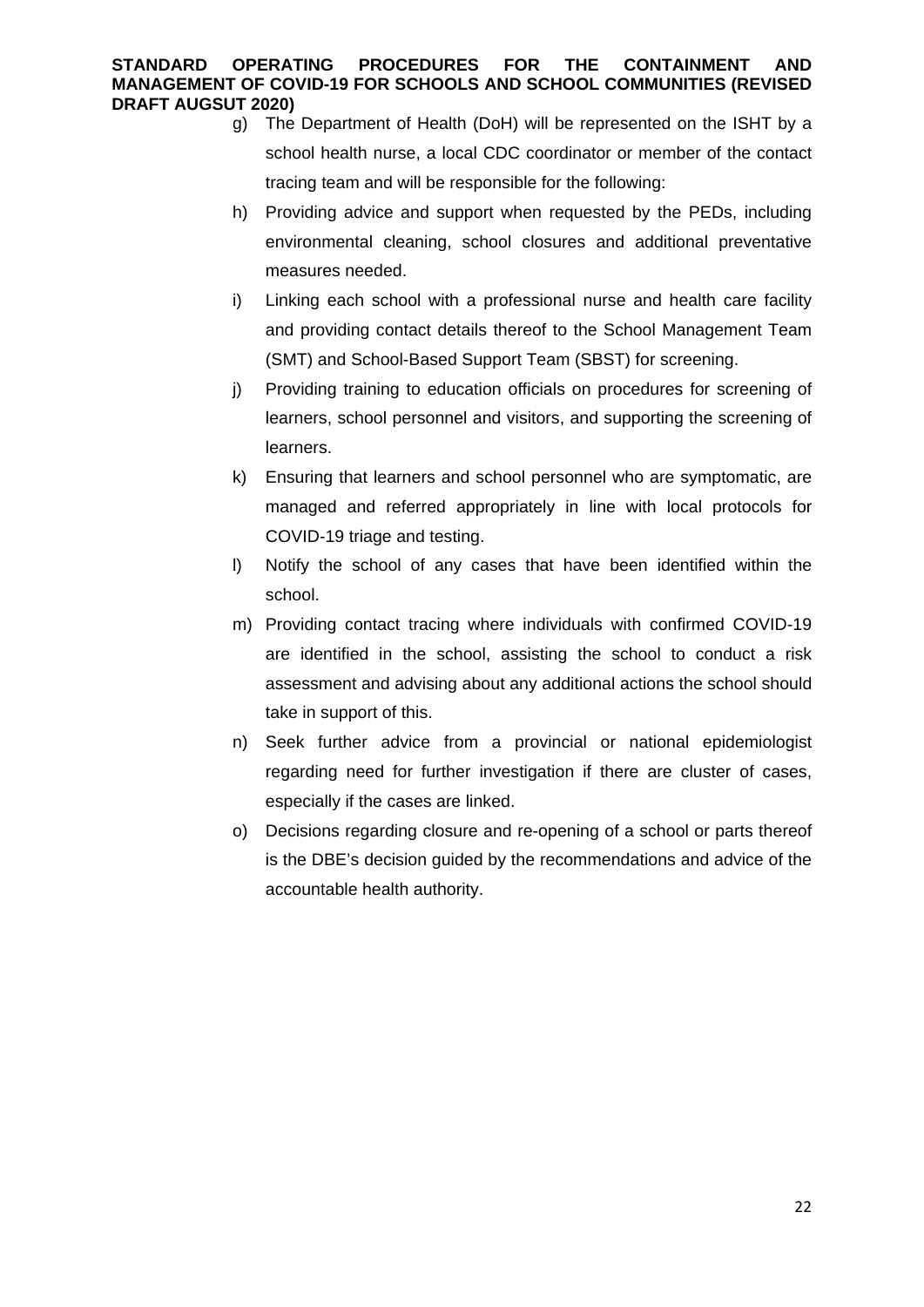#### $STANDARD$  OP **MANAGEMENT OF COVID-19 FOR SCHOOLS AND SCHOOL COMMUNITIES (REVISED DRAFT T AUGSUT 2020)**  *<u>OPERATING</u>* **PROCE EDURES FOR TH HE CONTAINMENT AND**

**MANAGEMENT OF COVID-19 CASES IN SCHOOLS** 



Part B: Quick reference guide for the Department of Health/Department of Basic Education and COVID-19 response teams

### 18.1. WHAT TO DO BEFORE IDENTIFYING AN INDIVIDUAL WITH COVID-19 **CASE/ /S IN SCH OOLS**

- 18.1.1 A COVID-19 Point Person should be identified in every school. This person should be the School Principal or a designated member of the School Management Team (SMT) who is sufficiently senior in the school to take responsibility for the actions required to manage COVID-19 related activities in the school with the School-Based Support Team (Principal, SMT, school governing body representative, learner representative and identified individuals and partner organisations).
- 18.1.2 P with suspected or confirmed COVID-19 case/s and to recognise a cluster of cases in schools. Point person/s should be trained on how to recognise and take initial action
- 18.1.3 T School Health Team and Circuit Manager or the COVID-19 response team to assist with decision making. The point person should be in contact with a district or provincial Integrated
- 18.1.4 communication in schools needs to manage the concerns during the C COVID-19 p pandemic. The point person or principal should ensure regular and current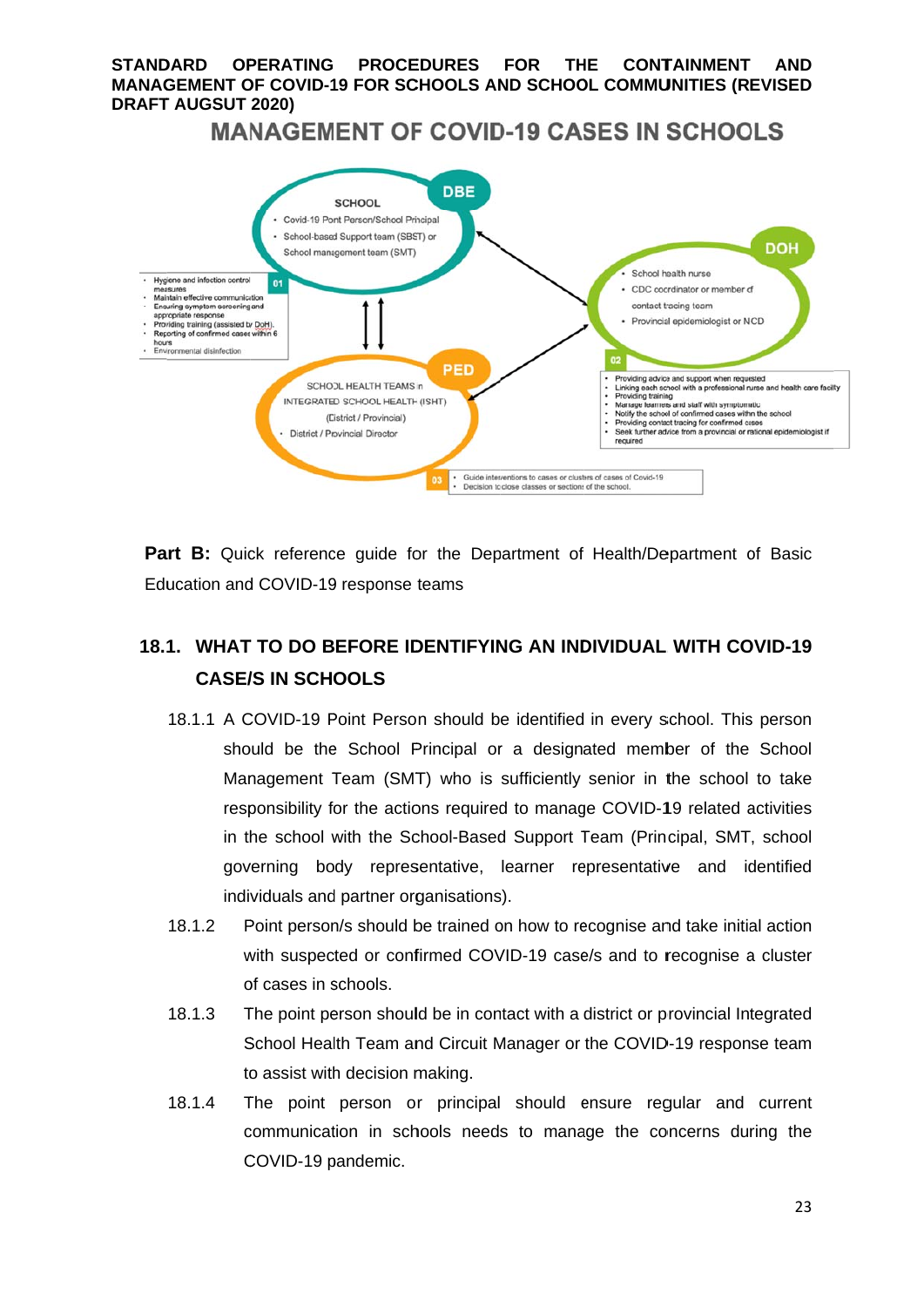- a) Send out a circular at least once a week regarding school plans, progress and preparedness to resume or continue with the academic programme.
- b) Emphasise that keeping the school community healthy is a joint partnership between the school, staff and learners and their caregivers.
- c) Acknowledge the risks that while children, in general, have mild disease, the spread into schools is likely to follow the trend in the wider community.
- d) Emphasise the need for preparedness and a high degree of vigilance.
- e) Ensure that sick children and staff should not come to school.
- f) COVID-19 prevention practices of hand hygiene and social distancing need to be continued outside of school and in homes.

### **18.2. WHAT TO DO FOLLOWING THE IDENTIFICATION OF A COVID-19 CASE/S IN A SCHOOL**

- 18.2.1 The checklist in Appendix 1 can be used to guide initial actions following the detection of an individual with suspected or confirmed COVID-19 case/s.
- 18.2.2 Early communication to key stakeholders (circuit manager, staff, parents, learners, unions) following the identification of the COVID-19 case/s should be designated to the School Principal or his/her designate (COVID-19 Point Person) in consultation with the Integrated School Health or COVID-19 response team leader, to prevent misinformation and reduce anxiety.
- 18.2.3 An initial communication regarding the situation needs to be made within 6-12 hours following identification of the incident and preferably as soon as practically possible. This initial communication should clearly state:
	- a) What is known about the COVID-19 situation at that time and what is not known.
	- b) What initial steps have been taken to address the situation.
	- c) How persons can prevent themselves from becoming ill (i.e. strict adherence to prevention measures).
	- d) Be transparent and always provide a rationale for any actions taken.
	- e) Retain confidentiality and avoid stigmatising language, e.g. 'person with possible coronavirus' rather than 'suspected case.'
	- f) Draft communication specific to each event, but in general state as: *We regret to inform you that a [learner, staff, teacher] has been identified as*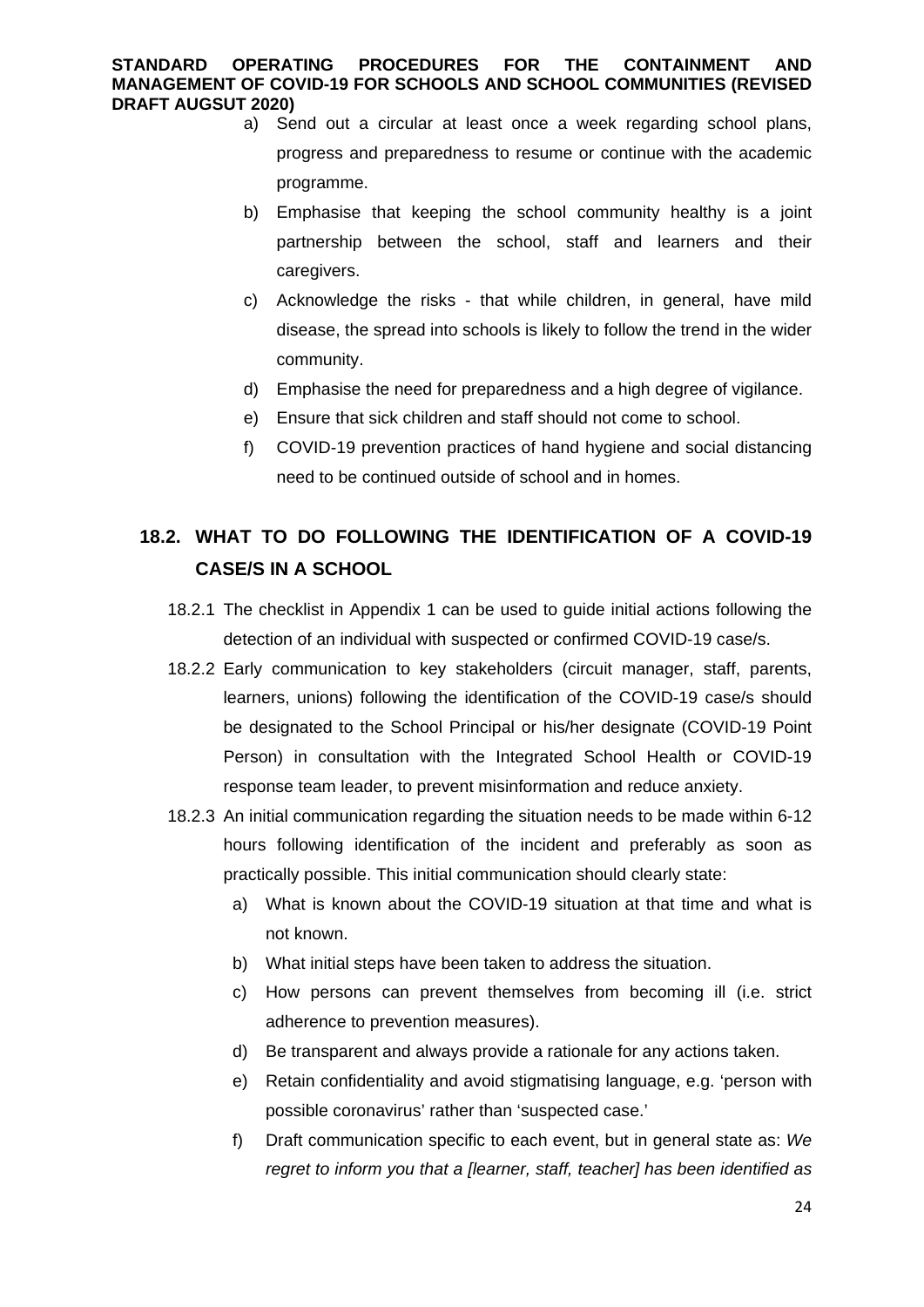*[possibly having coronavirus/having coronavirus/in contact with someone with coronavirus]. All school protocols were followed to ensure minimal transmission to others. The [learner, staff, teacher] is now in the care of [hospital/quarantine/self-isolation at home], and the appropriate education and health authorities have been informed.* 

We will *[describe action] as advised by the quideline or Head of Education, ISHP team. This is because [provide a clear and coherent rationale for the plan of action].* 

*Our thoughts are with the individual and their family at this time.* 

### **18.3. STEPS TO BE FOLLOWED TO MANAGE COVID-19 IS SCHOOLS**

**A. SCENARIO 1 (SUSPECTED COVID-19): Staff or Learner appears ill or displays symptoms compatible with COVID-19** . All staff/learners must be symptom screened every day. Screening for symptoms should be based on the current NICD case definition of COVID-19 (including; fever, cough, sore throat), i.e. suspected case.

### **i. If a member of Staff screens positive:**

- i. Stay away from work and inform the School Principal as soon as possible.
- ii. Seek medical assessment.
- iii. Seek testing for SARS-CoV-2 based on current testing guidelines
- iv. Provide staff member with information on isolation guidelines.
- v. Continue monitoring symptoms and return to work after eight (8) days or if tested - SARS-CoV-2 test is negative.
- vi. The staff member must apply for sick leave.

### **ii. If a learner screens positive:**

- i. If at home:
	- Do not come to school and parent/caregiver must inform a teacher or the School Principal or COVID-19 point-person.
- ii. If at school: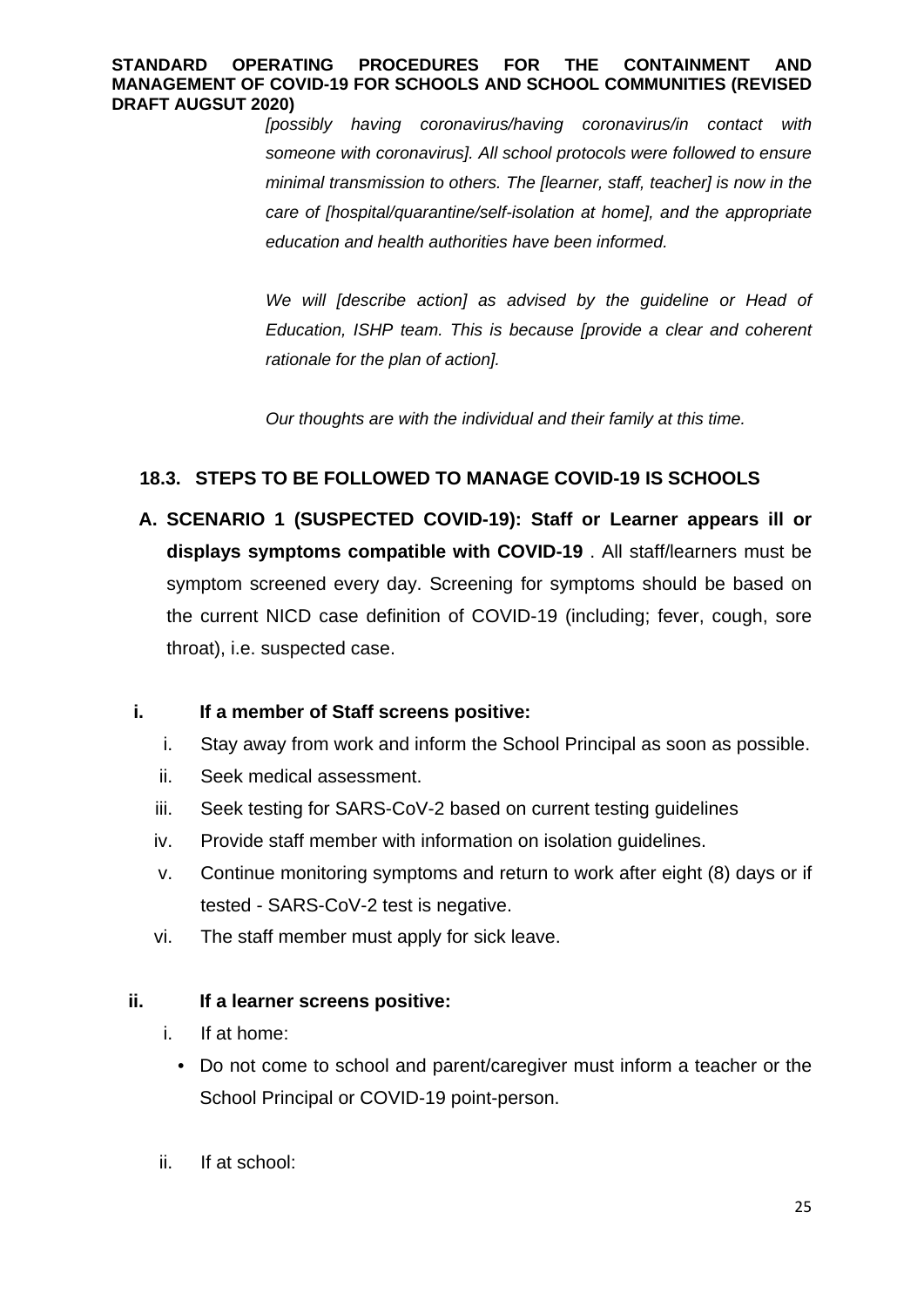- i. Ensure learner is wearing a mask
- ii. Temporarily isolate the learner in the sick-bay or designated isolation area.
- iii. Assess to decide if the learner is well enough to go home or to be sent to a health care facility.
- iv. Inform the parents/guardian of the learner immediately and requested to collect the learner or informed if the learner needs to be sent to a health care facility.
- v. On collection of the learner, the parent/guardian should be provided with information on what to do, and whom to contact if symptoms worsen.
- vi. Continue monitoring symptoms in isolation and return to school after 8 days or if tested SARS-CoV-2 test is negative.

### **B. SCENARIO 2 (CONFIRMED COVID-19): Staff or Learner tests positive for SARS-CoV-2 with or without symptoms**

- i. The School Principal as the COVID-19 Point Person must report all individuals with confirmed COVID-19 to the Circuit Manager and the ISHT immediately, as well as information pertaining to the case contained in the case investigation form (appendix 2).
- ii. If a staff member, they must apply for sick leave.
- iii. The COVID-19-point person will assess the case with the Integrated School Health Team/COVID-19 response team.
- iv. Staff and/or Learners in direct/close contact with the individual with confirmed COVID-19 during the period of infectivity should be informed to quarantine for a period of 8 days. (see scenario 5)
- v. Individuals with confirmed COVID-19 can stop isolation precautions and return to school after 8 days from the day symptoms start (if mild symptoms) or date when the test was done (if no symptoms). Alternatively, if admission to hospital is needed for treatment of COVID-19, at least 8 days from discharge and when well enough to return to school. Repeat testing for SARS-CoV-2 or doctors' letter of fitness is NOT required before return to school or work.
- vi. Only the Head of Department or delegated official (e.g. District Director if delegated), on the advice of the DOH, can authorise the closure of a class or section of a school (see general guideline below).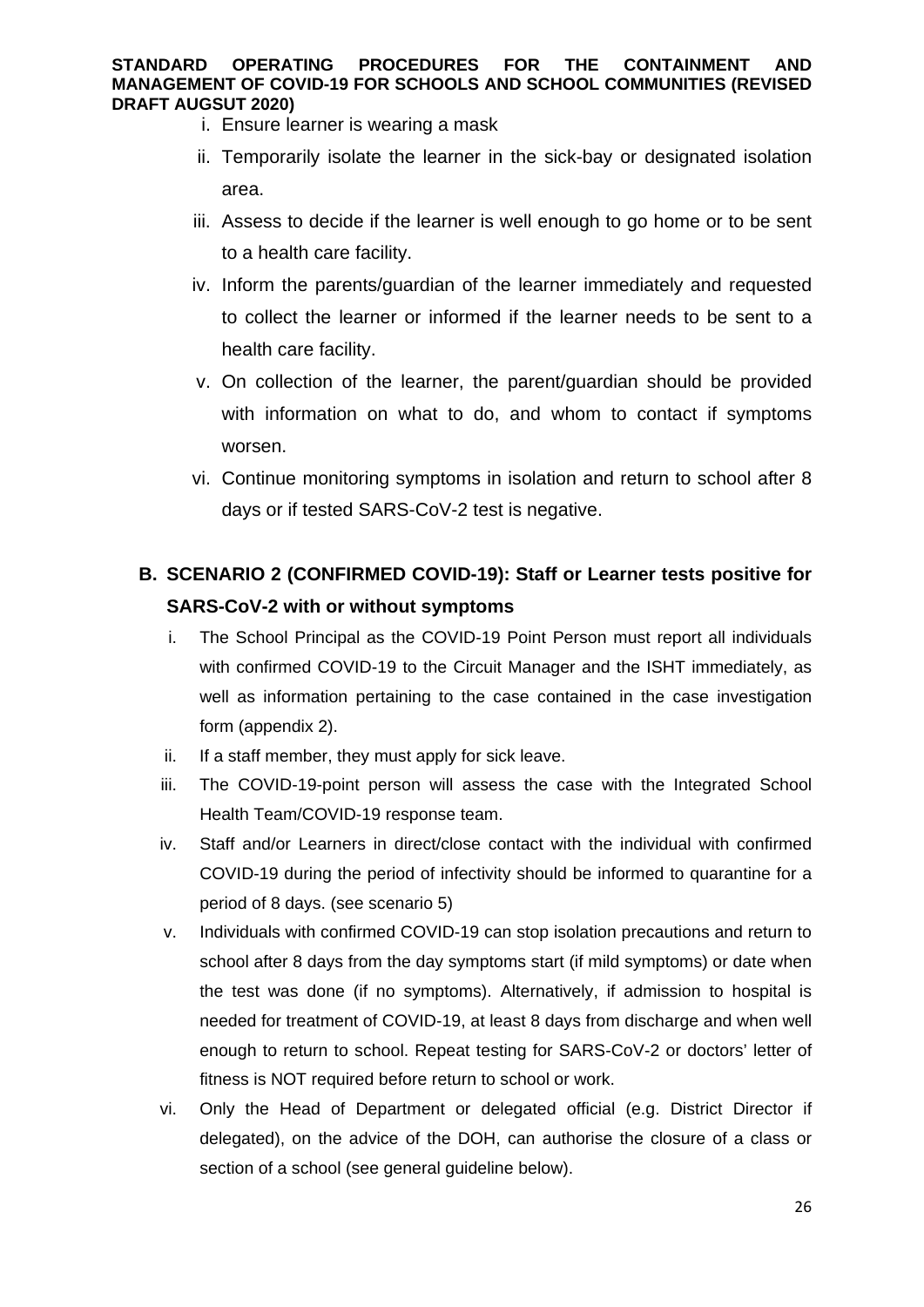- vii. Environmental decontamination/disinfection of the work area/classroom that the person diagnosed'"infected learner of staff) have been in for the past seven days should be conducted.
- **C. SCENARIO 3 (CLUSTER OF COVID-19**): **>2 Staff or Learners who are confirmed or suspected cases within seven days in the same classroom or between individuals working in the same area** 
	- i. Cluster of cases may indicate a breakdown in the COVID-19 preventative strategies in the school and possible spread of infection within the school.
	- ii. Early identification and remedial step can contain and stop onward transmission and improve implementation of COVID-19 preventative strategies.
	- iii. The School Principal as the COVID-19 point person must report all clusters of cases to the Circuit Manager and the Integrated School Health Team (ISHT)/COVID-19 response team immediately, as well as information pertaining to the cases contained in the case investigation form (appendix 2).
	- iv. Manage the suspected or confirmed case/s as per scenario 1 and 2.
	- v. Assessment by the DOH and ISHT to determine potential breaks in Infection prevention and control and advise on appropriate actions. (See part B of Guideline).
	- vi. The School Principal and School-Based Support Team are responsible for implementations of the recommendations of the ISHT/DOH in the school.

### **D. SCENARIO 4 (SECONDARY CONTACT – LOW RISK): Staff or Learner has been exposed to a**:

Individual with Suspected COVID-19 (symptoms compatible with COVID-19 but either not tested or awaiting test result) or A contact of an individual with confirmed case of COVID-19 (secondary contact)

- i. No restrictions or special control measures are required.
- ii. Continue to maintain COVID-19 related Non-pharmaceutical interventions and symptom screening.
- iii. If the learner appears ill or displays symptoms compatible with Covid-19 based on symptom screen manage as scenario. Therefore, there is no action that the school needs to take until the outcome of test results of suspected individual, if test were performed, is known.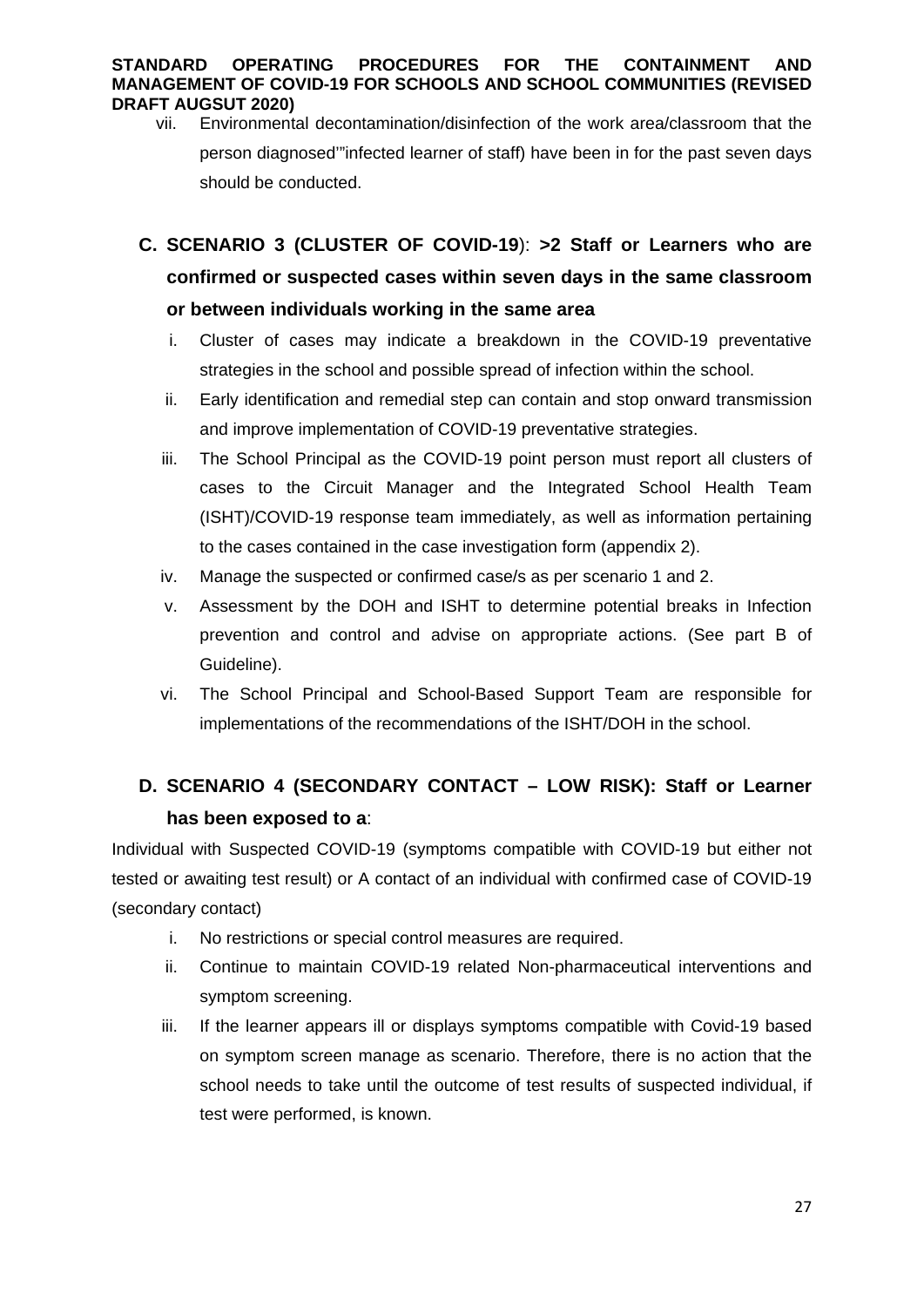- **E. SCENARIO 5 (CONTACT): Staff or Learner has been exposed to an individual with a confirmed COVID-19 (either during or outside of school hours) during the period of infectivity.** Can be a direct/close contact or casual/distant contact
	- i. The Principal as the COVID-19-point person must report staff or learners exposed to individuals with confirmed COVID-19 to the Circuit Manager and the Integrated School Health Team (ISHT).
	- ii. The Principal and ISHT will assess the case and decide on the actions to be taken.
	- iii. Staff and/or Learners in direct/close contact with the individual with confirmed COVID-19 during the period of infectivity should be informed to quarantine for a period of 8 days.
	- iv. The Department of Health will assist with determining the period of infectivity and identifying direct/close contacts and will advise on any further actions or precautions to be taken.
	- v. All direct/close contacts (must be identified and requested to quarantine for a period of 8 days from the date of exposure while being monitored for symptoms and not attend school/come to work.
	- vi. Should the staff or learner who is a direct/close contact show any symptoms compatible with COVID-19 while in quarantine, the ISHT should be informed and the Contact Tracing Team can be called for medical assistance and further assessment/testing.
- vii. Staff members must apply for special leave if they are requested to quarantine.
- viii. All casual/distant contacts should continue to attend school or come to work.
- ix. Testing of direct/close contacts of an individual with confirmed COVID-19 should be based on the current NICD guidelines. Based on the current guideline, only contacts with symptoms compatible with COVID-19 should be tested depending on national SARS-CoV-2 testing priorities.

### **18.4. ENVIRONMENTAL DISINFECTION**

18.4.1 All equipment and rooms (classrooms and other indoor areas) where the individual with COVID-19 have been within the last 7 days should be identified, in order that these may be appropriately cleaned. The 'South African COVID-19 Disease Infection Prevention and Control guidelines<sup>14</sup> and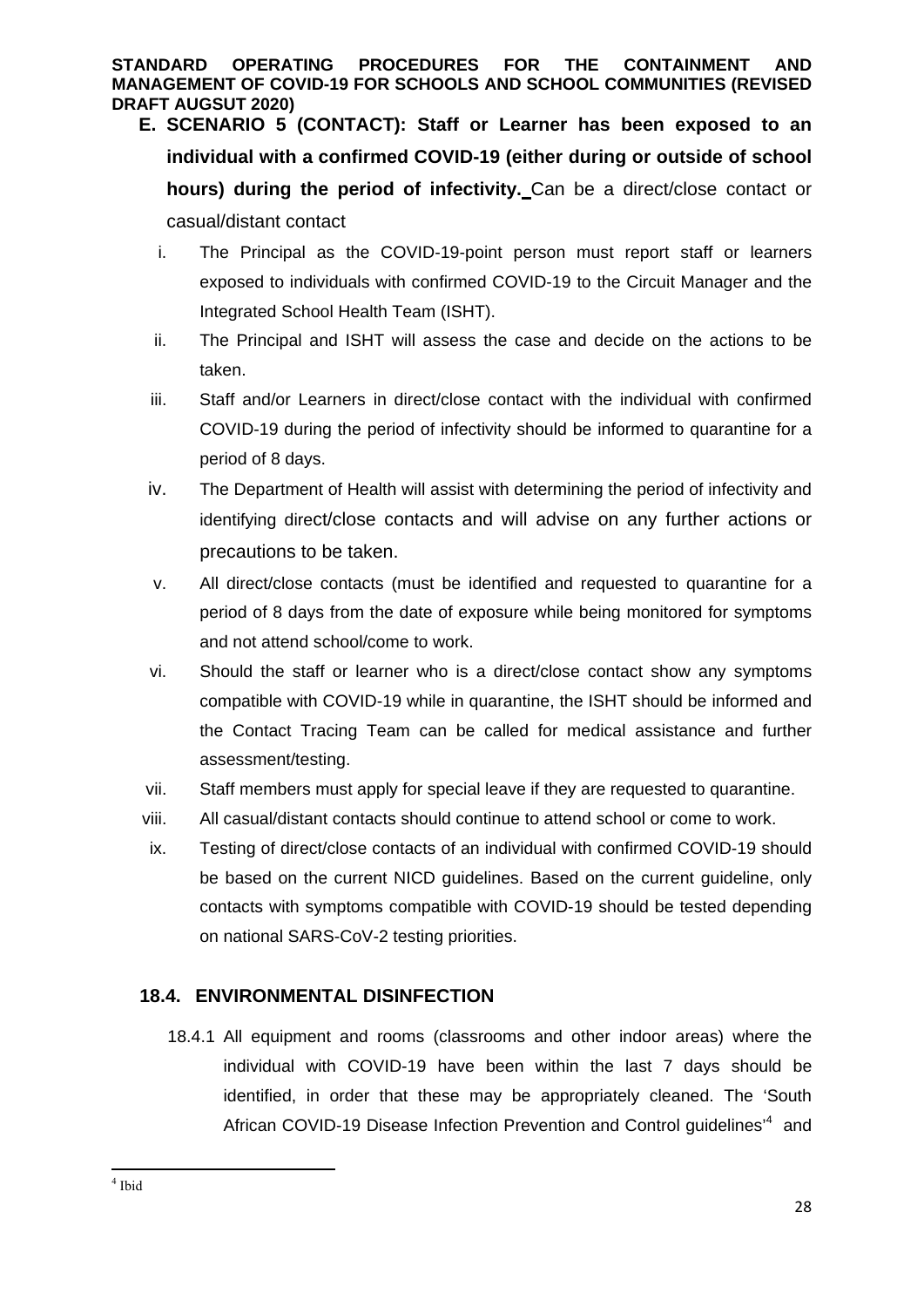the 'Practical manual for the implementation of the national strategic plan for infection prevention and control strategic framework'  $(2020)^5$  should be followed.

- 18.4.2 For COVID-19, each area of the school must be cleaned and disinfected at least twice daily, with a proper schedule, checklist and programme. This include mopping and wiping surfaces with a detergent with 70% alcohol. It is not necessary to spray with disinfectant and external companies are not needed for this purpose. Fogging and spraying of humans are not allowed.
- 18.4.3 Where clusters of cases have been identified, the environment must be cleaned and disinfected at least 3-4 times per day and checked by the supervisor. To facilitate easy cleaning, all surfaces should be kept clutter free. Cleaning should focus on the most contaminated areas:
	- high-touch surfaces phones, keyboards, gate buzzers, door handles, light switches, taps
	- heavily contaminated areas toilets, common areas

### **18.5. CONSIDERATIONS FOR THE CLOSURE OF SCHOOLS**

- 18.5.1 Closure represents a disruption to the delivery of education and is not warranted if:
	- a) A single individual with suspected or confirmed COVID-19 has been in the same classroom for less than 2 days.
	- b) A single individual infected with confirmed COVID-19 has been at school for two days or less while infectious.
- 18.5.2 In these cases, direct/close contacts need to be identified and managed appropriately. Environmental cleaning and disinfection of the area can be done while school activities continue.
- 18.5.3 Following the recognition of a cluster of cases (when over 25% of the class are suspected or confirmed to have COVID-19), it may be appropriate to temporarily close a class, a grade, or a section of the school to facilitate environmental cleaning, quarantine and isolation for no longer than 2 days. Careful consideration should be made to determine if the aims of containment can be achieved without closure.

<sup>&</sup>lt;sup>5</sup>Practical manual for the implementation of the national strategic plan for infection prevention and control strategic framework (2020) https://www.nicd.ac.za/wp-content/uploads/2020/04/Practical-Manual-forimplementation-of-the-National-IPC-Strategic-Framework-March-2020-1.pdf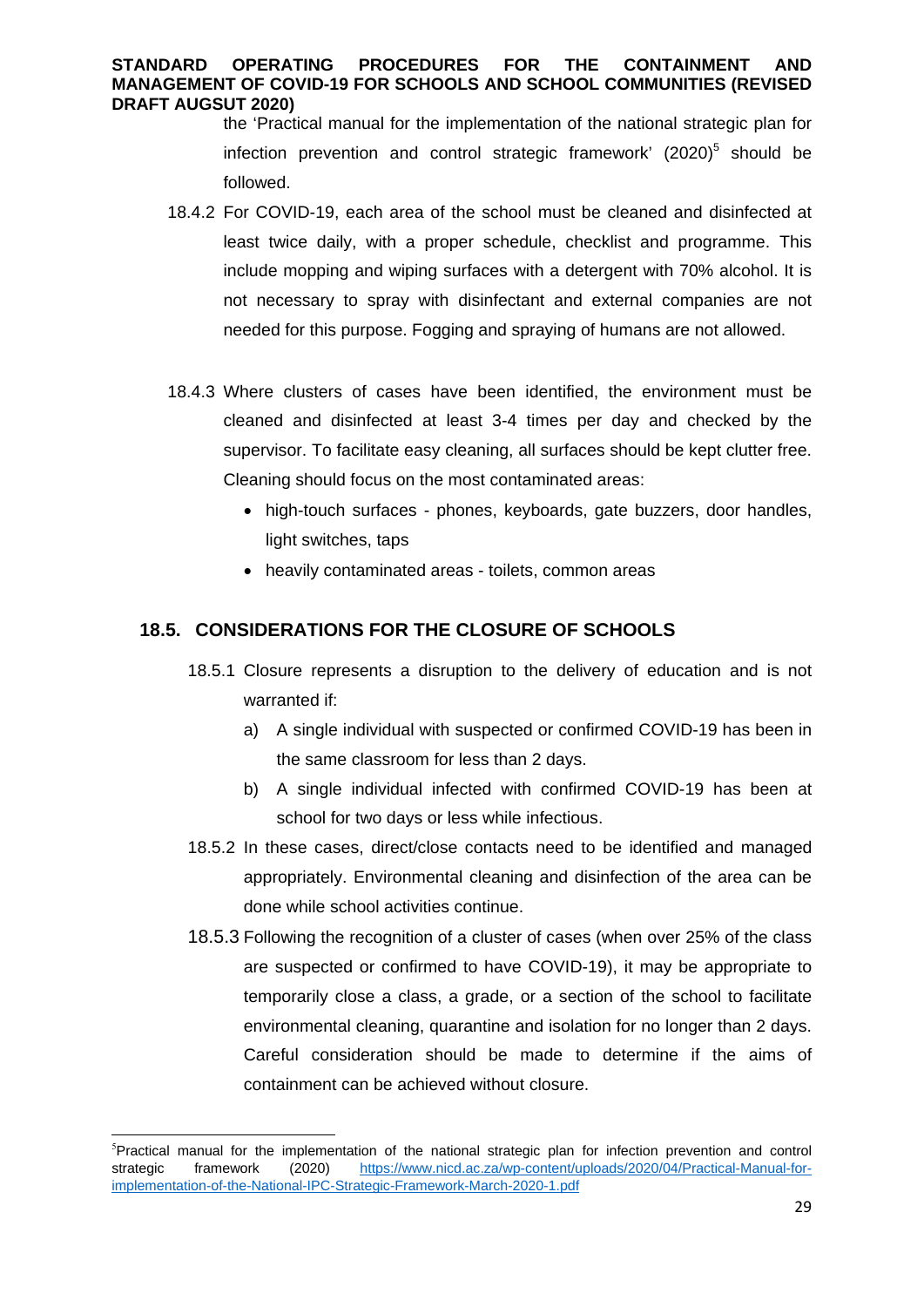18.5.4 Closure of an entire school is an extreme measure that should be carefully considered and can only be made by the Head of Department in discussed with a department of health representative prior to implementation.

### **18.6. MANAGEMENT OF COVID-19 IN SCHOOL HOSTELS AND DININGROOMS**

- 18.6.1 Learners will undoubtedly find themselves in hostels and dining rooms. Therefore, all necessary safety precautions must be taken into consideration when learners return to school. Strict measures must be put in place, including the training of staff to ensure adherence to standard operating procedures.
- 18.6.2 The school hostels must apply all the regulations, rules and measures concerning COVID-19 as outlined in this SOP. Furthermore, all boarding schools must apply the measures detailed below to ensure the health and safety of learners and staff within the boarding system.
- 18.6.3 All schools must have infrared thermometers to screen all learners and staff in the hostels.
- 18.6.4 All hostel staff, including house fathers and mothers, are to be trained in the management of COVID-19.
- 18.6.5 Running water and soap or 60% alcohol-based sanitisers should be available in the bathrooms throughout and at the entrance of all hostels, dining halls and study rooms.
- 18.6.6 All group activities such as assemblies, excursions and studying in groups are suspended.
- 18.6.7 Learners and teachers must always observe the physical distancing recommendation of 1.5 metres at all times, including between the beds in the dormitories. This means that learners must under no circumstances share beds or share their food and utensils with other learners.
- 18.6.8 Learners must be encouraged not to socialise in other learners' rooms. However, this may have negative consequences for the wellbeing of learners. Therefore, schools must therefore find creative ways of ensuring sufficient opportunities to socialise safely and that learners' mental and emotional wellbeing is not undermined.
- 18.6.9 Regarding social distancing for learners who require assistance with mobility and other ADL tasks, such as dressing or bathing, social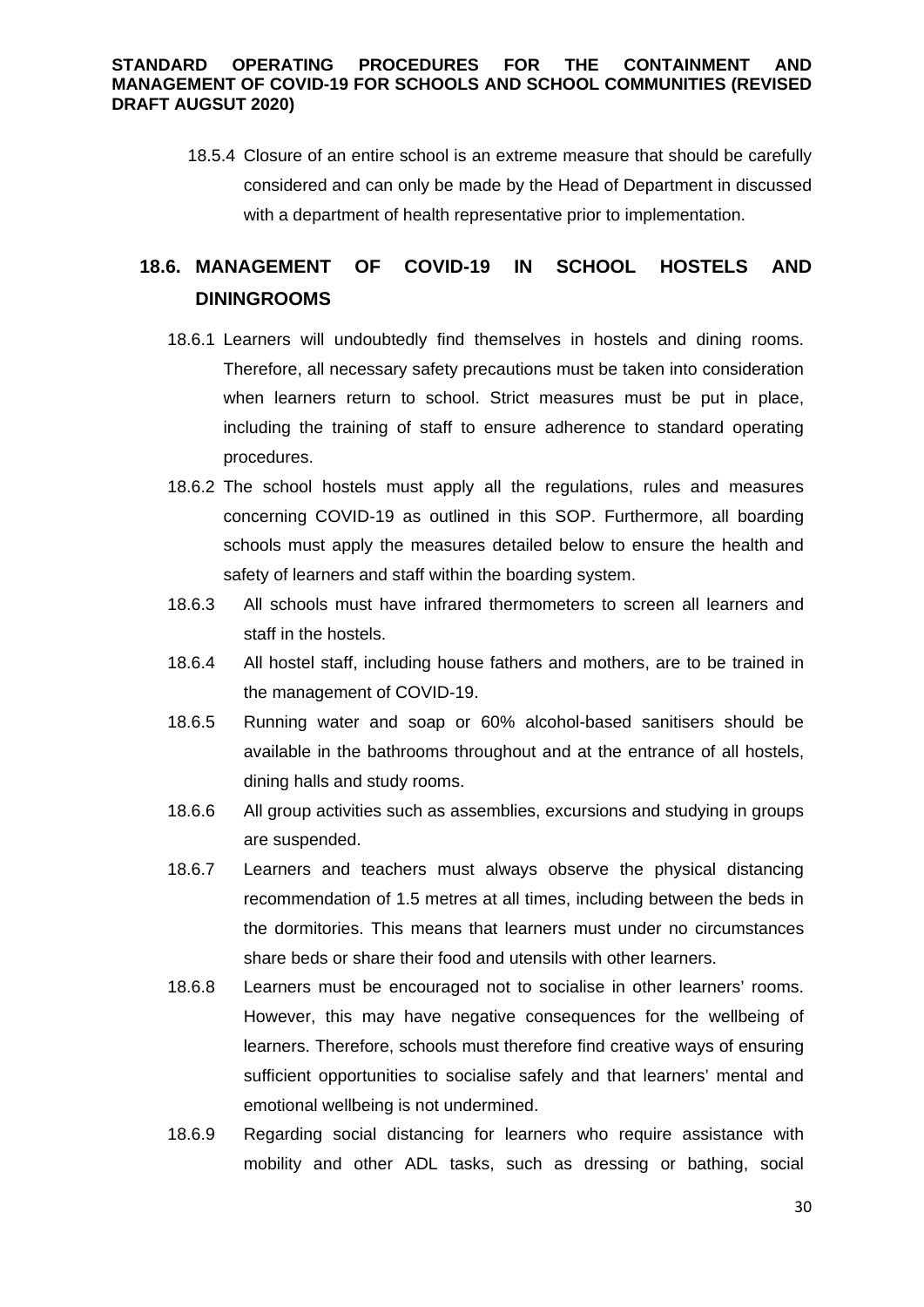distancing may be difficult adhere to at all times. Therefore, frequent sanitisation and wearing of appropriate protective equipment is thus important.

- 18.6.10 Leaners who require assistance with feeding; the appropriate PPEs (gloves, plastic apron, face shield) for support staff required, utensils are disinfected, ONLY 1 person to feed them at a time.
- 18.6.11 Learners must bathe in warm water with soap and must always wear shoes to the bathrooms. This means that there must always be a sufficient supply of (warm) water and soap
- 18.6.12 Cleaning staff must clean and disinfect all the surfaces of every room throughout the school and hostel twice a day: e.g. dormitories, dining rooms, bathrooms, and surfaces that are frequently touched such as doors, door handles, railings, light switches, etc.
- 18.6.13 Learners may use libraries under strict supervision. All people entering the library must wear a mask throughout and a limited number of people may enter at a time so that the recommended physical distance of 1.5 metres can be maintained.
- 18.6.14 Learners must wear face shields at all times, particularly when they are around other persons or fall in the categories as specified in the *Standard Operating Procedures for Teachers, Non-teaching Staff and Learners on the Coronavirus (2019-ncov) or COVID-19 Outbreak in South Africa.*
- 18.6.15 Room visits are not allowed; this includes external visitors as well as among learners.
- 18.6.16 Learners may not share beds and they may not sit on each other's beds.
- 18.6.17 Learners may not share utensils or stationery (plates, cups, cutlery, bottles, bar soap, books, pens, etc.).
- 18.6.18 All support staff must use personal protective equipment (PPE) including masks, face shields, gloves, etc for the full duration of their time on duty.
- 18.6.19 Every person on the hostel premises must wear a mask at all times.
- 18.6.20 All food preparation must follow strict hygiene and food safety measures including the additional measures as outlined in this SOPs in Section 5.2.3: Food preparation and serving.
- 18.6.21 If a learner, teacher or member of hostel staff is not feeling well, they should be isolated immediately (in an area identified for isolation) until they are able to go home with parents /guardians.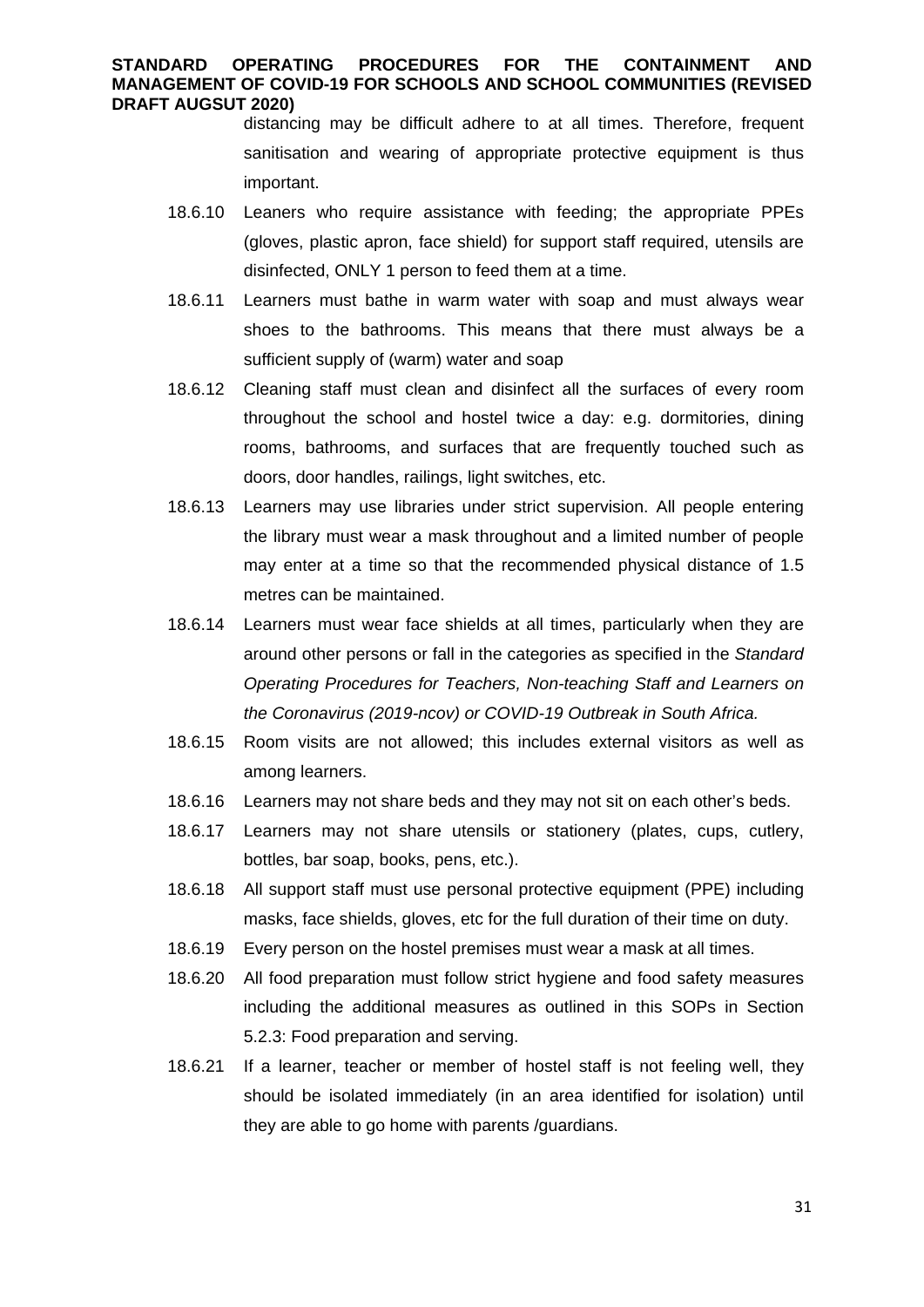### **18.7. CONSIDERATIONS FOR KEEPING A SCHOOL OPEN AFTER DISMISSAL OF LEARNERS**

- 18.7.1 During school dismissals, childcare programmes and schools may stay open for staff members (unless they are ill) while learners stay home. Keeping facilities open will allow educators to develop and deliver lessons and have access to teaching resources and materials remotely, thus maintaining continuity of teaching and learning. Furthermore, it will allow other staff members to continue to provide services and help with additional response efforts.
- 18.7.2 The Principals should temporarily cancel extra-curricular, group activities, and events. Learners and staff should be discouraged from gathering or socialising. The principals should ensure the continuity of education by:
	- a) Reviewing continuity plans, including plans for the continuity of teaching and learning;
	- b) Implementing e-learning plans, including digital and distance learning options, if feasible and appropriate;
	- c) Determining, in consultation with district officials, if necessary:
		- i. how to convert face-to-face lessons into online lessons and how to train educators to do so;
		- ii. how to triage technical issues if faced with limited IT support and staff;
		- iii. how to encourage appropriate adult supervision while learners are using distance learning approaches; and
		- iv. how to deal with the potential lack of learners' access to computers and the internet at home.
	- d) Consolidate a list of suitable resources available via radio, television and other media platforms where learners and parents can access education content to help facilitate remote learning;
	- e) Ensure continuity of meal programmes, if applicable;
	- f) Consider ways to distribute food to learners that benefit from the National School Nutrition Programme (NSNP); and
	- g) Design strategies to avoid transmission in settings where people might gather in a group, e.g. "grab-and-go" packed lunches.

### **19. PROVISION OF THERAPEUTIC SUPPORT**

19.1 The following steps must be considered in order to ensure that the provision of therapeutic support does not become culprit for the spread of COVID-19.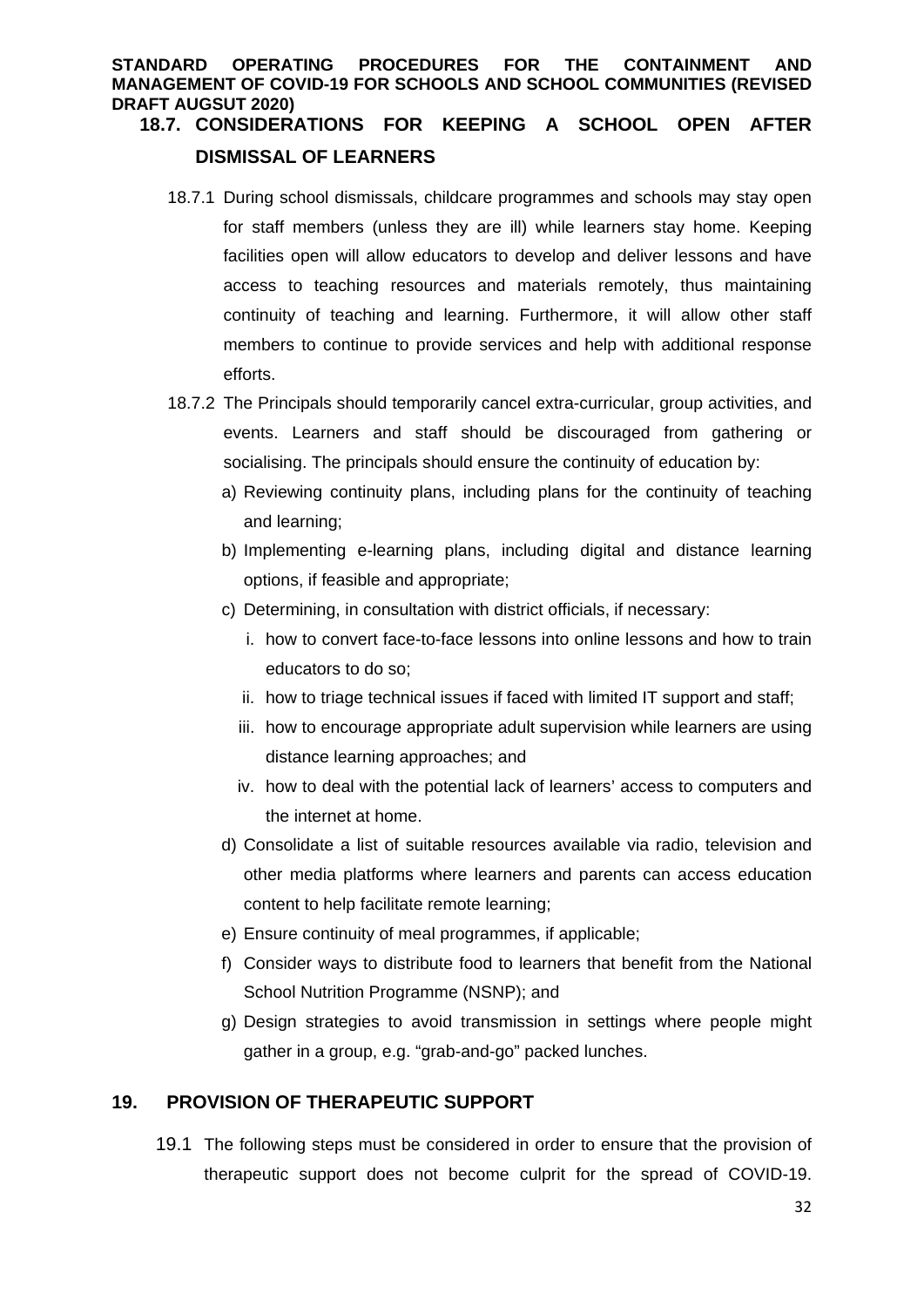However, the therapeutic team must contextualise the guidelines to the unique

setting of the school and learners being supported.

| <b>ACTIVITY</b>                                                                                                                                                                                                                                                                                                                                  | <b>CONSIDER THE FOLLOWING</b>                                                                                                                                                                                                                                                                                               |
|--------------------------------------------------------------------------------------------------------------------------------------------------------------------------------------------------------------------------------------------------------------------------------------------------------------------------------------------------|-----------------------------------------------------------------------------------------------------------------------------------------------------------------------------------------------------------------------------------------------------------------------------------------------------------------------------|
| Analyse the current therapy workload in terms<br>of individual therapy, group therapy and type of<br>interventions                                                                                                                                                                                                                               | The number of learners that will be in each<br>therapy session and those who require therapy<br>while at home                                                                                                                                                                                                               |
| Determine how groups can be reduced if the<br>number in the group will not accommodate<br>social distancing                                                                                                                                                                                                                                      | • Room space<br>Revising of timetable<br>$\bullet$<br>Utilize outside areas<br>Splitting groups into smaller groups<br>$\bullet$                                                                                                                                                                                            |
| Individual session is non-contact and learner is<br>well, proceed                                                                                                                                                                                                                                                                                | Use of mask and social distancing<br>$\bullet$<br>and<br>hygiene as prescribed                                                                                                                                                                                                                                              |
| Individual session involves physical contact but<br>non-contact with e.g. saliva, mucous, respiratory<br>droplets consider continuing                                                                                                                                                                                                            | Appropriate PPE for example mask/ shield/<br>$\bullet$<br>gloves/ apron and other items<br>Not intervening might have lasting effects on<br>the learner                                                                                                                                                                     |
| Individual session involves physical contact and<br>contact with e.g. saliva, mucous, respiratory<br>droplets reconsider therapy and look at other<br>possibilities for example modification/rethinking<br>how therapy is provided i.e. modelling what<br>needs to be done, show activity in a video<br>format/ picture format and other formats | If you decide to continue with therapy<br>$\bullet$<br>determine<br>whether appropriate<br><b>PPE</b><br>is<br>available<br>• Full PPE must be used<br>• Avoid contact with other learners until fully de-<br>contaminated                                                                                                  |
| Consult with peers if you are uncertain even<br>after conducting risk assessments                                                                                                                                                                                                                                                                | Speak to your professional organisation and<br>$\bullet$<br>also other colleagues in the department of<br>health on cases you may be faced with                                                                                                                                                                             |
| If, for whatever reason,<br>therapy<br>the<br>in<br>immediate school programme is not possible,<br>consider the provision of home programmes or<br>tele-therapy or parental advice brochure                                                                                                                                                      | Use this time to conduct research, updating<br>$\bullet$<br>knowledge, even participate in broader school<br>programmes where you are needed<br>Compile easy to follow and understandable<br>$\bullet$<br>videos to demonstrate the home program to<br>be followed by parents                                               |
| If therapy material is paper based and involves<br>physical contact                                                                                                                                                                                                                                                                              | Laminate all paper based therapy material if<br>$\bullet$<br>possible, to make it easy to disinfect at the<br>end of the therapy session<br>If learners must use paper, use copies and<br>$\bullet$<br>discard of them afterwards.<br>If evidence must be kept, place copies in a<br>$\bullet$<br>sealed plastic bag/folder |

19.2 For the containment of COVID-19 it is advised that the following aspects be considered pertaining to the therapy room.

| <b>ACTIVITY</b>                                                                                 | <b>CONSIDER THE FOLLOWING</b>                                                                                             |
|-------------------------------------------------------------------------------------------------|---------------------------------------------------------------------------------------------------------------------------|
| After opening the therapy room, disinfect the $\bullet$ Clean and disinfect throughout the day# |                                                                                                                           |
| door knobs by cleaning them with warm water<br>mixed with an appropriate disinfectant           |                                                                                                                           |
|                                                                                                 |                                                                                                                           |
| ventilation                                                                                     | Open windows to allow fresh air and good $\bullet$ The therapy room should be kept well<br>ventilated throughout the day# |
|                                                                                                 | Put up posters with precautions on COVID-19, $\bullet$ Language used on the posters should be                             |
| which should have clear illustrations on hand                                                   | simple and be age appropriate#                                                                                            |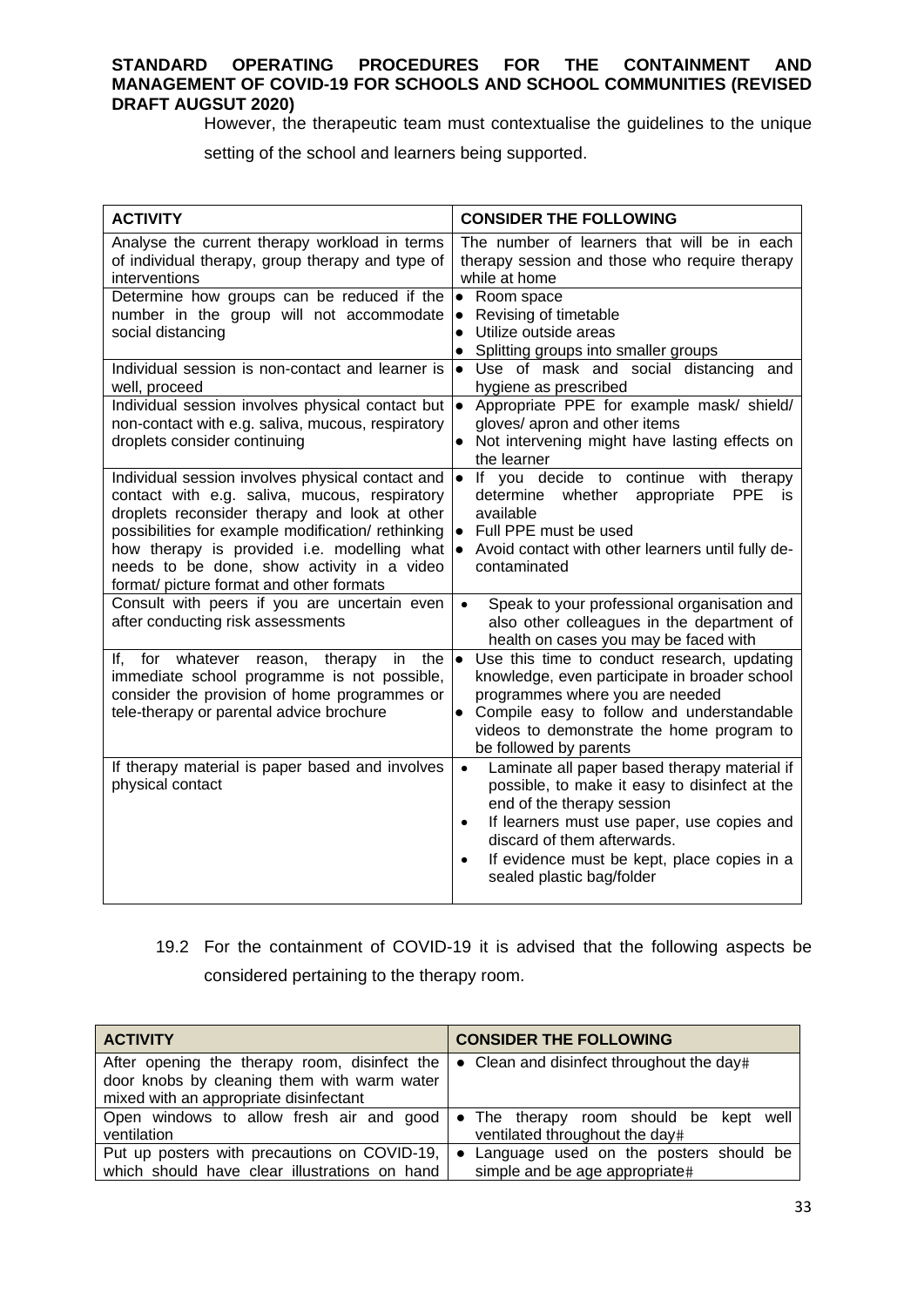| <b>ACTIVITY</b>                                                                                                                                          | <b>CONSIDER THE FOLLOWING</b>                                                                                                                                                                                                                                                                                                                                                                                   |
|----------------------------------------------------------------------------------------------------------------------------------------------------------|-----------------------------------------------------------------------------------------------------------------------------------------------------------------------------------------------------------------------------------------------------------------------------------------------------------------------------------------------------------------------------------------------------------------|
| washing protocol, social distancing, sneezing on<br>the fold of an elbow and wearing of masks                                                            | • Consider using Alternative and Augmentative<br>Communication (AAC) symbols on posters for<br>learners that are not literate#                                                                                                                                                                                                                                                                                  |
| Keep sanitiser at the entrance of the therapy<br>room, for easy access to anyone entering the<br>room                                                    | Sanitiser should be easily accessible at all<br>$\bullet$<br>times for both learner and therapist and<br>should be used freely as and when<br>necessary<br>Avoid sanitisers that must be hand-handled,<br>$\bullet$<br>preferably non-touching devices or the<br>therapist should be the only one permitted to<br>sanitise the learner (s) coming for therapy.                                                  |
| Evaluate the number of therapists doing therapy<br>at the same time in one room                                                                          | Social distancing needs to be accorded for<br>Be creative and construct cubicles for<br>therapists using disposable<br>materials<br>or<br>materials that can be sanitised                                                                                                                                                                                                                                       |
| Before learners enter the therapy room, wipe<br>and clean all the surfaces with disinfectant/water<br>with a disinfectant                                | • This should also be repeated at the end of the<br>day and between all sessions (before the<br>start and at the end of all treatment session)<br>• If a bleach solution is used, a new mix should<br>be combined daily, as it can't be kept<br>overnight.                                                                                                                                                      |
| Check the timetable for the day and choose the<br>equipment / material / assistive devices that will<br>be used by the learners                          | • If possible, categorise the therapy sessions<br>from lowest risk (e.g. ZC? no contact) - first to<br>highest risk (e.g. contact with bodily fluids)<br>last                                                                                                                                                                                                                                                   |
| Disinfect/sanitise<br>the<br>selected<br>equipment/material/assistive devices that will be<br>used by the learners                                       | Consider rather using washable equipment,<br>that won't get damaged by water and<br>disinfectant.<br>Make sure to fully disinfect all equipment<br>$\bullet$<br>immediately after use, before any other<br>learner comes into contact with it                                                                                                                                                                   |
| Clearly mark and separate individual learner's<br>material e.g. use old ice cream tubs to store their<br>individual items and mark the tubs clearly      | • Avoid mixing material in one container even if<br>these are cleaned and disinfected<br>• As far as possible, the learners should not be<br>sharing material                                                                                                                                                                                                                                                   |
| Where it is impossible not to share, keep a $\bullet$<br>of<br>record<br>all the learners<br>shared<br>using<br>material/equipment/assistive devices     | Records should be clear on the names of the<br>learners sharing the material and the dates<br>they have been shared                                                                                                                                                                                                                                                                                             |
| Re-arrange learner working space to maintain<br>social distancing. Allow at least 1.5 metre<br>distance between the learner working spaces               | The<br>working<br>space<br>distance<br>may<br>be<br>$\bullet$<br>increased depending on the activities in the<br>room and the risk factors<br>Demarcation<br>0f<br>the<br>therapy<br>(follow<br>guidelines by WHO on the distance specs)                                                                                                                                                                        |
| Cover all the working surfaces with plastic<br>material (plastic/pvc/vinyl), which can be easily<br>wiped with warm water and bleach after each<br>use   | Spray and wipe the surface after each<br>$\bullet$<br>session with bleach solution.<br>Enough paper towels and bleach solution<br>$\bullet$<br>(marked) available in all therapy areas.<br>Nearby bins in therapy areas should be<br>$\bullet$<br>available to safely discard used paper<br>towels.<br>Remove carpets from the floor, unless they<br>$\bullet$<br>can be easily disinfected regularly (at least |
| If doing floor activities - use play mats with easy                                                                                                      | Rather make use of individual<br>daily).<br>blankets/vinyl mats for the children<br>If using newspapers, ensure that you use at<br>$\bullet$                                                                                                                                                                                                                                                                    |
| to clean material like vinyl/pvc/plastic (therapy<br>mats are ideal). If these are not available, place<br>newspapers which can be easily disposed after | least 3 layers of paper, just in case there is<br>drooling or excretion of any body fluids<br>Replace newspapers after each therapy                                                                                                                                                                                                                                                                             |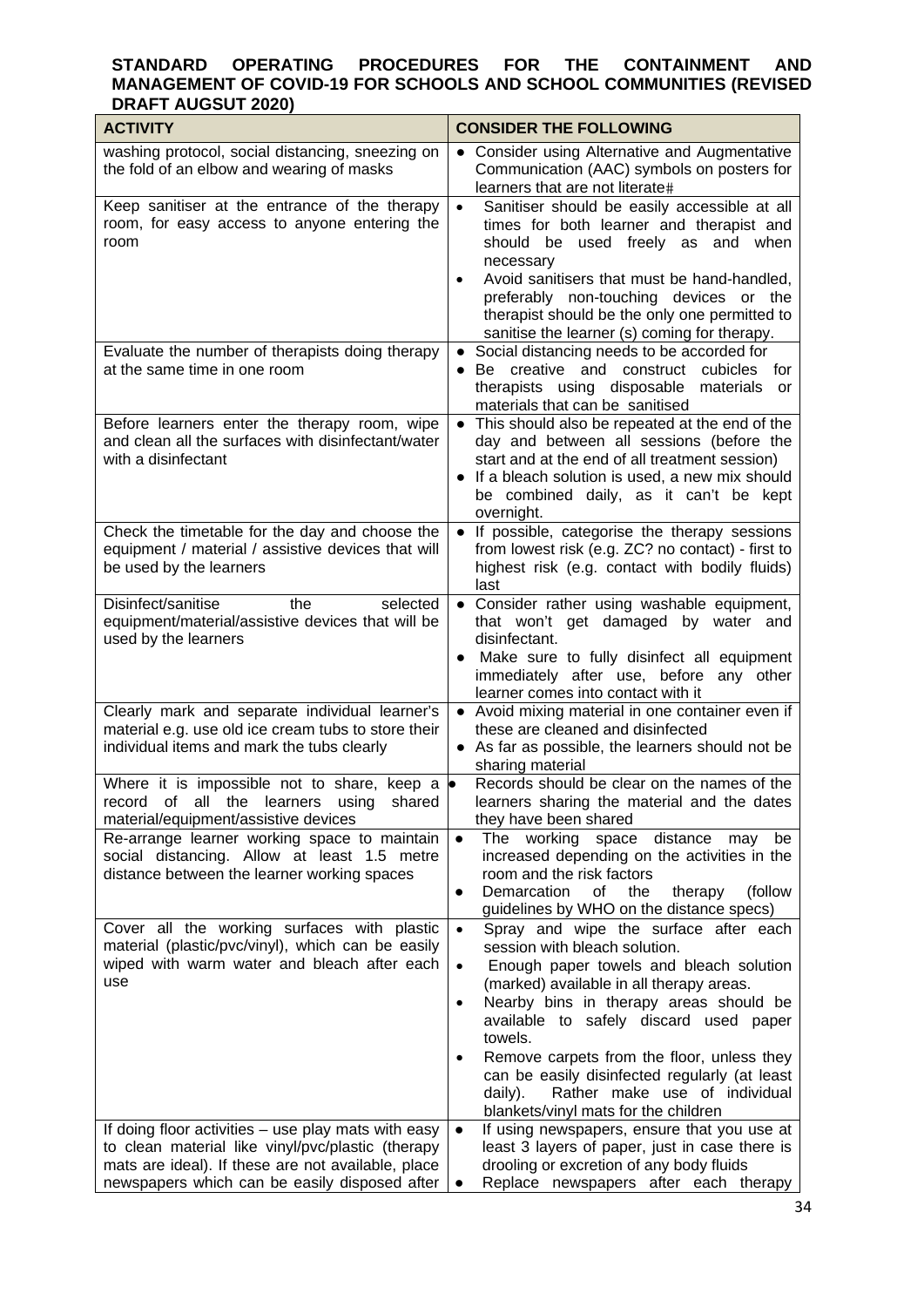| <b>ACTIVITY</b>                                                                                                                                                 | <b>CONSIDER THE FOLLOWING</b>                                                                                                                                                          |
|-----------------------------------------------------------------------------------------------------------------------------------------------------------------|----------------------------------------------------------------------------------------------------------------------------------------------------------------------------------------|
| every use                                                                                                                                                       | session                                                                                                                                                                                |
| The therapy area may be used on rotational<br>basis but ensure all surfaces be cleaned in<br>between therapy sessions using a warm water<br>and bleach solution |                                                                                                                                                                                        |
| sharing of tissue-rolls /<br>No l<br>toilet<br>paper<br>rolls/equipment/material                                                                                | This should be included on the posters<br>$\bullet$                                                                                                                                    |
| Store away/cover all the equipment that you are<br>not using at the time                                                                                        |                                                                                                                                                                                        |
| Every therapy room should have a bin with lid<br>and be lined with the waste disposal plastic bag                                                               | Ensure that bins are kept away from the<br>$\bullet$<br>learners<br>The lid should preferably be a swing lid or<br>$\bullet$<br>foot pedestal bin to avoid unnecessary<br>contact      |
| The bins should be emptied at the end of each<br>day                                                                                                            | Medical<br>dealt<br>with<br>waste<br>must<br>be<br>$\bullet$<br>appropriately                                                                                                          |
| When disposing of the waste, the plastic must<br>be closed tight and disposed at a designated<br>area at the school                                             | The person disposing the waste must wear<br>$\bullet$<br>the necessary PPE's and also must sanitise<br>afterwards                                                                      |
| Keep a box of disposable replacement masks<br>and plastic bags in the therapy room. These<br>should be clearly marked with the learners'<br>names               | If a learner sneezes etc., the mask can be<br>$\bullet$<br>carefully removed and placed into a sealed<br>plastic bag to take home. A disposable<br>mask can be given as a replacement. |
| At the end of the day disinfect the door knobs,<br>telephone, table top surfaces, and floor surfaces<br>by cleaning with warm water mixed with bleach.          | should<br>These<br>also<br>be<br>cleaned<br>$\bullet$<br>and<br>disinfected throughout the day                                                                                         |

### 19.3 In respect of individual therapy/counselling and assessments it is advised that the following be considered:

| <b>ACTIVITY</b>                                                                                                                                                                                                       | <b>CONSIDER THE FOLLOWING</b>                                                                                                                                                                                 |
|-----------------------------------------------------------------------------------------------------------------------------------------------------------------------------------------------------------------------|---------------------------------------------------------------------------------------------------------------------------------------------------------------------------------------------------------------|
| Therapists/counsellors should re-prioritise the<br>learners who need intensive therapy/high level<br>need of therapy support                                                                                          | This means that timetables will need to be re-<br>worked.#<br>Timetables will need to include cleaning and<br>$\bullet$<br>preparation in-between sessions#                                                   |
| Therapists/counsellors<br>will<br>the<br>prepare<br>working surface before the learners can be<br>fetched from the classrooms                                                                                         | When a support staff is used to fetch the<br>$\bullet$<br>learners, ensure that they have PPE's like<br>gloves, masks and an apron must be worn<br>to assist leaners with mobility impairments.               |
| Allocate a learner with their specific therapy<br>material/assistive devices required for that<br>activity                                                                                                            | These should be placed on a surface that<br>$\bullet$<br>has already been cleaned#<br>Make sure that all materials are fully<br>$\bullet$<br>sanitised, do not assume that the previous<br>therapist did it.# |
| Therapists/counsellors will also prepare and<br>wear appropriate PPE for the session                                                                                                                                  |                                                                                                                                                                                                               |
| The choice of specialised PPE will<br>be<br>determined by the type of activity chosen for<br>that session                                                                                                             |                                                                                                                                                                                                               |
| Therapists/counsellors or support staff will<br>need to fetch learners and accompany them<br>back to the classrooms after therapy<br>Greetings gestures: Refrain from shaking<br>hands or hugging and ensure you have | Learners cannot be left wandering in the<br>therapy room or corridors#<br>Sessions must start and end with sanitising<br>of therapist and learner hands.                                                      |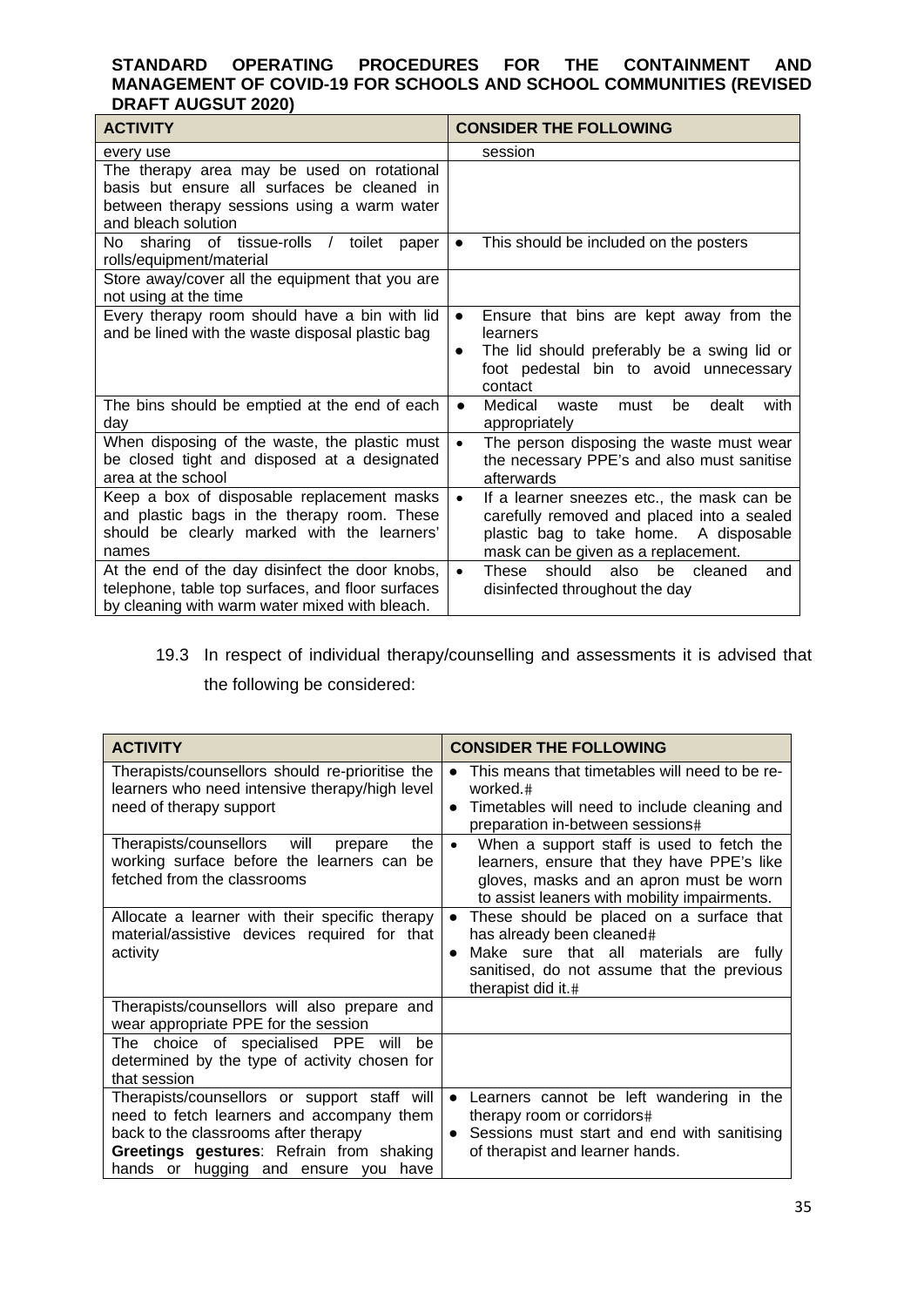| <b>ACTIVITY</b>                                                                                                                                                                                                                                                                                                                                                                                                                                                                                                                                                                                      | <b>CONSIDER THE FOLLOWING</b>                                                                                                                                                                                                                                                                                                                                        |
|------------------------------------------------------------------------------------------------------------------------------------------------------------------------------------------------------------------------------------------------------------------------------------------------------------------------------------------------------------------------------------------------------------------------------------------------------------------------------------------------------------------------------------------------------------------------------------------------------|----------------------------------------------------------------------------------------------------------------------------------------------------------------------------------------------------------------------------------------------------------------------------------------------------------------------------------------------------------------------|
| explained to the learner why this protocol is<br>being followed<br>O HUGGING<br>ALLOWED                                                                                                                                                                                                                                                                                                                                                                                                                                                                                                              |                                                                                                                                                                                                                                                                                                                                                                      |
| Learners and therapists/counsellors should<br>wear masks at all time                                                                                                                                                                                                                                                                                                                                                                                                                                                                                                                                 |                                                                                                                                                                                                                                                                                                                                                                      |
| Before entering the therapy room, or starting<br>with therapy, learners should sanitise/wash<br>their hands                                                                                                                                                                                                                                                                                                                                                                                                                                                                                          | There should be a hand sanitiser at the<br>entrance of the therapy room. Another one<br>can be kept next to the working area in case<br>it is necessary to use it during therapy#<br>Non-contact containers are preferred or the<br>sanitiser must be operated by the therapist<br>only.#                                                                            |
| <b>Before</b><br>starting<br>therapy,<br>any<br>therapists/counsellors<br>should wash/sanitise<br>their hands.                                                                                                                                                                                                                                                                                                                                                                                                                                                                                       | Ensure that there is another sanitiser placed<br>next to where the learner is sitting for use<br>when necessary.                                                                                                                                                                                                                                                     |
| Keep a minimum distance of 1.5m between<br>the therapist/counsellor and the learner                                                                                                                                                                                                                                                                                                                                                                                                                                                                                                                  | Seating arrangement will also be influenced<br>$\bullet$<br>by the type of activity chosen, but a minimum<br>of 1.5m distance should always be observed#                                                                                                                                                                                                             |
| Before the start of every session, learners<br>should be reminded of the precautions on<br>COVID-19 - i.e. washing of hands, wearing of<br>masks, social distancing, greeting gestures<br>and coughing on the flex of the elbow. Keep it<br>simple.<br><b>Reduce your risk of COVID-19</b><br>Vash your hands regularly with soap<br>id water or use hand sanitizer<br>Don't touch your eyes, nose or mouth<br>Cover your cough and sneeze with<br>tissue or an elbow<br>Keep over 1m distance from others -<br>avoid shaking hands. kissing and hugging<br>Greetings gestures: Refrain from shaking | This should be protocol before start of every<br>$\bullet$<br>session because it may take very long for<br>some learners to understand and get used to<br>these protocols#<br>Time spend on this is very important for the<br>$\bullet$<br>learner to feel safe and relaxed. Do not rush.<br>If it is "old news" for you, remember it is not<br>so for the learner.# |
| hands or hugging and ensure you have<br>explained to the learner why this protocol is<br>being followed<br><b>10 HUGGING</b><br>LOWED                                                                                                                                                                                                                                                                                                                                                                                                                                                                |                                                                                                                                                                                                                                                                                                                                                                      |
| Always wash hands with soap and water for<br>seconds, or use alcohol-based hand<br>20                                                                                                                                                                                                                                                                                                                                                                                                                                                                                                                |                                                                                                                                                                                                                                                                                                                                                                      |
| sanitiser after contact with any person or after                                                                                                                                                                                                                                                                                                                                                                                                                                                                                                                                                     |                                                                                                                                                                                                                                                                                                                                                                      |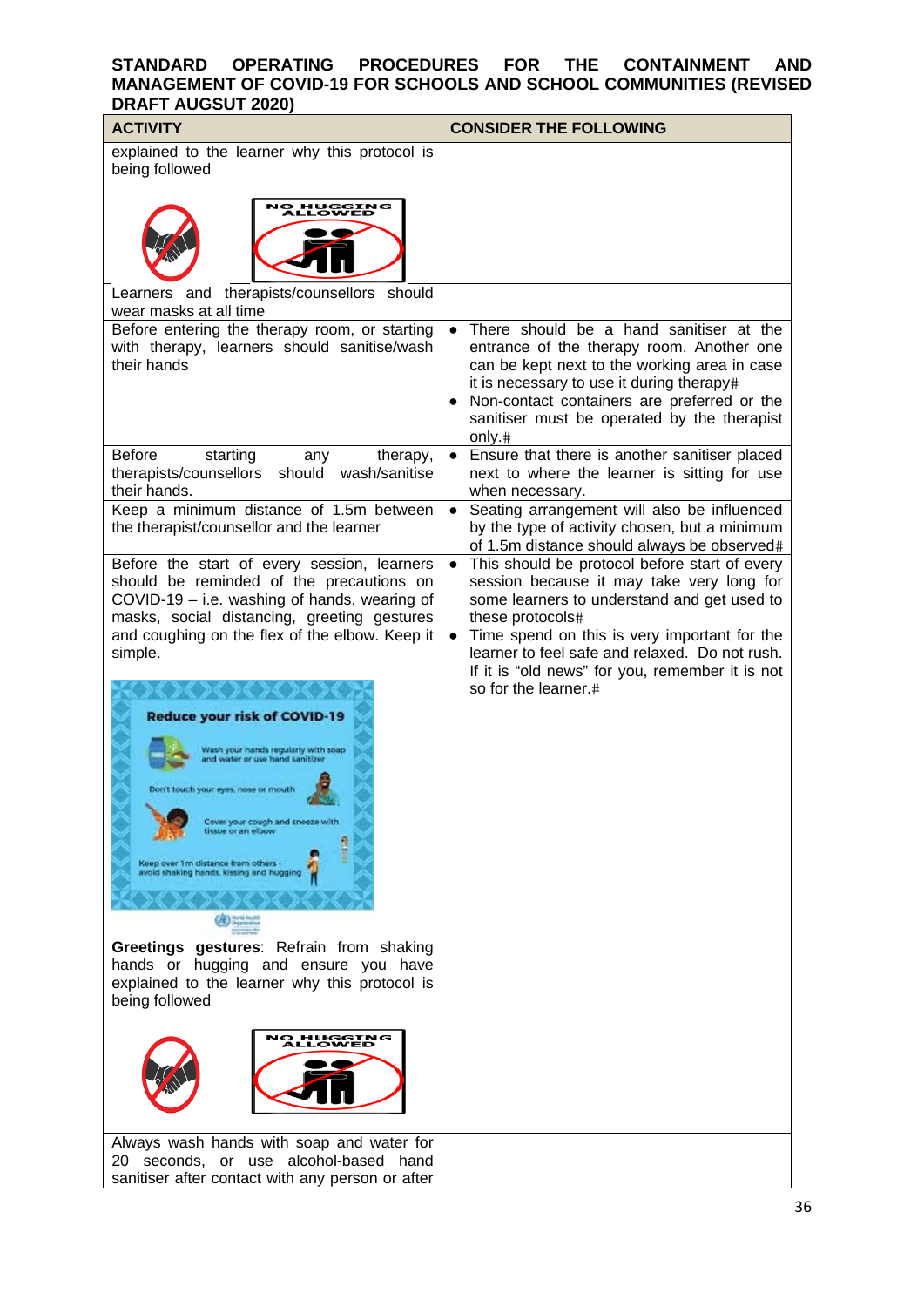| <b>ACTIVITY</b>                                                                                                                                                                                           | <b>CONSIDER THE FOLLOWING</b>                                                                                                                                                                                                                                                                                                                                                   |
|-----------------------------------------------------------------------------------------------------------------------------------------------------------------------------------------------------------|---------------------------------------------------------------------------------------------------------------------------------------------------------------------------------------------------------------------------------------------------------------------------------------------------------------------------------------------------------------------------------|
| contact with frequently touched surfaces i.e.<br>phones, door handles and other similar items                                                                                                             |                                                                                                                                                                                                                                                                                                                                                                                 |
| Cough in the fold of the elbow or in a tissue<br>which you discard and wash your hands                                                                                                                    |                                                                                                                                                                                                                                                                                                                                                                                 |
| Avoid touching your eyes, nose and mouth<br>with unwashed hands                                                                                                                                           |                                                                                                                                                                                                                                                                                                                                                                                 |
| Therapists/counsellors should be on the look-<br>out for/observe any signs of distress. If a<br>learner shows any signs of difficulty, the mask<br>may be removed and allow a breathing break             | Some learners may have co-morbidities or<br>$\bullet$<br>sensory issues and they may struggle with<br>continuous wearing of masks and could<br>present with respiratory issues or behavioural<br>difficulties#<br>Keep full notes on observations of learner's<br>$\bullet$<br>reaction and add this to their file for future<br>reference - for yourself and other therapists# |
| When the mask is removed, ensure that the<br>minimum social distance of 1.5m is observed                                                                                                                  |                                                                                                                                                                                                                                                                                                                                                                                 |
| When helping learners remove their masks,<br>the therapist's hands must be washed clean.<br>Remove the mask from the back, holding on<br>the elastic from the ears. Never hold the mask<br>from the front | Therapists/ Counsellors should be protected/<br>wearing PPEs when engaging in this activity to<br>minimize exposure                                                                                                                                                                                                                                                             |
| of<br>end<br>the<br>the<br>Atl<br>the<br>session,<br>therapist/counsellor<br>and<br>learners<br>must<br>sanitise/ wash hands with soap                                                                    | Re-usable PPE's should be deposited into a<br>laundry bag for sanitizing. Change to a fresh<br>pair while the used pair is sanitised and left to<br>dry out.                                                                                                                                                                                                                    |
| At the end of the session, dispose the PPE<br>immediately into the waste disposal bag.                                                                                                                    | When a non-disposable PPE is used, safely<br>remove the clothing and sanitise and sanitise it<br>with 70% alcohol, leave to dry.                                                                                                                                                                                                                                                |
| Where it is not necessary to dispose of the<br>PPE, they must be thoroughly sanitised or<br>cleaned with a solution of warm water and<br>bleach/water and soap                                            |                                                                                                                                                                                                                                                                                                                                                                                 |
| Clean all the surfaces that were used during<br>using warm water and<br>therapy<br>bleach<br>solution/sanitiser                                                                                           |                                                                                                                                                                                                                                                                                                                                                                                 |

### 19.4 Play therapy must be carefully planned. Therefore, it is advised that the following be considered:

| <b>ACTIVITY</b>                                                                                                                                                                     | <b>CONSIDER THE FOLLOWING</b>                                                                                                                                                                                                                                                                                                         |
|-------------------------------------------------------------------------------------------------------------------------------------------------------------------------------------|---------------------------------------------------------------------------------------------------------------------------------------------------------------------------------------------------------------------------------------------------------------------------------------------------------------------------------------|
| Both the therapists and the learner will practise<br>appropriate hygiene procedures before, during<br>and after the play therapy session as indicated<br>for individual counselling |                                                                                                                                                                                                                                                                                                                                       |
| Play therapy requires the use of therapeutic<br>tools, therapists to ensure that they choose<br>toys which can be washed/ sanitised                                                 | Avoid using fluffy toys in therapy as it will be<br>$\bullet$<br>difficult to sanitise them after every session<br>Avoid sitting on a carpet, cover the carpet or<br>٠<br>have it removed completely.<br>Avoid using any items made with fabric $-$ or<br>٠<br>use it only once and the dispose of it in<br>laundry bag to be washed. |
| Therapists to ensure that before and after<br>every play therapy session, all therapeutic<br>tools are thoroughly sanitised / washed with<br>soap and water                         | If possible, try not to use the same toys in<br>$\bullet$<br>two sessions following each other. Allow to<br>be left with sanitizer on for a while.<br>Plan sessions well, in order to allow a<br>٠                                                                                                                                    |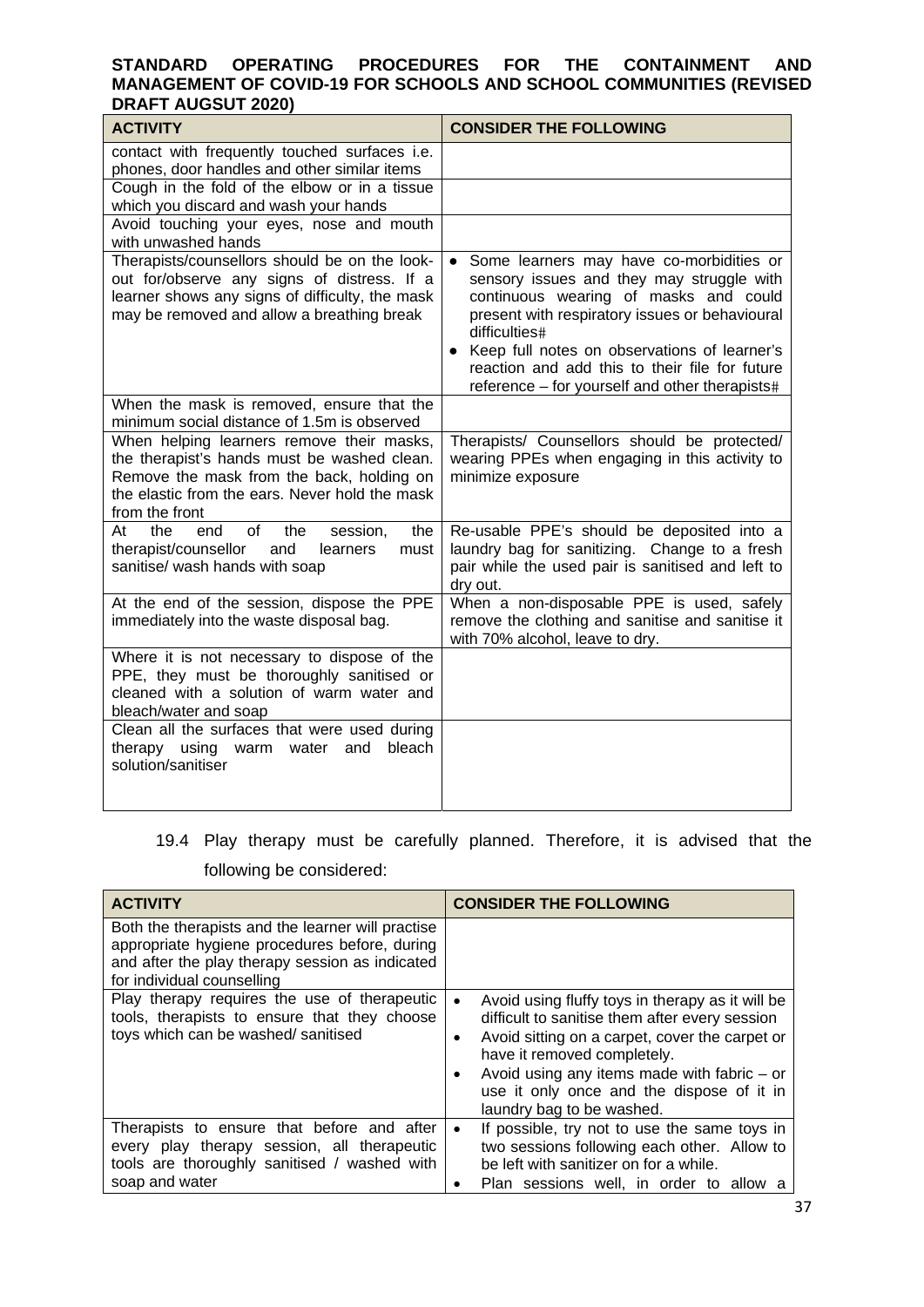variety throughout the day

### 19.5 For group therapy or counselling, the following must be considered:

| <b>ACTIVITY</b>                                                                                                                                                                                                                                                                                         | <b>CONSIDER THE FOLLOWING</b>                                                                                                                                                                                                                                                                                                                                     |
|---------------------------------------------------------------------------------------------------------------------------------------------------------------------------------------------------------------------------------------------------------------------------------------------------------|-------------------------------------------------------------------------------------------------------------------------------------------------------------------------------------------------------------------------------------------------------------------------------------------------------------------------------------------------------------------|
| The use of group therapy/counselling is<br>discouraged for large groups. However, if the<br>space is large enough to accommodate social<br>distancing, smaller groups of not more than 3<br>learners may be facilitated.                                                                                | • Use outside areas where available                                                                                                                                                                                                                                                                                                                               |
| The choice of group activities should not<br>include sharing and touching. Always observe<br>minimum social distancing (1.5m space)<br>between learners.                                                                                                                                                | Thus, the therapists/counsellors will only be<br>$\bullet$<br>able to accommodate groups that can keep<br>to social distancing of a minimum of 1.5m<br>apart. Avoid the use of shared equipment like<br>swings, hammocks, therapy balls etc.#                                                                                                                     |
| If a therapy/counselling session previously<br>consisted of many learners these groups<br>should be split into smaller groups                                                                                                                                                                           | This will impact on the frequency of how<br>$\bullet$<br>learners were seen #                                                                                                                                                                                                                                                                                     |
| Therapists/counsellors should re-prioritise the<br>learners who need intensive therapy/high<br>level need of therapy support                                                                                                                                                                            | This means that therapy timetables will need<br>to be re-worked#                                                                                                                                                                                                                                                                                                  |
| Timetable will need to include cleaning and<br>preparation in-between sessions                                                                                                                                                                                                                          |                                                                                                                                                                                                                                                                                                                                                                   |
| Therapists/counsellors<br>the<br>will<br>prepare<br>working surface before the learners can be<br>fetched from the classrooms                                                                                                                                                                           | Also prepare after each session for next<br>$\bullet$<br>usage. Do not assume that the next person<br>will do it.                                                                                                                                                                                                                                                 |
| Allocate learners with their specific therapy<br>material/assistive devices required for that<br>particular activity                                                                                                                                                                                    | These should be placed on a surface that<br>$\bullet$<br>has already been cleaned#<br>Make sure that the devices/material has<br>$\bullet$<br>been sanitised#                                                                                                                                                                                                     |
| Therapists/counsellors will also prepare and<br>wear appropriate PPE for the session                                                                                                                                                                                                                    |                                                                                                                                                                                                                                                                                                                                                                   |
| The choice of specialised PPE will<br>be<br>determined by the type of activity chosen for<br>that session                                                                                                                                                                                               |                                                                                                                                                                                                                                                                                                                                                                   |
| Therapists/counsellors or support staff will<br>need to fetch learners and also accompany<br>them back to the classrooms after therapy                                                                                                                                                                  | Learners cannot be left wandering in the<br>$\bullet$<br>therapy room or corridors#                                                                                                                                                                                                                                                                               |
| Learners and therapists/counsellors should<br>wear masks always                                                                                                                                                                                                                                         |                                                                                                                                                                                                                                                                                                                                                                   |
| Before entering the therapy room or starting a<br>therapy session, learners and staff/therapist<br>and counsellors should sanitise/wash their<br>hands                                                                                                                                                  | There should be a hand sanitiser at the<br>entrance of the therapy room. Another one<br>can be kept next to the working area in case<br>it is necessary to use it during therapy#                                                                                                                                                                                 |
| starting<br>Before<br>any<br>session,<br>therapists/counsellors<br>should wash/sanitise<br>their hands                                                                                                                                                                                                  | Same for the learner<br>$\bullet$                                                                                                                                                                                                                                                                                                                                 |
| Keep a minimum distance of 1.5m between<br>the therapist/counsellor and learners                                                                                                                                                                                                                        |                                                                                                                                                                                                                                                                                                                                                                   |
| Before the start of every therapy session, the<br>therapists/counsellors should<br>remind<br>the<br>learners of the precautions on COVID-19 -<br>i.e. washing of hands, wearing of masks,<br>social distancing and coughing on the flex of<br>the elbow. Keep it simple and use appropriate<br>language | This should be protocol before start of every<br>$\bullet$<br>session because it may take very long for<br>some learners to understand and get used to<br>these protocols#<br>Facilitate understanding of precautions on<br>$\bullet$<br>COVID-19 with pictures or symbols for<br>learners who are not literate#<br>Always demonstrate again while explaining it# |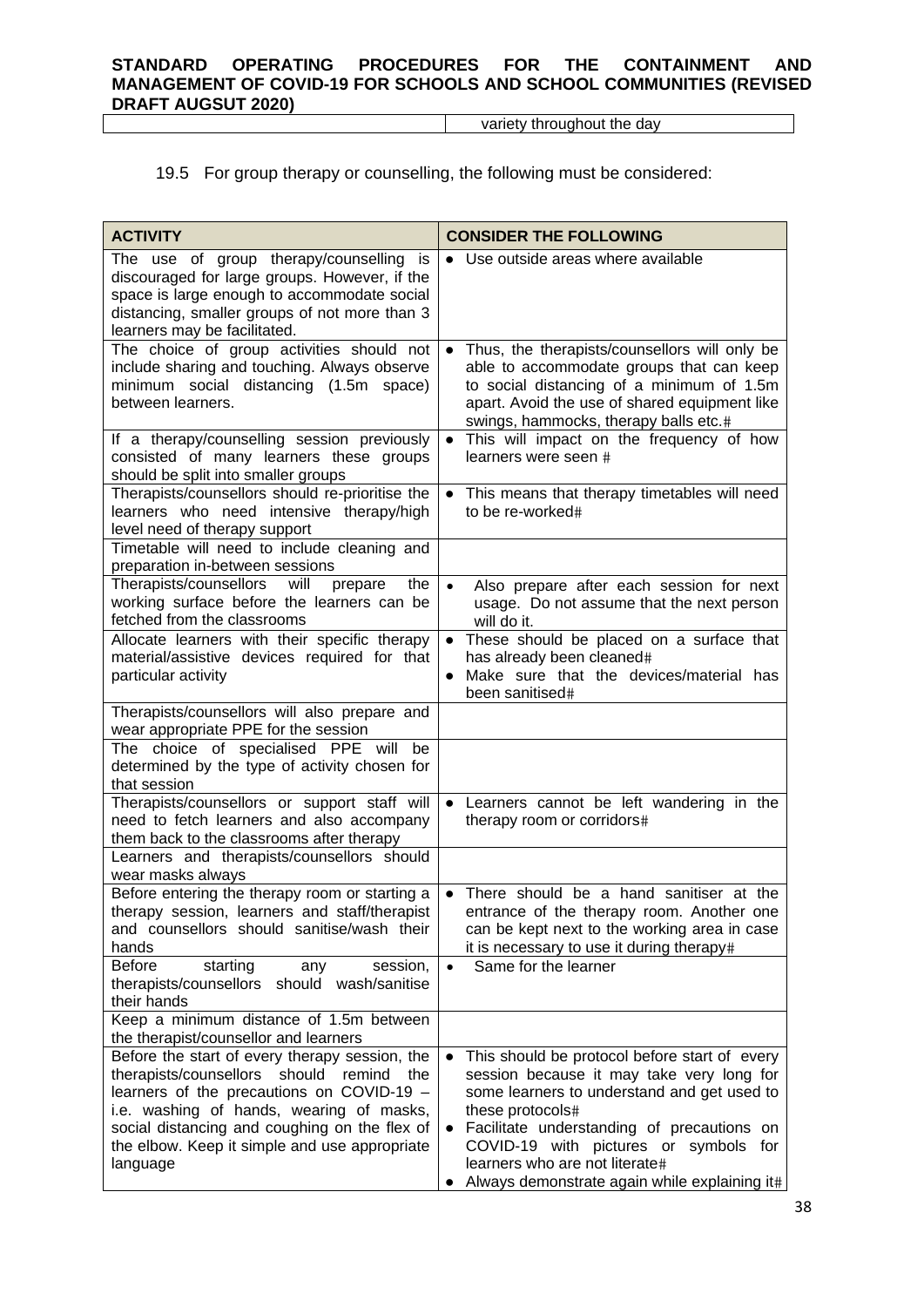| <b>ACTIVITY</b>                                                                                                                                                                                                                         | <b>CONSIDER THE FOLLOWING</b>                                                                                                                                                                                                                                                                                                                                                                                                                                                                                                 |  |  |
|-----------------------------------------------------------------------------------------------------------------------------------------------------------------------------------------------------------------------------------------|-------------------------------------------------------------------------------------------------------------------------------------------------------------------------------------------------------------------------------------------------------------------------------------------------------------------------------------------------------------------------------------------------------------------------------------------------------------------------------------------------------------------------------|--|--|
| It should be explained to the learners that<br>there<br>will<br>be<br>sharing<br>no<br>οf<br>material/equipment/assistive<br>devices/tissues<br>and other items                                                                         | This should be a protocol before the start of<br>$\bullet$<br>every group session#<br>When providing tissues do not allow<br>$\bullet$<br>learners to touch the central box of tissues.<br>The therapist/counsellor should offer the<br>tissue to the learners<br>Or pre-divide tissues into portions so that<br>different learners do not touch the same<br>tissue boxes.#                                                                                                                                                   |  |  |
| Always wash hands with soap and water for<br>20 seconds, or use alcohol-based hand<br>sanitiser after contact with any person or after<br>contact with frequently touched surfaces i.e.<br>phones, door handles and other similar items |                                                                                                                                                                                                                                                                                                                                                                                                                                                                                                                               |  |  |
| Cough in the fold of the elbow or in a tissue<br>which you discard and wash your hands<br>Avoid touching your eyes, nose and mouth                                                                                                      |                                                                                                                                                                                                                                                                                                                                                                                                                                                                                                                               |  |  |
| with unwashed hands                                                                                                                                                                                                                     |                                                                                                                                                                                                                                                                                                                                                                                                                                                                                                                               |  |  |
| Therapists/counsellors should be on the look-<br>out for/observe any signs of distress. If a<br>learner in a group shows any signs of<br>difficulty, the mask may be removed and allow<br>a breathing break                             | When allowing a breathing break, the learner<br>$\bullet$<br>should be removed away from other learners<br>and increase the social distance#<br>Some learners may have co-morbidities or<br>$\bullet$<br>sensory issues and they may struggle with<br>continuous wearing of masks and could<br>present with respiratory issues or behavioural<br>difficulties.#<br>• Keep full notes on observations of child's<br>reaction and add this to the child's file for<br>future reference - for yourself and other<br>therapists.# |  |  |
| When the mask is removed, ensure that the<br>minimum social distance of 1.5m is observed                                                                                                                                                | The learner<br>should<br>$\bullet$<br>be<br>provided with<br>temporary alternative protective equipment,<br>i.e. shield and observe a minimum 1.5m<br>distance from other learners#<br>When a mask needs to be removed, take the<br>child outside $-$ in open air and where there is<br>nobody else - before proceeding or have an<br>dedicated place to allow for masks to be<br>removed.#                                                                                                                                   |  |  |
| When helping learners remove their masks,<br>the therapist's hands must be washed clean.<br>Remove the mask from the back, holding on<br>the elastic from the ears. Never hold the mask<br>from the front                               | Counsellors<br>Therapists/<br>should<br>be<br>$\bullet$<br>protected/ wearing PPE's when engaging in<br>this activity to minimize exposure#<br>When a mask needs to be removed, take<br>$\bullet$<br>the child outside $-$ in open air and where<br>there is nobody else - before proceeding or<br>have an dedicated place to allow for masks<br>to be removed.#                                                                                                                                                              |  |  |
| At the end of the session, dispose the PPE<br>immediately into the waste disposal bag or<br>sanitise the PPE's with 70% alcohol when re-<br>used.                                                                                       |                                                                                                                                                                                                                                                                                                                                                                                                                                                                                                                               |  |  |
| Learners and therapists/therapists should<br>wash their hands with soap and water/sanitise<br>at the end of the session                                                                                                                 | Do not use a cloth towel for drying hands.<br>Rather use paper towels and dispose them<br>immediately#                                                                                                                                                                                                                                                                                                                                                                                                                        |  |  |
| their<br>back to<br>Accompany the learners<br>classrooms                                                                                                                                                                                |                                                                                                                                                                                                                                                                                                                                                                                                                                                                                                                               |  |  |
| Where it is not necessary to dispose of the<br>PPE, they must be thoroughly sanitised or                                                                                                                                                | Keep<br>sealable<br>plastic<br>separate,<br>a<br>bag/container for used PPE                                                                                                                                                                                                                                                                                                                                                                                                                                                   |  |  |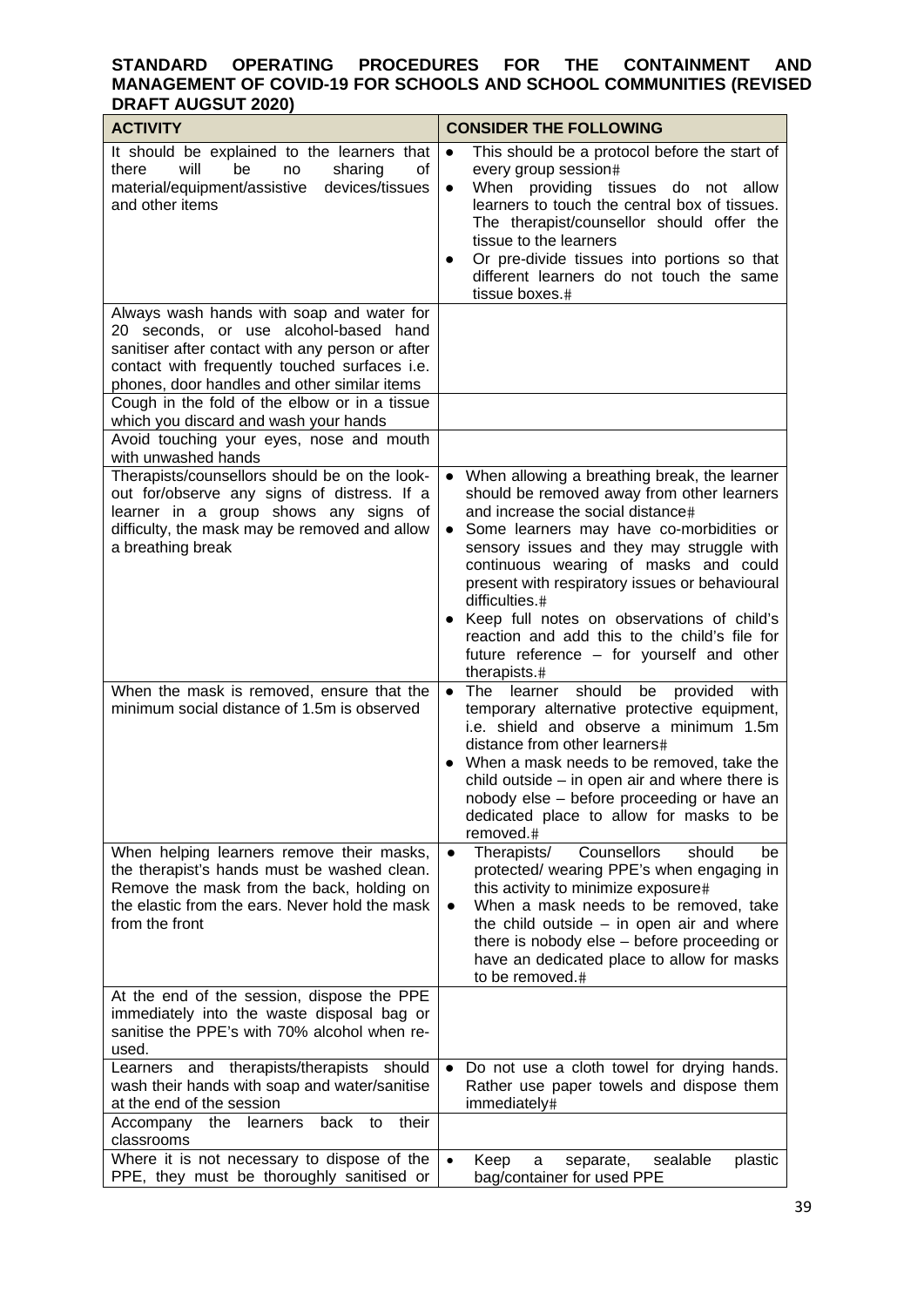| <b>ACTIVITY</b>                               | <b>CONSIDER THE FOLLOWING</b> |
|-----------------------------------------------|-------------------------------|
| cleaned with a solution of warm water and     |                               |
| bleach/water and soap                         |                               |
| Clean all the surfaces that were used during  |                               |
| therapy using warm water and bleach solution  |                               |
| Prepare for the next session, by cleaning the |                               |
| material/equipment and assistive devices that |                               |
| will be used                                  |                               |

### **20. MANAGEMENT OF ASSISTIVE DEVICES**

20.1 It is important that assistive devices be sanitised before the learner arrives at school as well as at school, including when the learner is in the hostel. Prior to arriving to school, the management of assistive devices must be cognisant of the following:

| <b>ACTIVITY</b>                                                                                                                                                                                                             | <b>CONSIDER THE FOLLOWING</b>                                                                                                                                                                                                                                                         |
|-----------------------------------------------------------------------------------------------------------------------------------------------------------------------------------------------------------------------------|---------------------------------------------------------------------------------------------------------------------------------------------------------------------------------------------------------------------------------------------------------------------------------------|
| Prior to learners returning to school do an<br>analysis of the different types of devices, the<br>names of learners with the devices and which<br>devices are left at school and those that used<br>between home and school |                                                                                                                                                                                                                                                                                       |
| a sanitising/ disinfecting/cleaning<br>Create<br>guide for each type of assistive device being<br>taken home by a learner to enable parents to<br>appropriately clean the device                                            | • The type of assistive device#<br>• What type of cleaning agents can/ cannot be<br>used on different types of devices#<br>• Language used- be clear and precise#<br>• Use pictures as often as possible#<br>· Issue to parents on the first day when<br>learners are back at school# |
| Create a daily checking off table for parent to<br>sign after sanitising. This will serve as<br>verification that a parent has complied with<br>the routine requested                                                       | If in doubt about whether the device was<br>$\bullet$<br>sanitised, sanitise it.                                                                                                                                                                                                      |
| Create posters on assistive devices do's and<br>don'ts to be put up in the classroom and<br>around the school                                                                                                               |                                                                                                                                                                                                                                                                                       |
| Create a little tag for each learner outlining<br>sanitising/ disinfecting of the device on arrival<br>at school. This can be attached to a large<br>device or placed in the learner's bag.                                 |                                                                                                                                                                                                                                                                                       |
| Creating another low tech AAC device for<br>learners to keep at home instead of learners<br>travelling to and from home and school with<br>the communication aid                                                            | • Create two devices one for home and one for<br>school#<br>• Laminate low tech devices so that they can be<br>easily disinfected without causing damage#<br>• Explore this option to reduce infection#                                                                               |
| Make contact with schools/ parents whose<br>learners you would have fitted with an<br>assistive device as outreach and provide them<br>with the guideline for ensuring infection<br>control                                 |                                                                                                                                                                                                                                                                                       |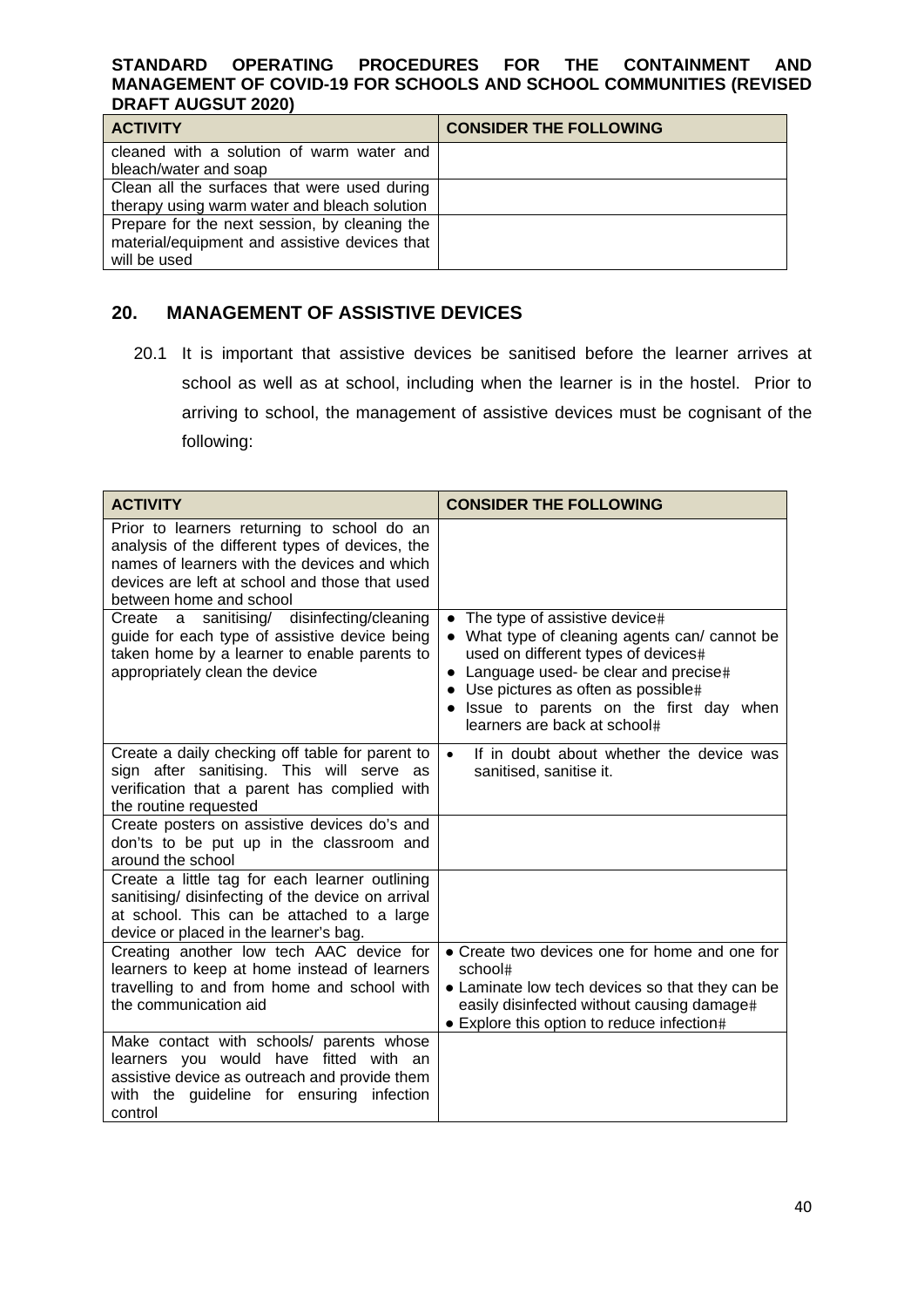| <b>ACTIVITY</b>                                                                                                                                                                                                                                                                                             | <b>CONSIDER THE FOLLOWING</b>                                                                                                                                                                                                                                            |  |
|-------------------------------------------------------------------------------------------------------------------------------------------------------------------------------------------------------------------------------------------------------------------------------------------------------------|--------------------------------------------------------------------------------------------------------------------------------------------------------------------------------------------------------------------------------------------------------------------------|--|
| Plan advocacy sessions for learners<br>explaining the appropriate care of their<br>assistive devices in relation to infection control<br>and COVID-19. This can also be done as in<br>class activities.                                                                                                     | Conduct within the first few days of arriving back<br>at school include:<br>• Limited touching of the device by many users#<br>• Where a device e.g. communication boards/<br>books etc. are touched by multiple users the<br>device must be disinfected after each use# |  |
| If the learner is using a communication board,<br>communication book or an electronic voice<br>output device then create symbols/ pictures or<br>voice output that the learner can point to/<br>touch/ press to request sanitising<br>or o<br>disinfecting of the device each time a new<br>user touches it | $\bullet$ Type of device#<br>• Cognitive level of the learner#                                                                                                                                                                                                           |  |
| Find a designated area close to the arrival<br>point at school to sanitise assistive devices                                                                                                                                                                                                                |                                                                                                                                                                                                                                                                          |  |

### 20.2 There are learners who use assistive devices daily. For them the following must be considered:

| <b>ACTIVITY</b>                                                                                                                                                                                                                                                                                                                                                                                                                            | <b>CONSIDER THE FOLLOWING</b>                                                                                                                                                                                                                                                                                                                                                              |
|--------------------------------------------------------------------------------------------------------------------------------------------------------------------------------------------------------------------------------------------------------------------------------------------------------------------------------------------------------------------------------------------------------------------------------------------|--------------------------------------------------------------------------------------------------------------------------------------------------------------------------------------------------------------------------------------------------------------------------------------------------------------------------------------------------------------------------------------------|
| Learners, following daily screening, proceed to<br>designated area for sanitising of assistive<br>devices                                                                                                                                                                                                                                                                                                                                  | • Type of assistive device#<br>Type of cleaning agent/sanitiser to use#<br>$\bullet$                                                                                                                                                                                                                                                                                                       |
| Verify whether the parent has sanitised/cleaned<br>the device on arrival at home the previous day<br>and prior to leaving the home by viewing the<br>checking register provided to parents                                                                                                                                                                                                                                                 |                                                                                                                                                                                                                                                                                                                                                                                            |
| Learner then proceeds to classroom with device<br>If a person needs to touch/handle an assistive<br>device belonging to a learner, their hands must<br>be washed/sanitised prior to touching the<br>assistive device. The assistive device must be<br>sanitised/ wiped clean after each new person<br>touches it. The assistive device user must<br>request assistance with cleaning the device if<br>they are unable to do so themselves. | As per general instructions, if the user is<br>non-verbal/ limited verbal output then the<br>required communication access symbols/<br>pictures/ words and others must be<br>available on their device #<br>Wheelchair users should limit the number of<br>learners assisting them with pushing the<br>wheelchair<br>and maybe have a buddy<br>system with one/ two designated assistants# |
| Sanitise/ clean the device prior to the learner<br>leaving the school                                                                                                                                                                                                                                                                                                                                                                      | Consider inserting a column for the school<br>to sign on the checking register that parents<br>will have to sign as well#                                                                                                                                                                                                                                                                  |
| Assistive devices requiring repairs must be<br>sanitised/ cleaned before being sent off for<br>repairs and after being returned                                                                                                                                                                                                                                                                                                            |                                                                                                                                                                                                                                                                                                                                                                                            |
| In the case where assistive devices are kept at<br>school, the device needs to be sanitised in the<br>afternoon after the learner leaves and stored<br>safely.<br>As the learner arrive at school, the sanitised<br>device is handed out to the learner as screening<br>proceeds.                                                                                                                                                          |                                                                                                                                                                                                                                                                                                                                                                                            |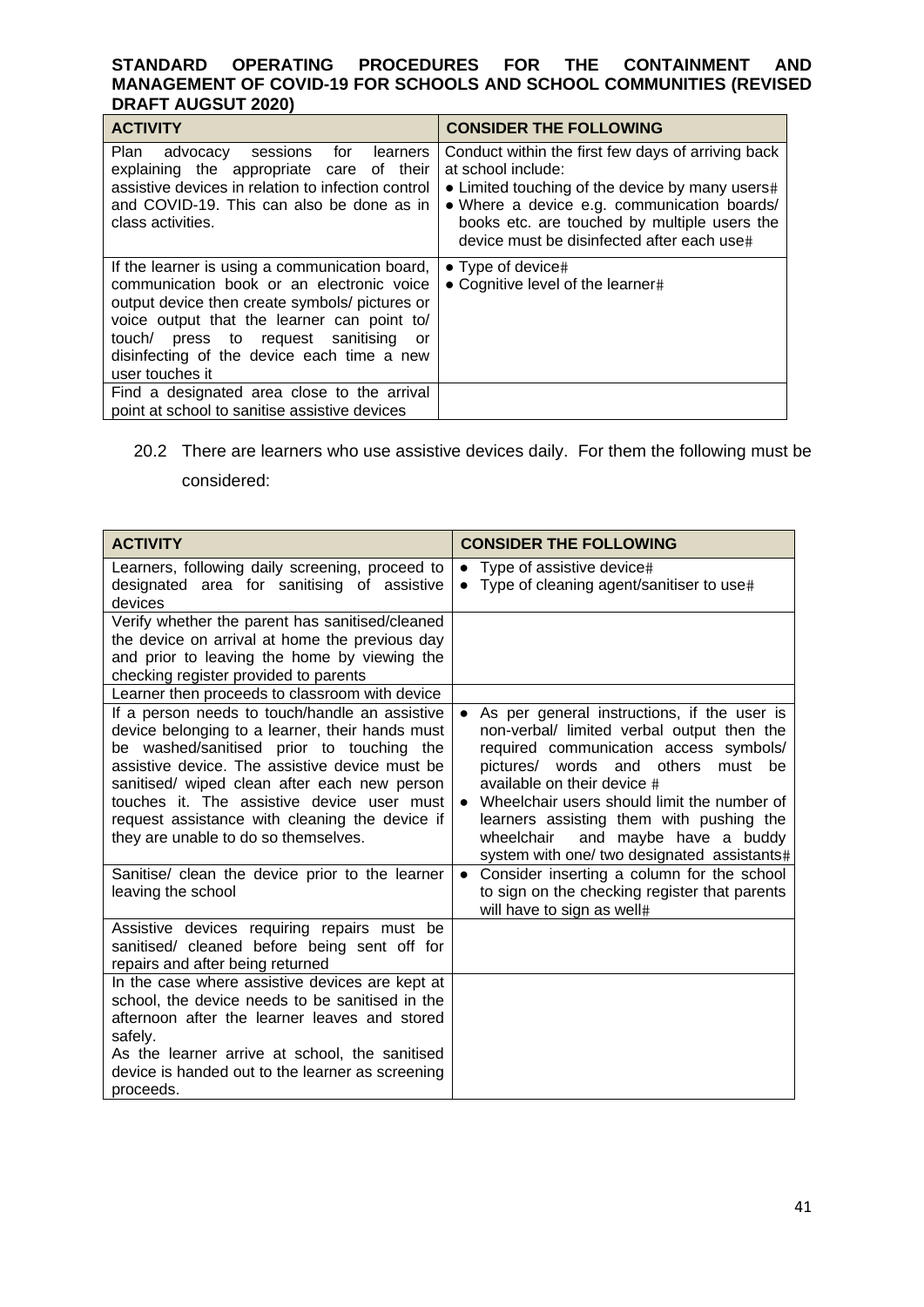20.3 As part of therapeutic support, assistive devices or equipment may be kept at school and used by more than one learner. It is therefore important that the transmission of the COVID-19 virus be contained by considering the following:

| <b>ACTIVITY</b>                                   | <b>CONSIDER THE FOLLOWING</b>               |
|---------------------------------------------------|---------------------------------------------|
| Sanitise/ clean the device before issuing to      | • Type of assistive device#                 |
| learners and learners to wash hands/ sanitise     | • Type of cleaning agent/sanitiser to use#  |
| hands before receiving the device/ equipment      |                                             |
| Ensure that the same device/ equipment is         | • Label these if necessary/ possible#       |
| always issued to the same learner where           |                                             |
| possible                                          |                                             |
| Sanitise/ clean each time the device is touched/  | If it is a communication device ensure that |
| handled by someone else during the course of      | there is communication access to request    |
| the day and the same individuals should           | support with sanitising/ cleaning#          |
| wash/sanitise hands prior to touching the         |                                             |
| device/equipment                                  |                                             |
| Sanitise/ clean the device after each use if used |                                             |
| by more than one learner in a day and each        |                                             |
| user must sanitise/ wash hands before each use    |                                             |
| Sanitise/ clean the device/ equipment once the    |                                             |
| learner has finished with it                      |                                             |

- 20.4 It is not uncommon for some learners with physical, intellectual or neurological disabilities to struggle with drooling, depending on the nature of the medical condition. Learners who may have uncontrolled excessive drooling, may be addressed as a high risk learner.
- 20.5 When there is therapy to address the drooling, the Speech Therapist needs to consider the following:
	- a) Drooling is the reason for therapy.
	- b) If the learner does not present any signs of illness, proceed with therapy. However, if there are signs of illness, present the learners to the nurse for screening.
	- c) If therapy has been delayed, determine or ask yourself if it will be detrimental or have long lasting effects. If yes, proceed with therapy. If no, consider delaying therapy.
	- d) Consider conducting drooling therapy by modelling or home programme.
	- e) If it is your opinion that ethically the learner must continue with therapy, but you are unsure about whether to continue, consult your colleagues for a collective professional decision.
- 20.6 When teaching, or working in a therapeutic context with a learner who drools the following must be considered:
	- a) Accept that drooling is part of the behaviour of the specific learner.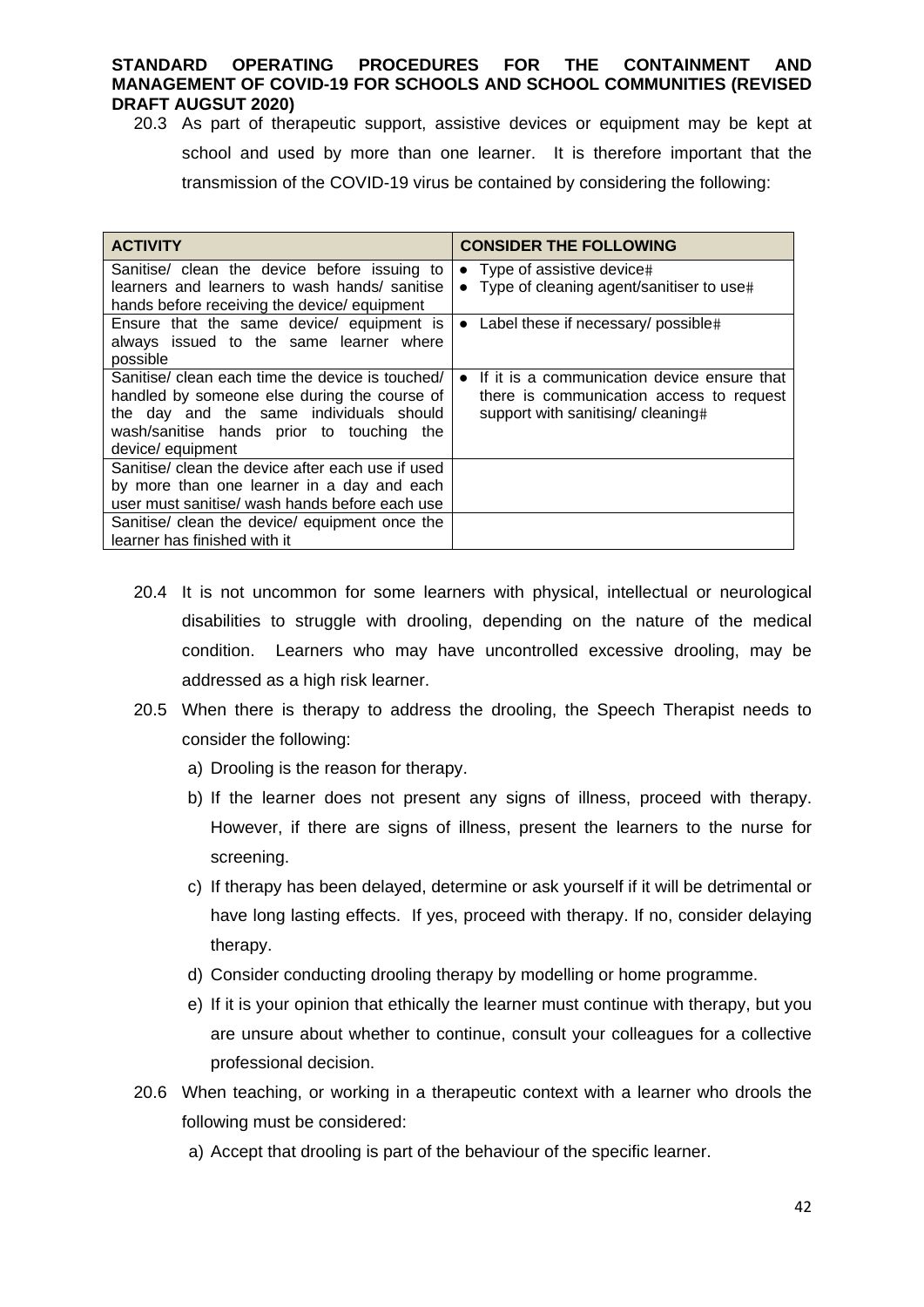- b) Learners who drool, may rather wear a bib/ bandana around the neck, with a face shield, instead of a cloth mask.
- c) Learner presents signs that can be associated with COVID-19, refer him/her immediately for medical screening.
- d) Ask yourself whether a delay in interaction must be considered, and what impact this will have on the spread of the virus. If the impact is unfavourable, minimise direct interaction and consider other therapeutic methodologies or approaches that would minimise direct interaction.
- e) Ethically, if therapy should continue, but the learner drools, consider the most workable alternatives. For instance, decide on how to support the learner, even if it means you should support the learner virtually.

### **21. LEARNER TRANSPORT**

### **21.1. LOADING CAPACITY OF LEARNER TRANSPORT AND HYGIENE**

All commuter transport services including passenger bus services, taxi services, and private cars transporting learners to school may carry 100% of the licensed capacity.

### **21.2. EMBARKATION OF LEARNERS IN THE VEHICLES**

All operators must ensure that:

- Vehicles are cleaned and disinfected before picking up and after dropping off learners.
- At regular intervals, provide adequate sanitisers of 60% alcohol content or other hygiene dispenser for handwashing and disinfection equipment for learners and drivers.
- Transport vehicles' door and window handles, armrests and handrails are cleaned/wiped with a disinfectant before picking up and after dropping off learners.
- All passengers (learners) must wear a mask.
- Learners sanitise their hands before getting into the vehicle.

### **22. PROVIDING EMOTIONAL SUPPORT TO LEARNERS, TEACHERS AND NON-TEACHING STAFF**

The World Health Organisation (WHO) indicates that a major pandemic implies a psychosocial disturbance that may exceed the affected population's capacity to handle the situation. The COVID-19 pandemic is such a state. The most common reactions include anxiety, distress and depression. These reactions may result from a fear of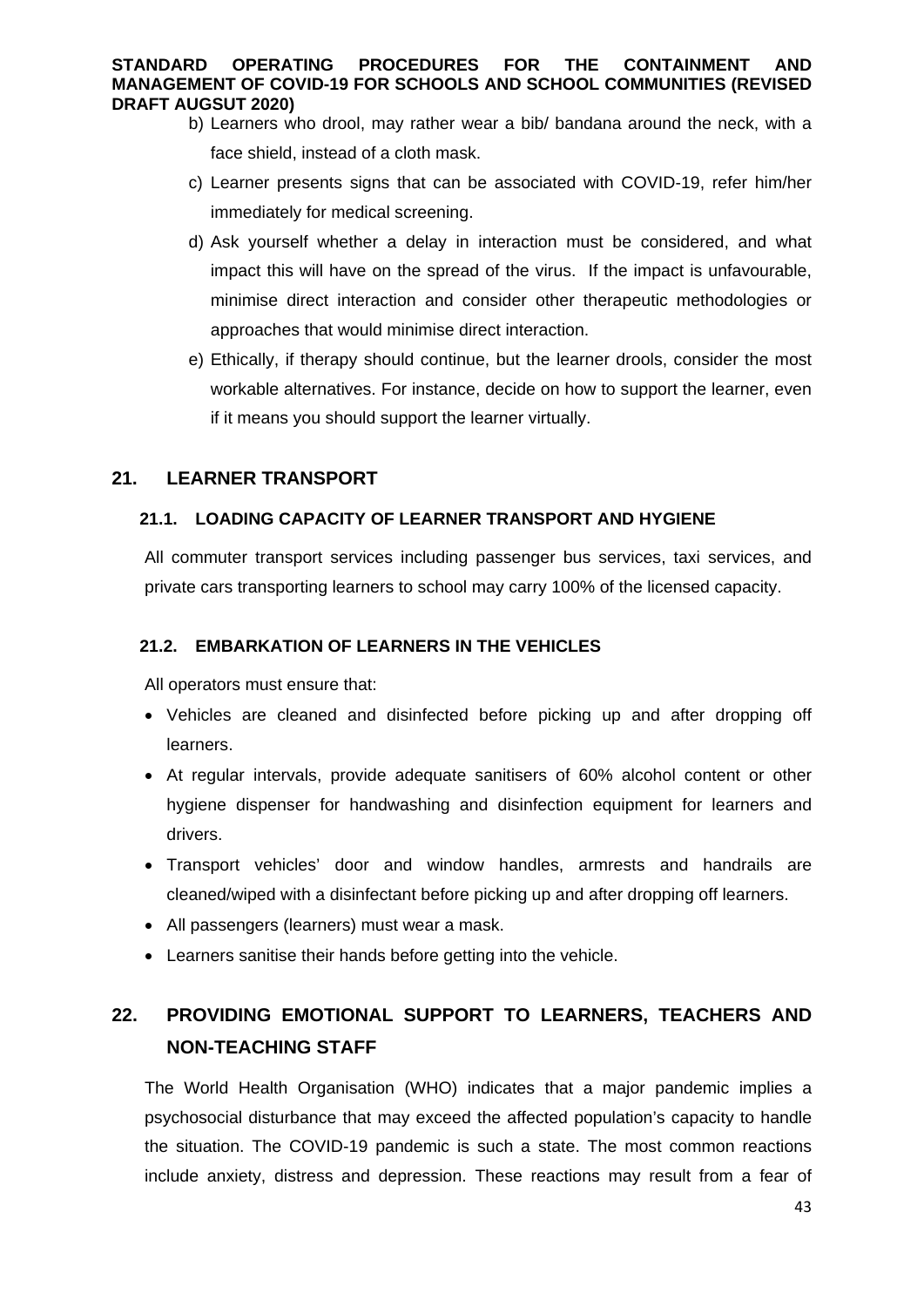contracting the illness, the ability to recover from the illness or even experiencing the death of family members, colleagues or classmates. Learners, educators and school management have a responsibility to care for themselves and each other. **NB: In cases of extreme distress or emergency, the regular procedures detailed in the SIAS Policy are by-passed and an appropriate emergency protocol is followed.** 

### **22.1. WHAT TO DO BEFORE SCHOOLS REOPEN**

Schools must identify organisations, stakeholders and partners and in the community or district that can provide social, emotional and psychological support.

### **22.2. WHAT TO DO WHEN SCHOOLS REOPEN**

Brief the school-based support teams (SBSTs) and educators on the psychosocial impact of COVID-19 on learners and adults. Provide information (as below) about how to identify when someone needs help. This process must be followed each time a new grade returns to school.

### **22.3. HOW TO IDENTIFY WHEN SOMEONE NEEDS HELP**

One or more of the following signs may be present**:** 

- persistent fear, worry, and anxiety.
- persistent sadness, hopelessness, and other overwhelming emotions.
- withdrawal from others (This is not to be confused with the *social distancing* prescribed by the DoH.)
- loss of interest in personal appearance and unusual lack of energy
- expression of rage or anger
- missing work or classes, and
- use of or increased use of drugs or alcohol.

## **22.4. WHAT IS THE PROCESS TO FOLLOW IF A LEARNER OR STAFF MEMBER IS IDENTIFIED WITH ONE OR MORE OF THE ABOVE SIGNS?**

- **A learner is identified:** The class teacher can speak with the learner to determine whether they can provide emotional or other support. They may refer the learner to the SBST for basic counselling or referral to specialised services.
- **An educator or non-teaching staff is identified:** The SMT can determine what kind of support is required and either provide the support or a refer the educator to the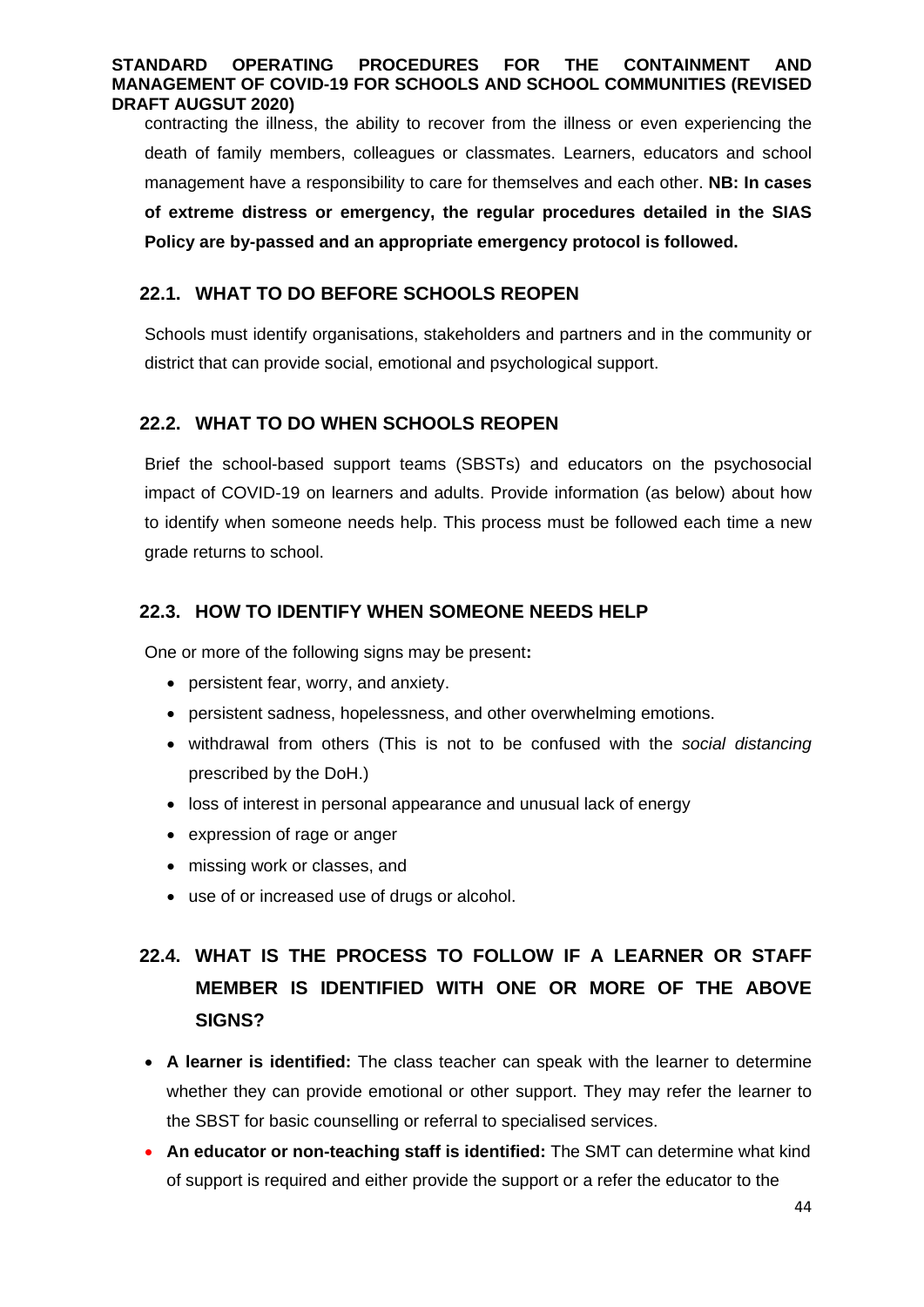Employee health and wellness section in the department or specialised services.

### **22.5. WHAT ARE THE WHOLE SCHOOL ACTIVITIES TO USE?**

- Talk to each class about the emotional effects of COVID-19.
- Teach each class about identifying and interpreting emotions: how to handle or react to fear or anxiety; how to identify the signs of depression; and to inform a teacher when they identify a classmate or friend that is experiencing any of the above.
- Teach and encourage positive self-talk.
- Provide counselling for the school and at-risk groups.
- Refer those that need specialised services.

### **22.6. SOURCES OF PSYCHOLOGICAL SUPPORT**

In addition to health professionals, the Employee Health and Wellness Programme in your department should be contacted for psychological support. The South African Depression and Anxiety Group (SADAG) offers free remote counselling (SADAG helpline 0800567567 or send a SMS to 31393). Other contact details for support services are listed below, and should be shared with all learners:



### **21 LEARNERS NOT RETURNING TO SCHOOL**

- 9.1 The following categories of learners may not return when schools reopen:
	- 9.1.1 *Learners with comorbidities that pose a risk to severe COVID-19 as guided by the Department of Health*: For these learners, schools must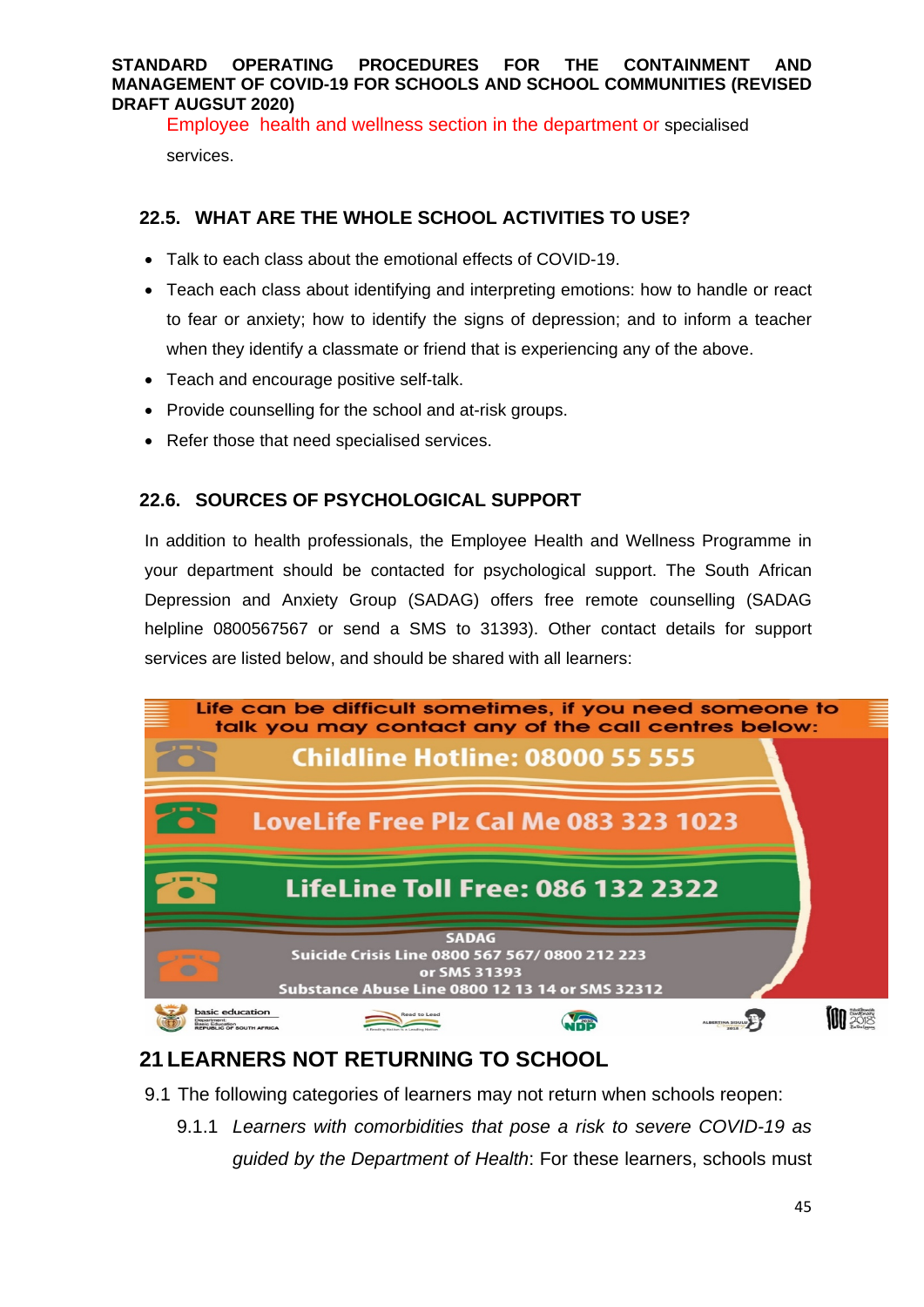ensure that they set up appropriate mechanisms for these learners to continue with their education.

- 9.1.2 *Learner from hotspot areas:* For these learners, schools must ensure that they set up appropriate mechanisms for these learners to continue with their education.
- 9.1.3 *Learners whose parents have concerns about them returning to school in the context of COVID-19:* Parents, guardians and caregivers for these learners must make necessary arrangements with schools to ensure that the education of their children continues.
- 9.1.4 *Learners whose parents have opted to home-educate:* Parents, guardians and caregivers of these learners must register their children in line with the *Policy on Home Education*, and need to provide evidence of how they will ensure full access to all learning and learning materials to these learners, through appropriate materials and pedagogy for blind and partially sighted learners.
- 9.2 For the above to happen, schools must set up appropriate mechanisms for parents, guardians and caregivers of the above categories of learners to inform the school in respect of the reasons for not returning to school, and these learners must be assisted to fully understand why they are not returning to school.

### **23. COMMUNICATION WITH THE SCHOOL COMMUNITY**

- 23.1 It is important that school communities (staff, learners, and their families) are made aware of the basic health and safety precautions as mentioned throughout the standard operating procedure. Provincial education departments are obliged to ensure compliance to the SOP as well as secure resources to protect the health of school communities.
- 23.2 The DBE ISHP Provincial Coordinators must establish District COVID-19 Response Teams to provide support and guidance with COVID-19 related matters and must avail such contact details of the district COVID 19 Response Team.
- 23.3 The websites of the national and provincial education and health departments, the National Institute for Communicable Diseases (NICD) (www.nicd.ac.za)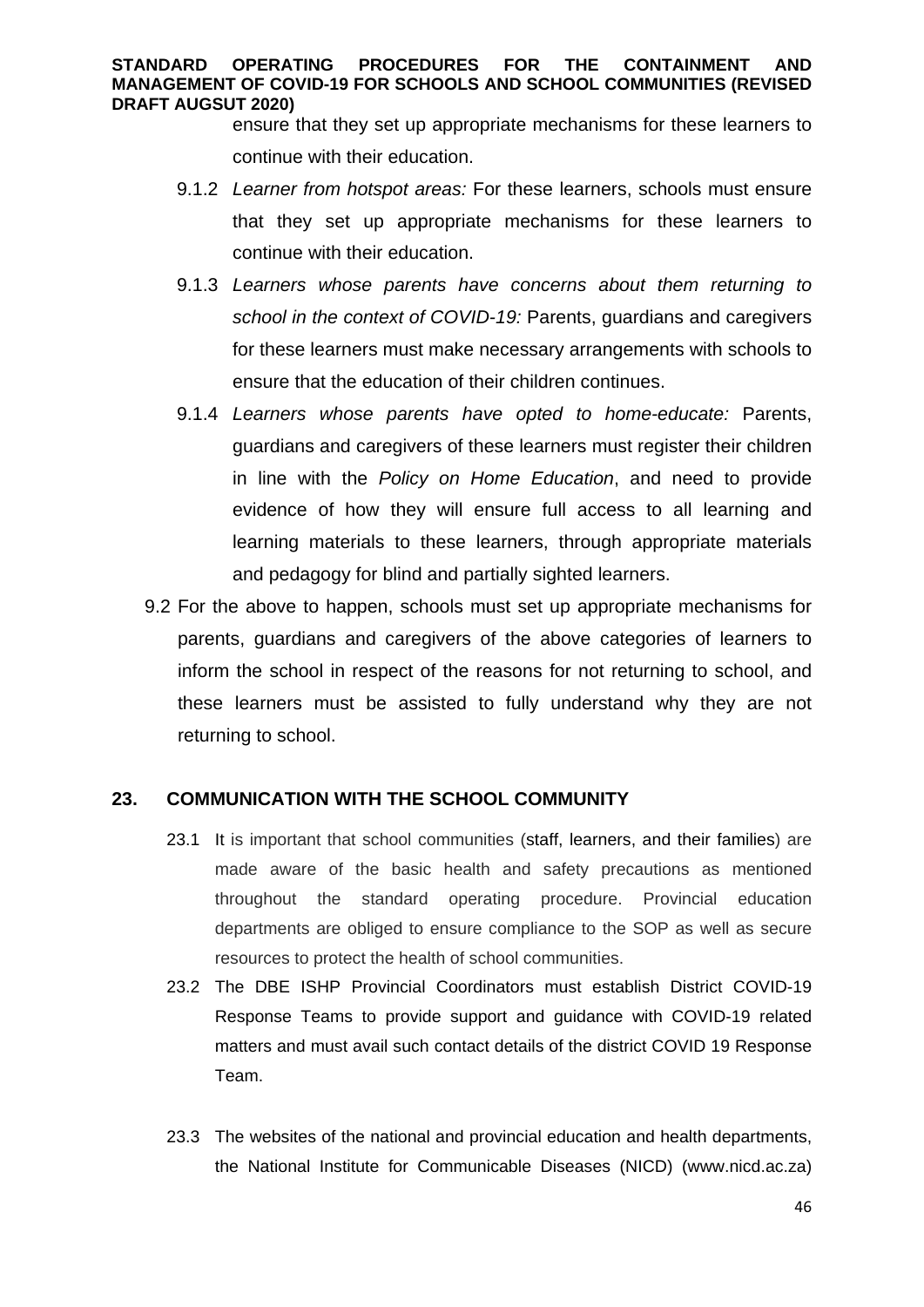and World Health Organization (WHO) (www.who.int) have useful information,

fact sheets and posters for download in various languages.

| <b>PROVINCE</b> | <b>FOCAL PERSON</b>                        | <b>FAX / E-MAIL ADDRESS</b>                                        | <b>CONTACT NO</b> |
|-----------------|--------------------------------------------|--------------------------------------------------------------------|-------------------|
| EC              | Ms P Vena<br>Ntsikelelo Vazi (Manager)     | Pamela.vena@edu.ecprov.gov.za<br>Ntsikelelo. Vazi@ecdoe.gov.za     | 060 656 7313      |
| <b>FS</b>       | Ms P Myburgh<br>Ms B Qwelane (Manager)     | G.Myburgh@fseducation.gov.za<br>B.Qwelane@fseducation.gov.za       | 072 398 2703      |
| GP              | Mr B Smith<br>Mr A Meyers (Manager)        | Brennand.Smith@gauteng.gov.za<br>Anthony.Meyers@gauteng.gov.za     | 083 870 9449      |
| <b>KZN</b>      | Ms D Fikile<br>Mr N Bridglall (Manager)    | Fikile.Msomi@kzndoe.gov.za<br>Niranjan.Bridglall@kzndoe.gov.za     | 072 151 6707      |
| LP              | Ms N Maloba<br>Mr M Matanga (manager)      | MalobaANM@edu.limpopo.gov.za<br>matangamh@edu.limpopo.gov.za       | 082 576 1499      |
| MP              | Ms S Nyathikazi<br>Ms P Mbatha (Manager)   | s.nyathikazi@education.mpu.gov.za<br>P.Mbatha@education.mpu.gov.za | 063 7066 299      |
| NC.             | Mr. P. Makwattie<br>Ms D Mompati (manager) | pmakwattie@gmail.com<br>kmompati@ncpg.gov.za                       | 073 982 1037      |
| <b>NW</b>       | Ms NP Diale<br>Mr T Seboko (Manager)       | NPDiale@nwpg.gov.za<br>tseboko@nwpg.gov.za                         | 082 805 1416      |
| <b>WC</b>       | Ms Ilhaam Marlie<br>Ms B Daniels (Manager) | ilhaammarlie2@gmail.com<br>Berenice.Daniels@westerncape.gov.za     | 082 462 5627      |

23.4 Below are the contact details of the DBE ISHP Provincial Coordinators, as well as NICD in the health department: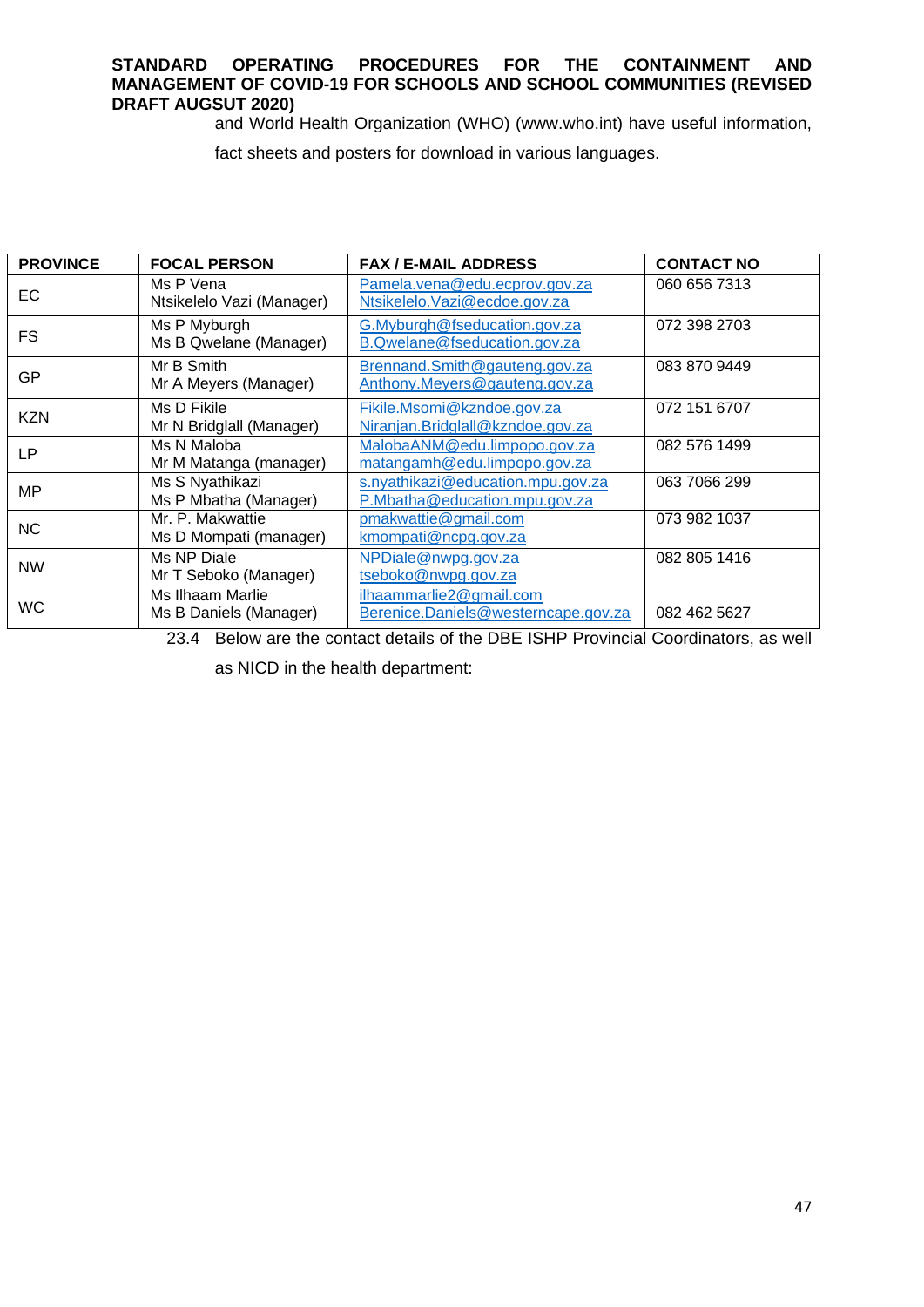| <b>PROVINCIAL COMMUNICABLE DISEASE CONTROL DIRECTORATE</b> |                           |                                     |              |  |
|------------------------------------------------------------|---------------------------|-------------------------------------|--------------|--|
| EC                                                         | Thomas Dlamini            | thomas.dlamini@echealth.gov.za      | 083 378 0189 |  |
|                                                            | Nosimphiwo Mgobo          | nosiphiwo.mgobo@echealth.gov.za     | 060 579 9027 |  |
| <b>FS</b>                                                  | Dikeledi Baleni           | balenid@fshealth.gov.za             | 083 757 8217 |  |
|                                                            | Babsy Nyokong             | nyokongb@fshealth.gov.za            | 082 463 7499 |  |
| GP                                                         | Chika Asomugha            | chika.asomugha@gauteng.gov.za       | 082 330 1490 |  |
|                                                            | <b>Caroline Kesebilwe</b> | caroline.kesebilwe@gauteng.gov.za   | 083 490 8165 |  |
| <b>KZN</b>                                                 | Premi Govender            | premi.govender@kznhealth.gov.za     | 071 609 2505 |  |
| <b>LP</b>                                                  | Marlene F Ngobeni         | marlene.ngobeni@dhsd.limpopo.gov.za | 079 491 1909 |  |
|                                                            | Mashudu P. Mudau          | prudance.mudau@dhsd.limpopo.gov.za  | 071 678 3864 |  |
|                                                            | Mandla Zwane              | mandlazw@mpuhealth.gov.za           | 082 229 8893 |  |
| <b>MP</b>                                                  | Hluphi Mpangane           | hluphim@mpuhealth.gov.za            | 076 522 8511 |  |
|                                                            |                           |                                     | 013 766 3411 |  |
| <b>NW</b>                                                  | Chriseldah Lebeko         | clebeko@nwpg.gov.za                 | 082 421 7985 |  |
| <b>NC</b>                                                  | Gloria Hottie             | hottieg@webmail.co.za               | 072 391 3345 |  |
|                                                            |                           |                                     | 053 830 0529 |  |
| <b>WC</b>                                                  | Charlene Jacobs           | charlene.jacobs@westerncape.gov.za  | 072 356 5146 |  |
|                                                            |                           |                                     | 021 483 9964 |  |
| PORT HEALTH AND ENVIRONMENTAL HEALTH                       |                           |                                     |              |  |
| Central                                                    |                           |                                     | 012 395 9728 |  |
| (GP, FS,                                                   | Funeka Bongweni           | funeka.bongweni@health.gov.za       | 060 993 0107 |  |
| NC                                                         |                           |                                     |              |  |
| North (LP,                                                 | Ockert Jacobs             | ockert.jacobs@health.gov.za         | 012 395 9417 |  |
| MP, NW)                                                    |                           |                                     | 082 372 0556 |  |